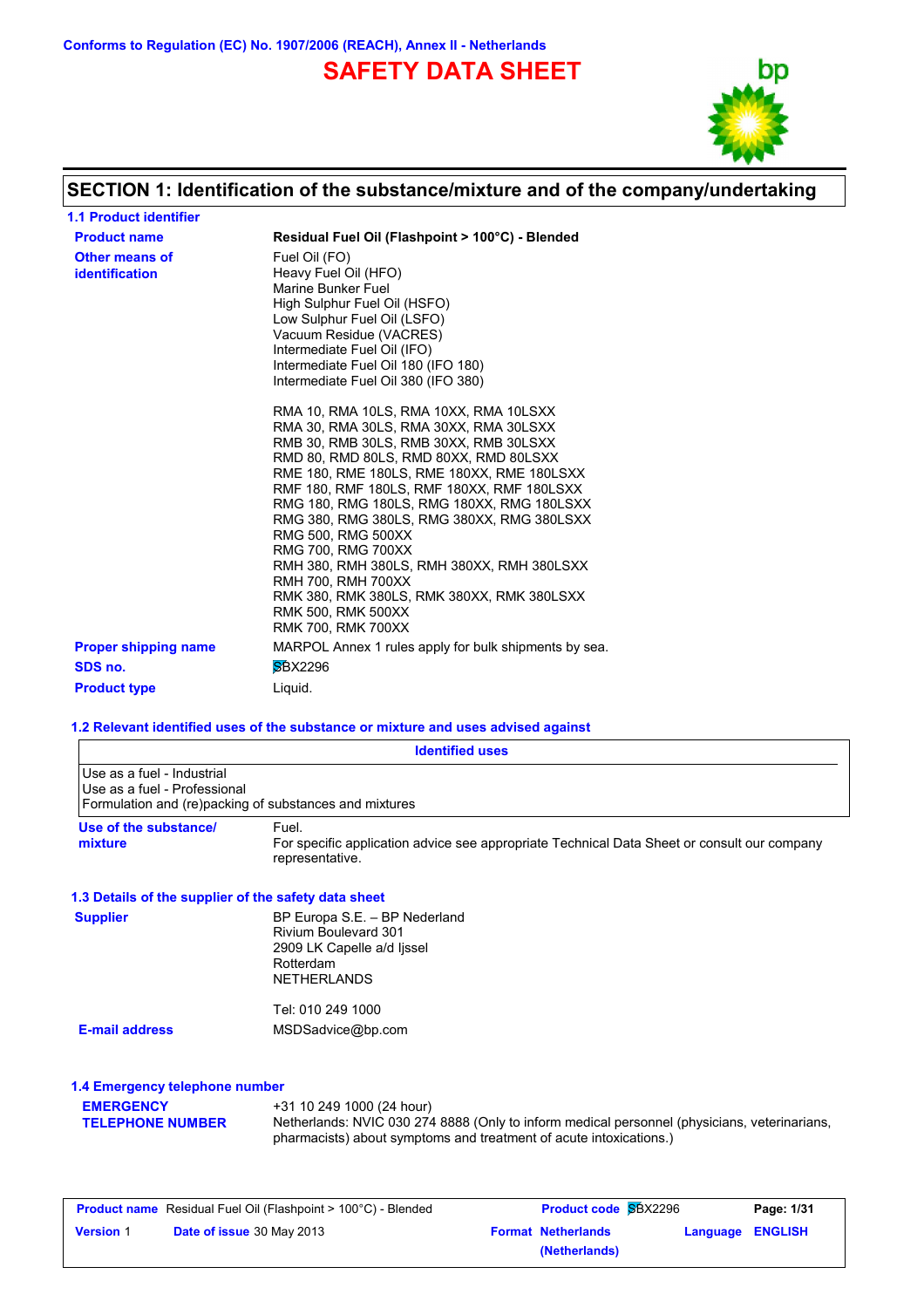### **SECTION 2: Hazards identification**

| 2.1 Classification of the substance or mixture                |                                                                                                                                                                                                                 |
|---------------------------------------------------------------|-----------------------------------------------------------------------------------------------------------------------------------------------------------------------------------------------------------------|
| <b>Product definition</b>                                     | Mixture                                                                                                                                                                                                         |
| <b>Classification according to Directive 1999/45/EC [DPD]</b> |                                                                                                                                                                                                                 |
|                                                               | The product is classified as dangerous according to Directive 1999/45/EC and its amendments.                                                                                                                    |
| <b>Classification</b>                                         | Carc. Cat. 2; R45<br>Repr. Cat. 3; R63<br>Xn; R20, R48/21<br>Xi: R38<br>N: R50/53                                                                                                                               |
| <b>Human health hazards</b>                                   | May cause cancer. Possible risk of harm to the unborn child. Also harmful by inhalation. Also<br>harmful: danger of serious damage to health by prolonged exposure in contact with skin.<br>Irritating to skin. |
| <b>Environmental hazards</b>                                  | Very toxic to aquatic organisms, may cause long-term adverse effects in the aquatic<br>environment.                                                                                                             |
|                                                               |                                                                                                                                                                                                                 |

See Section 16 for the full text of the R phrases or H statements declared above.

See sections 11 and 12 for more detailed information on health effects and symptoms and environmental hazards.

#### **2.2 Label elements**

**Hazard symbol or symbols**



**(Netherlands)**



 $\overline{\phantom{a}}$ 

Dangerous for the environment

| <b>Risk phrases</b>                                                  | R45- May cause cancer.<br>R63- Possible risk of harm to the unborn child.<br>R20- Also harmful by inhalation.<br>with skin.<br>R38- Irritating to skin.<br>environment.                                                                                                                                                        | R48/21- Also harmful: danger of serious damage to health by prolonged exposure in contact<br>R50/53- Very toxic to aquatic organisms, may cause long-term adverse effects in the aquatic                                                                                                                                                                                                                                                                                                  |                            |
|----------------------------------------------------------------------|--------------------------------------------------------------------------------------------------------------------------------------------------------------------------------------------------------------------------------------------------------------------------------------------------------------------------------|-------------------------------------------------------------------------------------------------------------------------------------------------------------------------------------------------------------------------------------------------------------------------------------------------------------------------------------------------------------------------------------------------------------------------------------------------------------------------------------------|----------------------------|
| <b>Safety phrases</b>                                                | S53- Avoid exposure - obtain special instructions before use.<br>S36/37- Wear suitable protective clothing and gloves.                                                                                                                                                                                                         | S61- Avoid release to the environment. Refer to special instructions/safety data sheet.                                                                                                                                                                                                                                                                                                                                                                                                   |                            |
| <b>Hazardous ingredients</b>                                         | Fuel oil, residual<br>Residues (petroleum), atmospheric<br>residues (petroleum), thermal cracked<br>Residues (petroleum), hydrocracked<br>residues (petroleum), catalytic cracking<br>Gas oils (petroleum), heavy vacuum<br>Distillates (petroleum), light catalytic cracked<br>Distillates (petroleum), light thermal cracked |                                                                                                                                                                                                                                                                                                                                                                                                                                                                                           |                            |
| <b>Supplemental label</b><br>elements                                | Not applicable.                                                                                                                                                                                                                                                                                                                |                                                                                                                                                                                                                                                                                                                                                                                                                                                                                           |                            |
| <b>Special packaging requirements</b>                                |                                                                                                                                                                                                                                                                                                                                |                                                                                                                                                                                                                                                                                                                                                                                                                                                                                           |                            |
| <b>Containers to be fitted</b><br>with child-resistant<br>fastenings | Not applicable.                                                                                                                                                                                                                                                                                                                |                                                                                                                                                                                                                                                                                                                                                                                                                                                                                           |                            |
| <b>Tactile warning of danger</b>                                     | Not applicable.                                                                                                                                                                                                                                                                                                                |                                                                                                                                                                                                                                                                                                                                                                                                                                                                                           |                            |
| 2.3 Other hazards                                                    |                                                                                                                                                                                                                                                                                                                                |                                                                                                                                                                                                                                                                                                                                                                                                                                                                                           |                            |
| Other hazards which do<br>not result in classification               | Will cause burns if hot material contacts eyes.<br>Will cause burns if hot material contacts skin.<br>Note: High Pressure Applications<br>major medical emergency.                                                                                                                                                             | This material can contain hydrogen sulphide (H <sub>2</sub> S), a very toxic and extremely flammable gas.<br>This material may contain significant quantities of polycyclic aromatic hydrocarbons (PCAs),<br>some of which have been shown by experimental studies to induce skin cancer.<br>Injections through the skin resulting from contact with the product at high pressure constitute a<br>See 'Notes to physician' under First-Aid Measures, Section 4 of this Safety Data Sheet. |                            |
| <b>Product name</b> Residual Fuel Oil (Flashpoint > 100°C) - Blended |                                                                                                                                                                                                                                                                                                                                | <b>Product code SBX2296</b>                                                                                                                                                                                                                                                                                                                                                                                                                                                               | Page: 2/31                 |
| <b>Version 1</b><br><b>Date of issue</b> 30 May 2013                 |                                                                                                                                                                                                                                                                                                                                | <b>Format Netherlands</b>                                                                                                                                                                                                                                                                                                                                                                                                                                                                 | <b>ENGLISH</b><br>Language |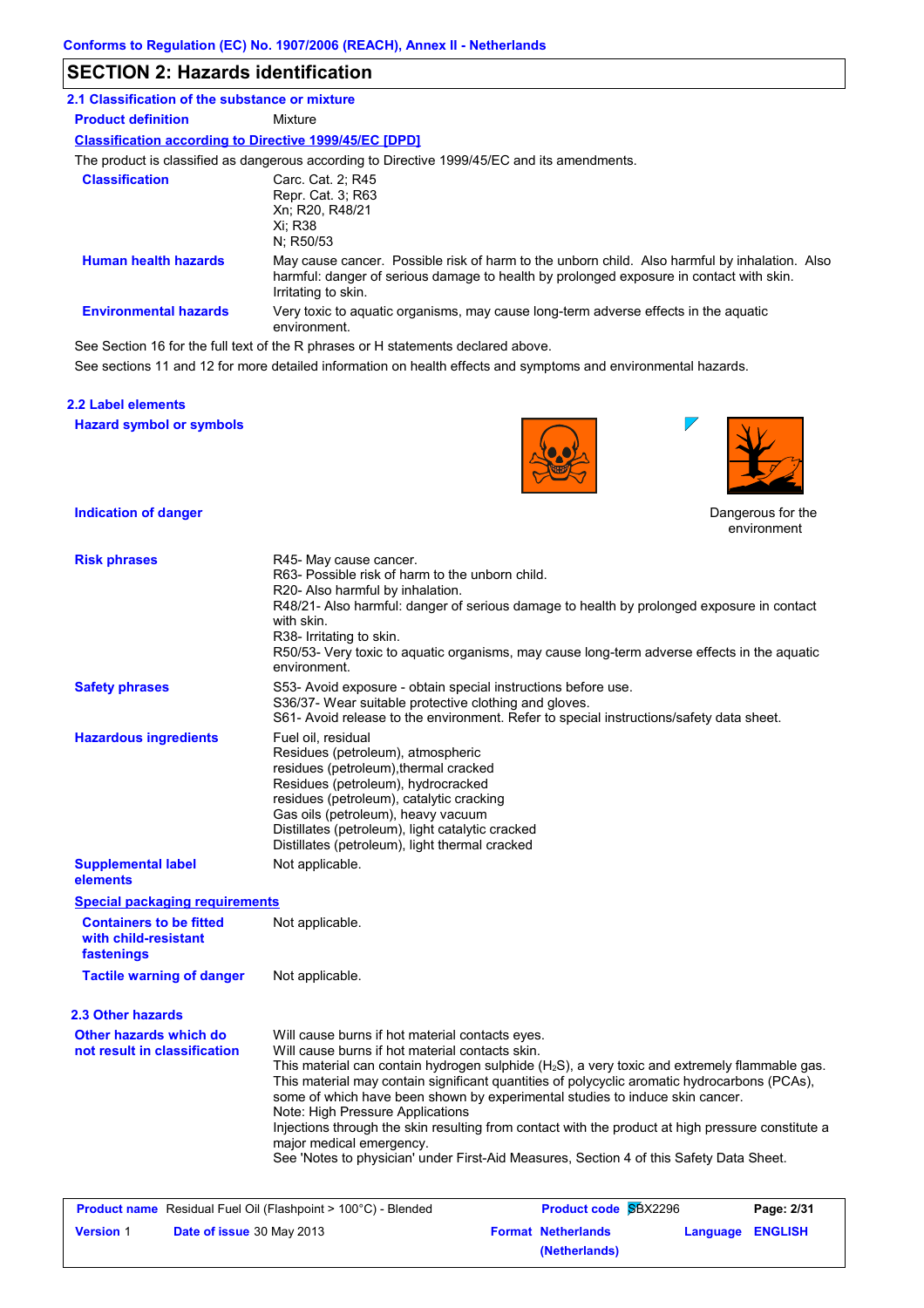# **SECTION 3: Composition/information on ingredients**

| <b>Substance/mixture</b><br>Mixture |  |
|-------------------------------------|--|

#### **Classification**

| <b>Product/ingredient</b><br>name                   | <b>Identifiers</b>                                                                      | %         | 67/548/EEC                                                                           | <b>Regulation (EC) No.</b><br>1272/2008 [CLP]                                                                                                        | <b>Type</b> |
|-----------------------------------------------------|-----------------------------------------------------------------------------------------|-----------|--------------------------------------------------------------------------------------|------------------------------------------------------------------------------------------------------------------------------------------------------|-------------|
| Fuel oil, residual                                  | REACH #:<br>01-2119474894-22<br>EC: 270-675-6<br>CAS: 68476-33-5<br>Index: 649-024-00-9 | $0 - 100$ | Carc. Cat. 2; R45<br>Repr. Cat. 3; R63<br>Xn; R20, R48/21<br>R66<br>N; R50/53        | Acute Tox. 4, H332<br>Carc. 1B, H350<br>Repr. 2, H361d<br>STOT RE 2, H373<br>Aquatic Chronic 1, H410                                                 | $[1]$       |
| Residues (petroleum),<br>atmospheric                | REACH #:<br>01-2119485969-10<br>EC: 269-777-3<br>CAS: 68333-22-2                        | $0 - 95$  | Carc. Cat. 2; R45<br>Repr. Cat. 3; R63<br>Xn; R20, R48/21<br><b>R66</b><br>N; R50/53 | Acute Tox. 4, H332<br>Carc. 1B, H350<br>Repr. 2, H361d<br>STOT RE 2, H373<br>Aquatic Chronic 1, H410                                                 | $[1]$       |
| residues (petroleum),<br>thermal cracked            | REACH #:<br>01-2119484869-13<br>EC: 265-081-9<br>CAS: 64741-80-6                        | $0 - 75$  | Carc. Cat. 2; R45<br>Repr. Cat. 3; R63<br>Xn; R20, R48/21<br>R66<br>N; R50/53        | Acute Tox. 4, H332<br>Carc. 1B, H350<br>Repr. 2, H361d<br>STOT RE 2, H373<br>Aquatic Chronic 1, H410                                                 | $[1]$       |
| residues (petroleum),<br>hydrocracked               | REACH #:<br>01-2119489964-16<br>EC: 265-076-1<br>CAS: 64741-75-9<br>Index: 649-012-00-3 | $0 - 25$  | Carc. Cat. 2; R45<br>Repr. Cat. 3; R63<br>Xn; R20, R48/21<br>R66<br>N; R50/53        | Acute Tox. 4, H332<br>Carc. 1B, H350<br>Repr. 2, H361d<br>STOT RE 2, H373<br>Aquatic Chronic 1, H410                                                 | $[1]$       |
| residues (petroleum),<br>catalytic cracking         | REACH #:<br>01-2119486485-25<br>EC: 295-511-0<br>CAS: 92061-97-7                        | $0 - 25$  | Carc. Cat. 2; R45<br>Repr. Cat. 3; R63<br>Xn; R20, R48/21<br><b>R66</b><br>N; R50/53 | Acute Tox. 4, H332<br>Carc. 1B, H350<br>Repr. 2, H361d<br>STOT RE 2, H373<br>Aquatic Chronic 1, H410                                                 | $[1]$       |
| Gas oils (petroleum),<br>heavy vacuum               | REACH #:<br>01-2119487294-29<br>EC: 265-058-3<br>CAS: 64741-57-7                        | $0 - 15$  | Carc. Cat. 2; R45<br>Repr. Cat. 3; R63<br>Xn; R20, R48/21<br>R66<br>N; R50/53        | Acute Tox. 4, H332<br>Carc. 1B, H350<br>Repr. 2, H361d<br>STOT RE 2, H373<br>Aquatic Chronic 1, H410                                                 | [1] [2]     |
| Distillates (petroleum),<br>light catalytic cracked | REACH#:<br>01-2119489734-23<br>EC: 265-060-4<br>CAS: 64741-59-9<br>Index: 649-435-00-3  | $0 - 15$  | Carc. Cat. 2; R45<br>Xn; R20, R48/21, R65<br>Xi; R38<br>N; R50/53                    | Flam. Lig. 3, H226<br>Acute Tox. 4, H332<br>Skin Irrit. 2, H315<br>Carc. 1B, H350<br>STOT RE 2, H373<br>Asp. Tox. 1, H304<br>Aquatic Chronic 1, H410 | $[1]$       |
| Distillates (petroleum),<br>light thermal cracked   | REACH #:<br>01-2119472307-37<br>EC: 265-084-5<br>CAS: 64741-82-8                        | $0 - 15$  | Carc. Cat. 2; R45<br>Xn; R20, R48/21, R65<br>Xi; R38<br>N; R50/53                    | Acute Tox. 4, H332<br>Skin Irrit. 2, H315<br>Carc. 1B, H350<br>STOT RE 2, H373<br>Asp. Tox. 1, H304                                                  | $[1]$       |

**See Section 16 for the full text of the R-phrases declared above.**

**See Section 16 for the full text of the H statements declared above.**

#### Type

 $\boxed{1}$  Substance classified with a health or environmental hazard

[2] Substance with a workplace exposure limit

[3] Substance meets the criteria for PBT according to Regulation (EC) No. 1907/2006, Annex XIII

[4] Substance meets the criteria for vPvB according to Regulation (EC) No. 1907/2006, Annex XIII

[5] Substance of equivalent concern

Occupational exposure limits, if available, are listed in Section 8.

### **SECTION 4: First aid measures**

#### **4.1 Description of first aid measures**

**Eye contact**

Hot product - Flood with water to dissipate heat. In the event of any product remaining, do not try to remove it other than by continued irrigation with water. Obtain medical attention immediately. Cold product - Wash eye thoroughly with copious quantities of water, ensuring eyelids are held

Aquatic Chronic 1, H410

open. Obtain medical advice if any pain or redness develops or persists.

| <b>Product name</b> Residual Fuel Oil (Flashpoint > 100°C) - Blended |                                  | <b>Product code SBX2296</b> |                           | Page: 3/31       |  |
|----------------------------------------------------------------------|----------------------------------|-----------------------------|---------------------------|------------------|--|
| <b>Version 1</b>                                                     | <b>Date of issue 30 May 2013</b> |                             | <b>Format Netherlands</b> | Language ENGLISH |  |
|                                                                      |                                  |                             | (Netherlands)             |                  |  |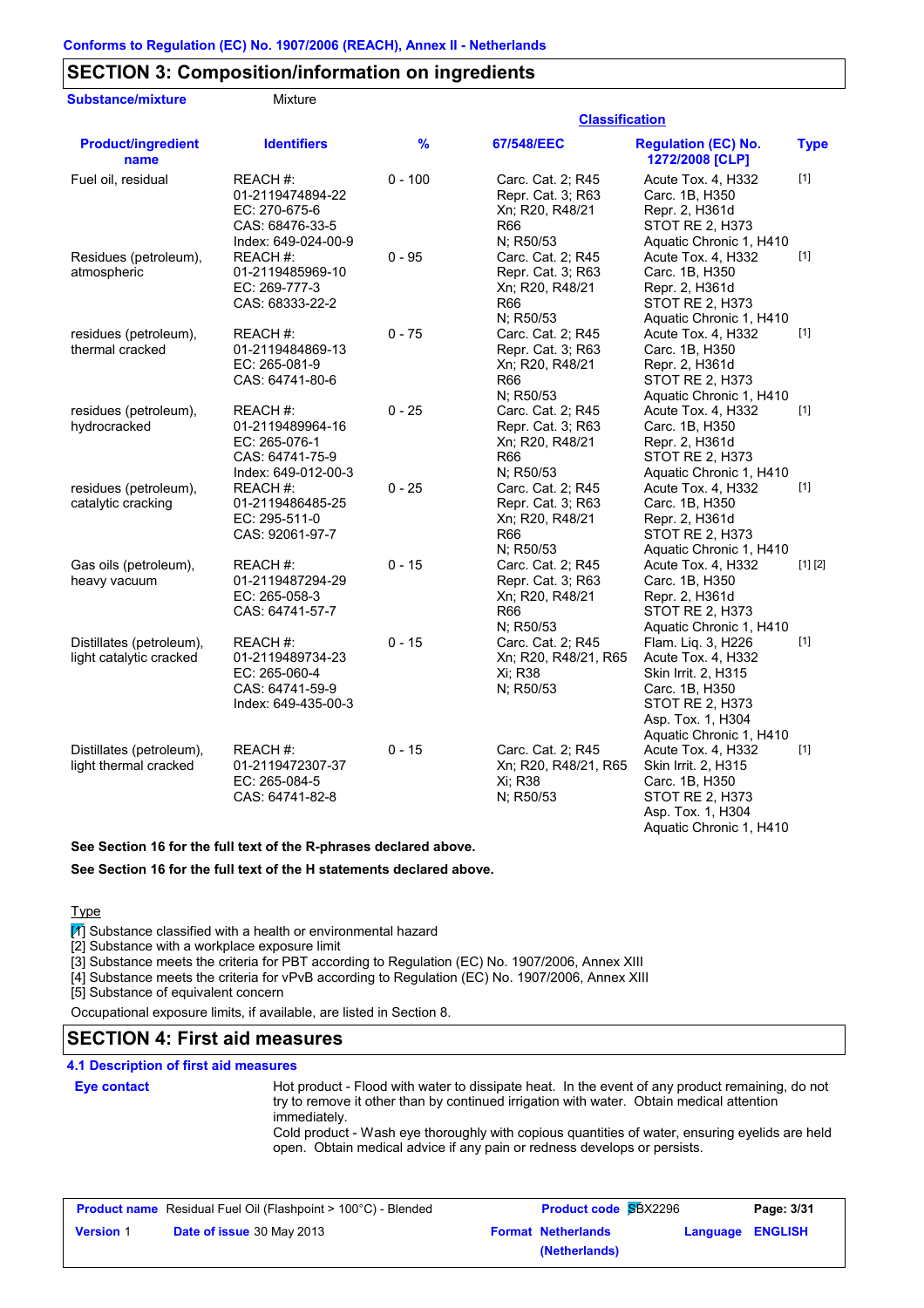| <b>SECTION 4: First aid measures</b>                                                                                                                                                                                                                                                                                                                                                                                                                                                                                                                |
|-----------------------------------------------------------------------------------------------------------------------------------------------------------------------------------------------------------------------------------------------------------------------------------------------------------------------------------------------------------------------------------------------------------------------------------------------------------------------------------------------------------------------------------------------------|
| Hot Product - Flood skin with cold water to dissipate heat, cover with clean cotton or gauze,<br>obtain medical advice immediately.<br>Cold Product - Wash contaminated skin with soap and water. Remove contaminated clothing<br>and wash underlying skin as soon as reasonably practicable.<br>Never use gasoline, kerosene or other solvents to remove product from skin or clothing.                                                                                                                                                            |
| Get medical attention immediately. If inhaled, remove to fresh air. If not breathing, if breathing<br>is irregular or if respiratory arrest occurs, provide artificial respiration or oxygen by trained<br>personnel.                                                                                                                                                                                                                                                                                                                               |
| <b>FXPOSURE TO HYDROGEN SULPHIDE:</b><br>Casualties suffering ill effects as a result of exposure to hydrogen sulphide should be<br>immediately removed to fresh air and medical assistance obtained without delay. Unconscious<br>casualties must be placed in the recovery position. Monitor breathing and pulse rate and if<br>breathing has failed, or is deemed inadequate, respiration must be assisted, preferably by the<br>mouth to mouth method. Administer external cardiac massage if necessary. Seek medical<br>attention immediately. |
| Get medical attention immediately. Do not induce vomiting unless directed to do so by medical<br>personnel. Never give anything by mouth to an unconscious person. If unconscious, place in<br>recovery position and get medical attention immediately.                                                                                                                                                                                                                                                                                             |
| No action shall be taken involving any personal risk or without suitable training. If it is<br>suspected that fumes are still present, the rescuer should wear an appropriate mask or self-<br>contained breathing apparatus. It may be dangerous to the person providing aid to give mouth-<br>to-mouth resuscitation. Wash contaminated clothing thoroughly with water before removing it,<br>or wear gloves.                                                                                                                                     |
|                                                                                                                                                                                                                                                                                                                                                                                                                                                                                                                                                     |

#### **4.2 Most important symptoms and effects, both acute and delayed**

See Section 11 for more detailed information on health effects and symptoms.

#### **4.3 Indication of any immediate medical attention and special treatment needed**

### **SECTION 5: Firefighting measures**

| 5.1 Extinguishing media                                   |                                                                                                                                                                                                                                                                                                                                                                                                                                                                                                                                                                                                                                                                              |                             |          |                |
|-----------------------------------------------------------|------------------------------------------------------------------------------------------------------------------------------------------------------------------------------------------------------------------------------------------------------------------------------------------------------------------------------------------------------------------------------------------------------------------------------------------------------------------------------------------------------------------------------------------------------------------------------------------------------------------------------------------------------------------------------|-----------------------------|----------|----------------|
| <b>Suitable extinguishing</b><br>media                    | In case of fire, use water fog, foam, dry chemical or carbon dioxide extinguisher or spray.<br>This substance will float and can be reignited on surface water.                                                                                                                                                                                                                                                                                                                                                                                                                                                                                                              |                             |          |                |
| <b>Unsuitable extinguishing</b><br>media                  | Do not use water jet.                                                                                                                                                                                                                                                                                                                                                                                                                                                                                                                                                                                                                                                        |                             |          |                |
| 5.2 Special hazards arising from the substance or mixture |                                                                                                                                                                                                                                                                                                                                                                                                                                                                                                                                                                                                                                                                              |                             |          |                |
| <b>Hazards from the</b><br>substance or mixture           | Avoid spraying directly into storage containers because of the danger of boil-over. In a fire or if<br>heated, a pressure increase will occur and the container may burst. Vapours can form<br>explosive mixtures with air. Vapours are heavier than air and can spread along the ground or<br>float on water surfaces to remote ignition sources. Vapours may accumulate in low or confined<br>areas or travel a considerable distance to a source of ignition and flash back. Runoff to sewer<br>may create fire or explosion hazard. Boil-over is the rapid increase in volume caused by the<br>presence of water in hot product and the subsequent overflow from a tank. |                             |          |                |
| <b>Hazardous combustion</b><br>products                   | Combustion products may include the following:<br>carbon oxides $(CO, CO2)$ (carbon monoxide, carbon dioxide)<br>sulphur oxides (SO, SO <sub>2</sub> , etc.)<br>Hydrogen Sulphide (H2S)<br>unidentified organic and inorganic compounds                                                                                                                                                                                                                                                                                                                                                                                                                                      |                             |          |                |
|                                                           | <b>Product name</b> Residual Fuel Oil (Flashpoint > 100°C) - Blended                                                                                                                                                                                                                                                                                                                                                                                                                                                                                                                                                                                                         | <b>Product code SBX2296</b> |          | Page: 4/31     |
| <b>Version 1</b><br>Date of issue 30 May 2013             |                                                                                                                                                                                                                                                                                                                                                                                                                                                                                                                                                                                                                                                                              | <b>Format Netherlands</b>   | Language | <b>ENGLISH</b> |

**(Netherlands)**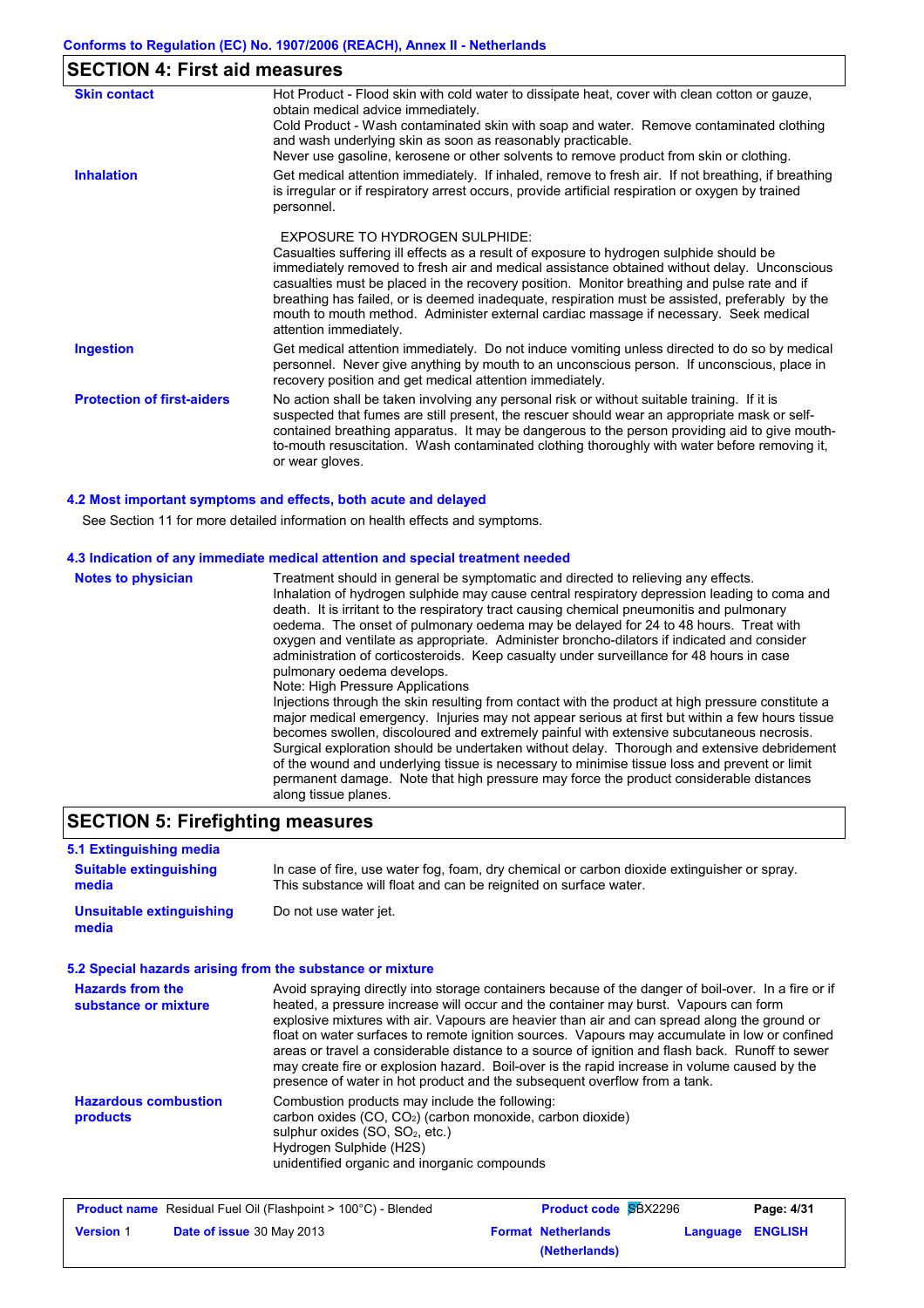# **SECTION 5: Firefighting measures**

| <b>5.3 Advice for firefighters</b>                       |                                                                                                                                                                                                                                                                                                                                                                                                                                                                                                                                 |
|----------------------------------------------------------|---------------------------------------------------------------------------------------------------------------------------------------------------------------------------------------------------------------------------------------------------------------------------------------------------------------------------------------------------------------------------------------------------------------------------------------------------------------------------------------------------------------------------------|
| <b>Special precautions for</b><br>fire-fighters          | Fire water contaminated with this material must be contained and prevented from being<br>discharged to any waterway, sewer or drain. First move people out of line-of-sight of the scene<br>and away from windows. This material is very toxic to aquatic organisms. No action shall be<br>taken involving any personal risk or without suitable training. Promptly isolate the scene by<br>removing all persons from the vicinity of the incident if there is a fire. Use water spray to keep<br>fire-exposed containers cool. |
| <b>Special protective</b><br>equipment for fire-fighters | Fire-fighters should wear appropriate protective equipment and self-contained breathing<br>apparatus (SCBA) with a full face-piece operated in positive pressure mode. Clothing for fire-<br>fighters (including helmets, protective boots and gloves) conforming to European standard EN<br>469 will provide a basic level of protection for chemical incidents.                                                                                                                                                               |

# **SECTION 6: Accidental release measures**

|                                                           | 6.1 Personal precautions, protective equipment and emergency procedures                                                                                                                                                                                                                                                                                                                                                                                                                                                                                                                                                                                                                                                                                                                                                                                                                                                                                                                                                                                                                                                                                                                                                                                                                                                                                                                                                                                                                                                                                                                                                                                                                                                                                                                                            |  |  |  |  |  |
|-----------------------------------------------------------|--------------------------------------------------------------------------------------------------------------------------------------------------------------------------------------------------------------------------------------------------------------------------------------------------------------------------------------------------------------------------------------------------------------------------------------------------------------------------------------------------------------------------------------------------------------------------------------------------------------------------------------------------------------------------------------------------------------------------------------------------------------------------------------------------------------------------------------------------------------------------------------------------------------------------------------------------------------------------------------------------------------------------------------------------------------------------------------------------------------------------------------------------------------------------------------------------------------------------------------------------------------------------------------------------------------------------------------------------------------------------------------------------------------------------------------------------------------------------------------------------------------------------------------------------------------------------------------------------------------------------------------------------------------------------------------------------------------------------------------------------------------------------------------------------------------------|--|--|--|--|--|
| For non-emergency<br>personnel                            | Immediately contact emergency personnel. No action shall be taken involving any personal risk<br>or without suitable training. Evacuate surrounding areas. Keep unnecessary and unprotected<br>personnel from entering. Do not touch or walk through spilt material. Floors may be slippery;<br>use care to avoid falling. Do not breathe vapour or mist. Ensure good ventilation. Put on<br>appropriate personal protective equipment.                                                                                                                                                                                                                                                                                                                                                                                                                                                                                                                                                                                                                                                                                                                                                                                                                                                                                                                                                                                                                                                                                                                                                                                                                                                                                                                                                                            |  |  |  |  |  |
|                                                           | This material can contain hydrogen sulphide $(H_2S)$ , a very toxic and extremely flammable gas.<br>Entry into a confined space or poorly ventilated area contaminated with vapour, mist or fume is<br>extremely hazardous without the correct respiratory protective equipment and a safe system of<br>work. Wear self-contained positive pressure breathing apparatus (SCBA).                                                                                                                                                                                                                                                                                                                                                                                                                                                                                                                                                                                                                                                                                                                                                                                                                                                                                                                                                                                                                                                                                                                                                                                                                                                                                                                                                                                                                                    |  |  |  |  |  |
| For emergency responders                                  | Entry into a confined space or poorly ventilated area contaminated with vapour, mist or fume is<br>extremely hazardous without the correct respiratory protective equipment and a safe system of<br>work. Wear self-contained breathing apparatus. Wear a suitable chemical protective suit.<br>Chemical resistant boots. See also the information in "For non-emergency personnel".                                                                                                                                                                                                                                                                                                                                                                                                                                                                                                                                                                                                                                                                                                                                                                                                                                                                                                                                                                                                                                                                                                                                                                                                                                                                                                                                                                                                                               |  |  |  |  |  |
| <b>6.2 Environmental</b><br>precautions                   | Storage tanks must be positioned within a bunded area.                                                                                                                                                                                                                                                                                                                                                                                                                                                                                                                                                                                                                                                                                                                                                                                                                                                                                                                                                                                                                                                                                                                                                                                                                                                                                                                                                                                                                                                                                                                                                                                                                                                                                                                                                             |  |  |  |  |  |
|                                                           | Spillages in water or at sea:<br>Depending upon its temperature the product may be liquid, semi-solid or solid. Protect drains<br>from spills and prevent entry of product, since this may result in blockage on cooling. Should<br>blockage occur, notify the appropriate authority immediately. Product less dense than water: In<br>case of small spillages in closed waters (i.e. ports), contain product with floating barriers or<br>other equipment. Collect spilled product by absorbing with specific floating absorbents. If<br>possible, large spillages in open waters should be contained with floating barriers or other<br>mechanical means. If this is not possible, control the spreading of the spillage, and collect the<br>product by skimming or other suitable mechanical means. The use of dispersants should be<br>advised by an expert, and, if required, approved by local authorities. Collect recovered product<br>and other contaminated materials in suitable tanks or containers for recycle, recovery or safe<br>disposal. Product which is denser than water will sink to the bottom, and usually no<br>intervention will be feasible. If possible, collect the product and contaminated materials with<br>mechanical means, and store/dispose of according to relevant regulations. In special situations<br>(to be assessed on case-by-case basis, according to expert judgement and local conditions),<br>excavations of trenches on the bottom to collect the product with sand may be a feasible option.<br>Depending upon its temperature the product may be liquid, semi-solid or solid. Protect drains<br>from spills and prevent entry of product, since this may result in blockage on cooling. Should<br>blockage occur, notify the appropriate authority immediately. |  |  |  |  |  |
| 6.3 Methods and materials for containment and cleaning up |                                                                                                                                                                                                                                                                                                                                                                                                                                                                                                                                                                                                                                                                                                                                                                                                                                                                                                                                                                                                                                                                                                                                                                                                                                                                                                                                                                                                                                                                                                                                                                                                                                                                                                                                                                                                                    |  |  |  |  |  |
| <b>Small spill</b>                                        | Eliminate all ignition sources. Stop leak if without risk. Move containers from spill area.<br>Absorb with an inert material and place in an appropriate waste disposal container. Dispose of<br>via a licensed waste disposal contractor.                                                                                                                                                                                                                                                                                                                                                                                                                                                                                                                                                                                                                                                                                                                                                                                                                                                                                                                                                                                                                                                                                                                                                                                                                                                                                                                                                                                                                                                                                                                                                                         |  |  |  |  |  |
| <b>Large spill</b>                                        | Eliminate all ignition sources. Immediately contact emergency personnel. Stop leak if without<br>risk. Move containers from spill area. Approach the release from upwind. Prevent entry into<br>sewers, water courses, basements or confined areas. Dike spill area and do not allow product<br>to reach sewage system and surface or ground water. Contain and collect spillage with non-<br>combustible, absorbent material e.g. sand, earth, vermiculite or diatomaceous earth and place<br>in container for disposal according to local regulations. Contaminated absorbent material may<br>pose the same hazard as the spilt product. Dispose of via a licensed waste disposal contractor.                                                                                                                                                                                                                                                                                                                                                                                                                                                                                                                                                                                                                                                                                                                                                                                                                                                                                                                                                                                                                                                                                                                    |  |  |  |  |  |

| <b>Product name</b> Residual Fuel Oil (Flashpoint > 100°C) - Blended |                                  | <b>Product code SBX2296</b> | Page: 5/31       |  |
|----------------------------------------------------------------------|----------------------------------|-----------------------------|------------------|--|
| <b>Version 1</b>                                                     | <b>Date of issue 30 May 2013</b> | <b>Format Netherlands</b>   | Language ENGLISH |  |
|                                                                      |                                  | (Netherlands)               |                  |  |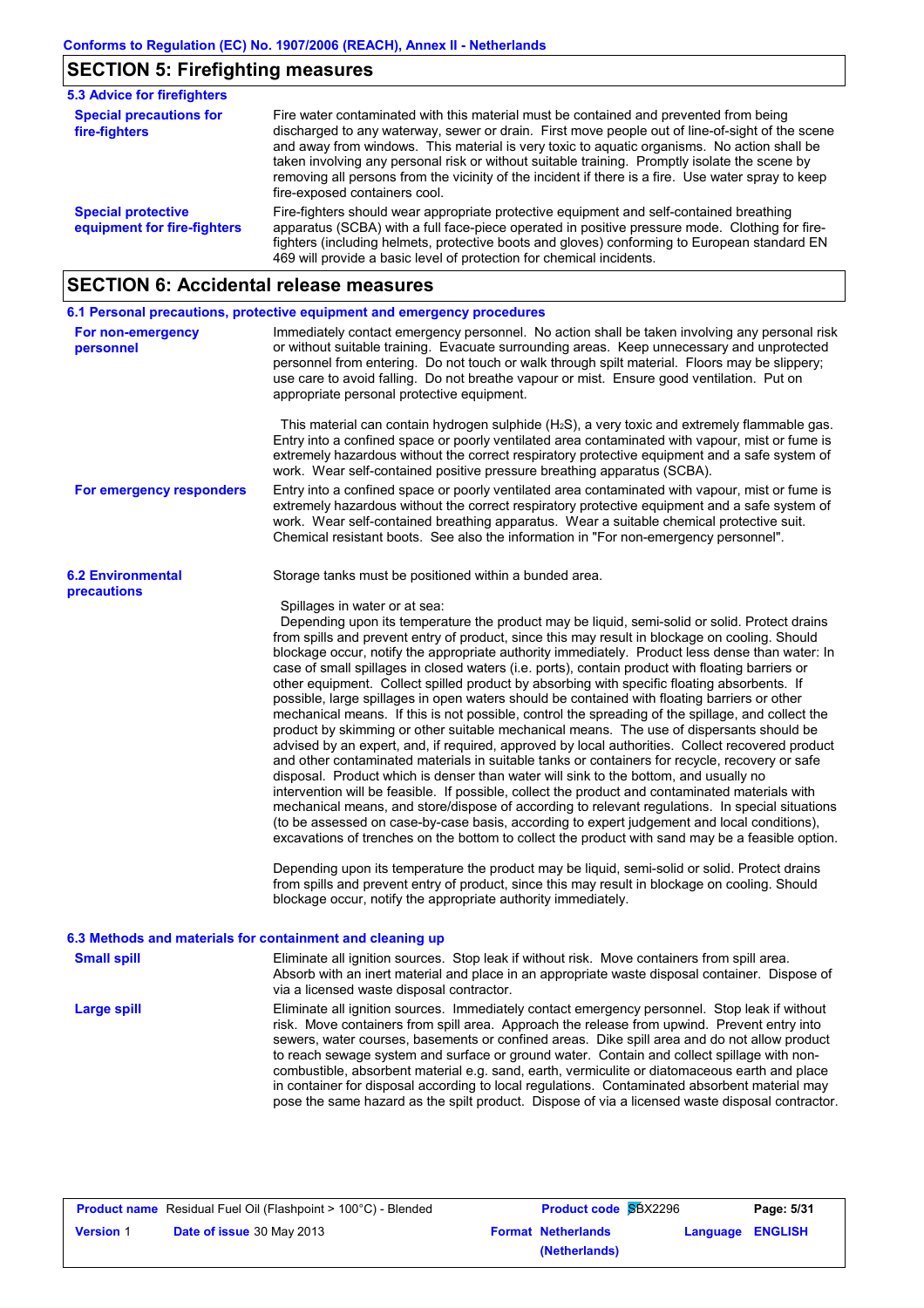# **SECTION 6: Accidental release measures**

| 6.4 Reference to other | See Section 1 for emergency contact information.                            |
|------------------------|-----------------------------------------------------------------------------|
| sections               | See Section 5 for firefighting measures.                                    |
|                        | See Section 8 for information on appropriate personal protective equipment. |
|                        | See Section 12 for environmental precautions.                               |
|                        | See Section 13 for additional waste treatment information.                  |
|                        |                                                                             |

# **SECTION 7: Handling and storage**

The information in this section contains generic advice and guidance. The list of Identified Uses in Section 1 should be consulted for any available use-specific information provided in the Exposure Scenario(s).

#### **7.1 Precautions for safe handling**

| <b>Protective measures</b>                                                    | Contact with hot product may cause burns. Put on appropriate personal protective equipment.<br>Avoid exposure - obtain special instructions before use. Avoid exposure during pregnancy. Do<br>not get in eyes or on skin or clothing. Do not ingest. Avoid breathing vapour or mist. Avoid<br>contact of spilt material and runoff with soil and surface waterways. Use only with adequate<br>ventilation. Wear appropriate respirator when ventilation is inadequate. Keep in the original<br>container or an approved alternative made from a compatible material, kept tightly closed when<br>not in use. Do not reuse container. Empty containers retain product residue and can be<br>hazardous.                                                                                                                                                                                                                                                                                                                                                                                                                                                                                                                                                                                                                                                                                                                                                                                                                                                                                                                                                                                                                                                                                                                                                                                                                                                                                                                                                                                                                                                                                                                                                                                                                                                                           |
|-------------------------------------------------------------------------------|----------------------------------------------------------------------------------------------------------------------------------------------------------------------------------------------------------------------------------------------------------------------------------------------------------------------------------------------------------------------------------------------------------------------------------------------------------------------------------------------------------------------------------------------------------------------------------------------------------------------------------------------------------------------------------------------------------------------------------------------------------------------------------------------------------------------------------------------------------------------------------------------------------------------------------------------------------------------------------------------------------------------------------------------------------------------------------------------------------------------------------------------------------------------------------------------------------------------------------------------------------------------------------------------------------------------------------------------------------------------------------------------------------------------------------------------------------------------------------------------------------------------------------------------------------------------------------------------------------------------------------------------------------------------------------------------------------------------------------------------------------------------------------------------------------------------------------------------------------------------------------------------------------------------------------------------------------------------------------------------------------------------------------------------------------------------------------------------------------------------------------------------------------------------------------------------------------------------------------------------------------------------------------------------------------------------------------------------------------------------------------|
| <b>Advice on general</b><br>occupational hygiene                              | Eating, drinking and smoking should be prohibited in areas where this material is handled,<br>stored and processed. Wash thoroughly after handling. Remove contaminated clothing and<br>protective equipment before entering eating areas. See also Section 8 for additional<br>information on hygiene measures.                                                                                                                                                                                                                                                                                                                                                                                                                                                                                                                                                                                                                                                                                                                                                                                                                                                                                                                                                                                                                                                                                                                                                                                                                                                                                                                                                                                                                                                                                                                                                                                                                                                                                                                                                                                                                                                                                                                                                                                                                                                                 |
|                                                                               | Regular periodic self inspection of the skin is recommended, especially those areas subject to<br>contamination. In the event of any localised changes in appearance or texture of the skin being<br>noticed, medical advice should be sought without delay.                                                                                                                                                                                                                                                                                                                                                                                                                                                                                                                                                                                                                                                                                                                                                                                                                                                                                                                                                                                                                                                                                                                                                                                                                                                                                                                                                                                                                                                                                                                                                                                                                                                                                                                                                                                                                                                                                                                                                                                                                                                                                                                     |
| <b>7.2 Conditions for safe</b><br>storage, including any<br>incompatibilities | Do not enter storage tanks. If entry to vessels is necessary, follow permit to work procedures.<br>Electrical equipment should not be used unless it is intrinsically safe (i.e. will not produce<br>sparks). Entry to any tanks or other confined space requires a full risk assessment and<br>appropriate control measures to be put in place in conformance with appropriate regulations<br>and industry practice on confined space entry. Explosive air/vapour mixtures can occur,<br>particularly in unventilated or confined spaces. If hydrogen sulphide is present, the flammable<br>limits can be from 4.3 to 45.5% by volume and its presence may promote the formation of<br>pyrophoric iron compounds. If product comes into contact with hot surfaces, or leaks occur<br>from pressurised fuel pipes, the vapour or mists generated will create a flammability or<br>explosion hazard. Light hydrocarbon vapours can build up in the headspace of tanks. These<br>can cause flammability/explosion hazards even at temperatures below the normal flash point<br>(note: flash point must not be regarded as a reliable indicator of the potential flammability of<br>vapour in tank headspaces). Tank headspaces should always be regarded as potentially<br>flammable and care should be taken to avoid static electrical discharge and all ignition sources<br>during filling, ullaging and sampling from storage tanks. Product contaminated rags, paper or<br>material used to absorb spillages, represent a fire hazard, and should not be allowed to<br>accumulate. Dispose of safely immediately after use. This material can contain hydrogen<br>sulphide (H <sub>2</sub> S), a very toxic and extremely flammable gas. Vapours containing hydrogen<br>sulphide may accumulate during storage or transport and may also be vented during filling of<br>tanks. Hydrogen sulphide has a typical "bad egg" smell but at high concentrations the sense of<br>smell is rapidly lost, therefore do not rely on sense of smell for detecting hydrogen sulphide.<br>Use specially designed measuring instruments for determining its concentration. When the<br>product is pumped (e.g. during filling, discharge or ullaging) and when sampling, there is a risk<br>of static discharge. Ensure equipment used is properly earthed or bonded to the tank structure. |
|                                                                               | Keep away from heat and direct sunlight. Keep container tightly closed and sealed until ready<br>for use. Containers that have been opened must be carefully resealed and kept upright to<br>prevent leakage. Do not store in unlabelled containers. Store in accordance with local<br>regulations. Store in a dry, cool and well-ventilated area, away from incompatible materials<br>(see Section 10). Use appropriate containment to avoid environmental contamination.                                                                                                                                                                                                                                                                                                                                                                                                                                                                                                                                                                                                                                                                                                                                                                                                                                                                                                                                                                                                                                                                                                                                                                                                                                                                                                                                                                                                                                                                                                                                                                                                                                                                                                                                                                                                                                                                                                       |
| <b>PGS Storage:</b>                                                           | Storage according to PGS 15 or 16                                                                                                                                                                                                                                                                                                                                                                                                                                                                                                                                                                                                                                                                                                                                                                                                                                                                                                                                                                                                                                                                                                                                                                                                                                                                                                                                                                                                                                                                                                                                                                                                                                                                                                                                                                                                                                                                                                                                                                                                                                                                                                                                                                                                                                                                                                                                                |
| 7.3 Specific end use(s)                                                       |                                                                                                                                                                                                                                                                                                                                                                                                                                                                                                                                                                                                                                                                                                                                                                                                                                                                                                                                                                                                                                                                                                                                                                                                                                                                                                                                                                                                                                                                                                                                                                                                                                                                                                                                                                                                                                                                                                                                                                                                                                                                                                                                                                                                                                                                                                                                                                                  |
| <b>Recommendations</b>                                                        | See section 1.2 and Exposure scenarios in annex, if applicable.                                                                                                                                                                                                                                                                                                                                                                                                                                                                                                                                                                                                                                                                                                                                                                                                                                                                                                                                                                                                                                                                                                                                                                                                                                                                                                                                                                                                                                                                                                                                                                                                                                                                                                                                                                                                                                                                                                                                                                                                                                                                                                                                                                                                                                                                                                                  |
|                                                                               |                                                                                                                                                                                                                                                                                                                                                                                                                                                                                                                                                                                                                                                                                                                                                                                                                                                                                                                                                                                                                                                                                                                                                                                                                                                                                                                                                                                                                                                                                                                                                                                                                                                                                                                                                                                                                                                                                                                                                                                                                                                                                                                                                                                                                                                                                                                                                                                  |

|                  | <b>Product name</b> Residual Fuel Oil (Flashpoint > 100°C) - Blended |
|------------------|----------------------------------------------------------------------|
| <b>Version 1</b> | <b>Date of issue 30 May 2013</b>                                     |

| Residual Fuel Oil (Flashpoint > 100°C) - Blended | <b>Product code SBX2296</b> | Page: 6/31              |
|--------------------------------------------------|-----------------------------|-------------------------|
| Date of issue 30 May 2013                        | <b>Format Netherlands</b>   | <b>Language ENGLISH</b> |
|                                                  | (Netherlands)               |                         |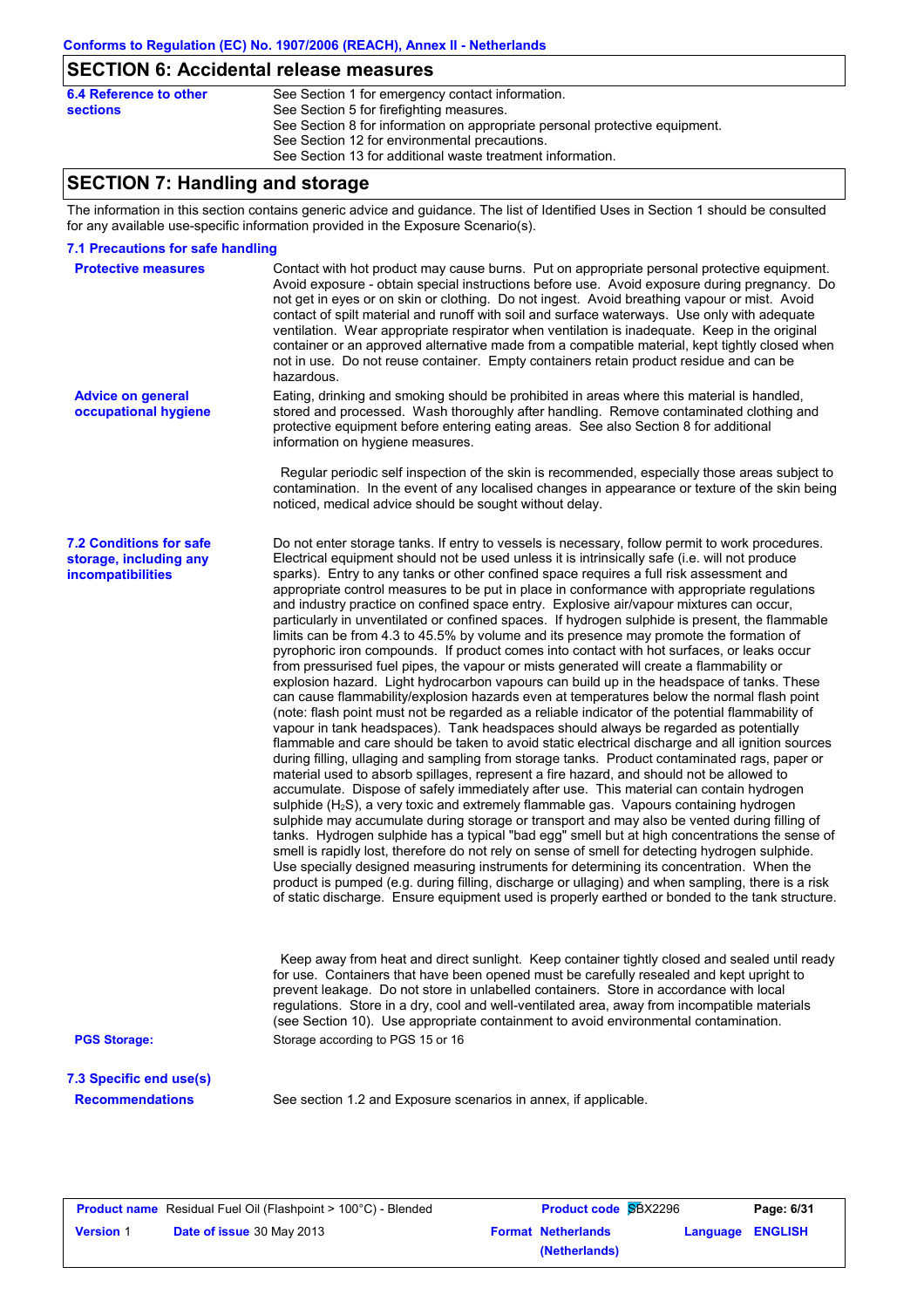### **SECTION 8: Exposure controls/personal protection**

**The information in this section contains generic advice and guidance. The list of Identified Uses in Section 1 should be consulted for any available use-specific information provided in the Exposure Scenario(s).**

#### **8.1 Control parameters**

| <b>Product/ingredient name</b>                   | <b>Exposure limit values</b>                                                 |  |  |  |
|--------------------------------------------------|------------------------------------------------------------------------------|--|--|--|
| <b>Fuel oil</b> , residual                       | <b>ACGIH TLV (United States).</b>                                            |  |  |  |
|                                                  | TWA: 0.2 mg/m <sup>3</sup> , (Benzene-soluble)                               |  |  |  |
| Residues (petroleum), atmospheric                | <b>ACGIH TLV (United States).</b>                                            |  |  |  |
|                                                  | STEL: 1480 mg/m <sup>3</sup> 15 minutes. Form: Petrol (Recommended)          |  |  |  |
|                                                  | STEL: 500 ppm 15 minutes. Form: Petrol (Recommended)                         |  |  |  |
|                                                  | TWA: 890 mg/m <sup>3</sup> 8 hours. Form: Petrol (Recommended)               |  |  |  |
|                                                  | TWA: 330 ppm 8 hours. Form: Petrol (Recommended)                             |  |  |  |
|                                                  | TWA: 100 ppm 8 hours. Form: Stoddard Solvent (Recommended)                   |  |  |  |
|                                                  | TWA: 525 mg/m <sup>3</sup> 8 hours. Form: Stoddard Solvent (Recommended)     |  |  |  |
| Gas oils (petroleum), heavy vacuum               | MinSZW Wettelijke Grenswaarden (Netherlands).                                |  |  |  |
|                                                  | OEL, 8-h TWA: 5 mg/m <sup>3</sup> 8 hours. Issued/Revised: 1/2007 Form: mist |  |  |  |
| Distillates (petroleum), light catalytic cracked | <b>ACGIH TLV (United States).</b>                                            |  |  |  |
|                                                  | TWA: 525 mg/m <sup>3</sup> 8 hours. Form: Stoddard Solvent (Recommended)     |  |  |  |
|                                                  | TWA: 100 ppm 8 hours. Form: Stoddard Solvent (Recommended)                   |  |  |  |
| Hydrogen Sulphide                                | MinSZW Wettelijke Grenswaarden (Netherlands).                                |  |  |  |
|                                                  | OEL, 8-h TWA: 2.3 mg/m <sup>3</sup> 8 hours. Issued/Revised: 1/2007          |  |  |  |

Whilst specific OELs for certain components may be shown in this section, other components may be present in any mist, vapour or dust produced. Therefore, the specific OELs may not be applicable to the product as a whole and are provided for guidance only.

**Recommended monitoring procedures**

If this product contains ingredients with exposure limits, personal, workplace atmosphere or biological monitoring may be required to determine the effectiveness of the ventilation or other control measures and/or the necessity to use respiratory protective equipment. Reference should be made to monitoring standards, such as the following: European Standard EN 689 (Workplace atmospheres - Guidance for the assessment of exposure by inhalation to chemical agents for comparison with limit values and measurement strategy) European Standard EN 14042 (Workplace atmospheres - Guide for the application and use of procedures for the assessment of exposure to chemical and biological agents) European Standard EN 482 (Workplace atmospheres - General requirements for the performance of procedures for the measurement of chemical agents) Reference to national guidance documents for methods for the determination of hazardous substances will also be required.

#### **Derived No Effect Level**

| Short term<br>Inhalation<br>Long term Dermal<br>Long term<br>Inhalation<br>Long term Oral<br>Short term<br>Inhalation<br>Long term Dermal | 15 minutes<br>8 hours TWA<br>8 hours TWA<br>24 hours TWA<br>15 minutes<br>8 hours TWA | 4700 mg/m <sup>3</sup><br>$0.065$ mg/kg<br>bw/day<br>$0.12$ mg/m <sup>3</sup><br>$0.015$ mg/kg<br>bw/day<br>4700 mg/m <sup>3</sup> | Workers<br>Workers<br>Workers<br>Consumers<br>Workers                | Systemic<br>Systemic<br>Systemic<br>Systemic<br>Systemic |
|-------------------------------------------------------------------------------------------------------------------------------------------|---------------------------------------------------------------------------------------|------------------------------------------------------------------------------------------------------------------------------------|----------------------------------------------------------------------|----------------------------------------------------------|
|                                                                                                                                           |                                                                                       |                                                                                                                                    |                                                                      |                                                          |
|                                                                                                                                           |                                                                                       |                                                                                                                                    |                                                                      |                                                          |
|                                                                                                                                           |                                                                                       |                                                                                                                                    |                                                                      |                                                          |
|                                                                                                                                           |                                                                                       |                                                                                                                                    |                                                                      |                                                          |
|                                                                                                                                           |                                                                                       |                                                                                                                                    |                                                                      |                                                          |
|                                                                                                                                           |                                                                                       | $0.065$ mg/kg<br>bw/day                                                                                                            | Workers                                                              | Systemic                                                 |
| Inhalation                                                                                                                                | 8 hours TWA                                                                           | $0.12 \text{ mg/m}^3$                                                                                                              | Workers                                                              | Systemic                                                 |
| Long term Oral                                                                                                                            | 24 hours TWA                                                                          | 0.015 mg/kg<br>bw/day                                                                                                              | Consumers                                                            | Systemic                                                 |
| Short term<br>Inhalation                                                                                                                  | 15 minutes                                                                            |                                                                                                                                    | Workers                                                              | Systemic                                                 |
| Long term Dermal                                                                                                                          | 8 hours TWA                                                                           | 0.065 mg/kg<br>bw/day                                                                                                              | Workers                                                              | Systemic                                                 |
| Long term<br>Inhalation                                                                                                                   | 8 hours TWA                                                                           | $0.12 \text{ mg/m}^3$                                                                                                              | Workers                                                              | Systemic                                                 |
| Long term Oral                                                                                                                            | 24 hours TWA                                                                          | $0.015$ mg/kg<br>bw/day                                                                                                            | Consumers                                                            | Systemic                                                 |
| Short term<br>Inhalation                                                                                                                  | 15 minutes                                                                            | 4700 mg/m <sup>3</sup>                                                                                                             | Workers                                                              | Systemic                                                 |
| Long term Dermal                                                                                                                          | 8 hours TWA                                                                           | 0.065 mg/kg<br>bw/day                                                                                                              | Workers                                                              | Systemic                                                 |
| Long term<br>Inhalation                                                                                                                   | 8 hours TWA                                                                           | $0.12 \text{ mg/m}^3$                                                                                                              | Workers                                                              | Systemic                                                 |
|                                                                                                                                           |                                                                                       |                                                                                                                                    |                                                                      | Page: 7/31                                               |
| Date of issue 30 May 2013<br><b>Version 1</b>                                                                                             |                                                                                       |                                                                                                                                    | Language                                                             | <b>ENGLISH</b>                                           |
|                                                                                                                                           | Long term<br>Product name Residual Fuel Oil (Flashpoint > 100°C) - Blended            |                                                                                                                                    | 4700 mg/m <sup>3</sup><br><b>Format Netherlands</b><br>(Netherlands) | Product code SBX2296                                     |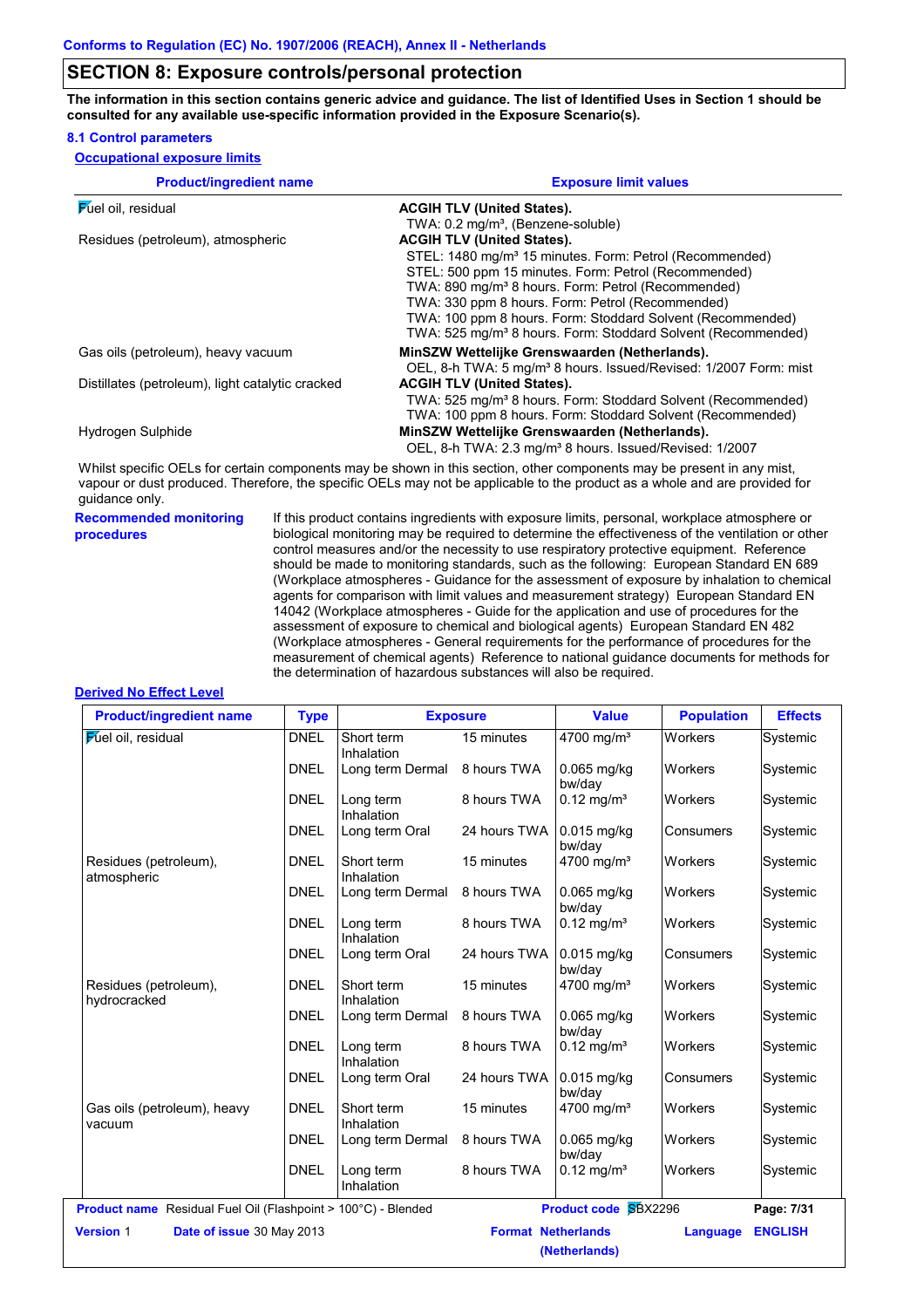| <b>SECTION 8: Exposure controls/personal protection</b> |             |                         |              |                         |                             |          |  |  |
|---------------------------------------------------------|-------------|-------------------------|--------------|-------------------------|-----------------------------|----------|--|--|
|                                                         | <b>DNEL</b> | Long term Oral          | 24 hours TWA | $0.015$ mg/kg<br>bw/dav | <b>Consumers</b>            | Systemic |  |  |
| Distillates (petroleum), light<br>catalytic cracked     | DNEL        | Short term Dermal       | 15 minutes   | $2230 \text{ mg/m}^3$   | <b>Workers</b>              | Systemic |  |  |
|                                                         | <b>DNEL</b> | Long term Dermal        | 8 hours TWA  | 2.4 mg/kg bw/<br>dav    | <b>Workers</b>              | Systemic |  |  |
|                                                         | <b>DNEL</b> | Long term<br>Inhalation | 8 hours TWA  | $30 \text{ mg/m}^3$     | <b>Workers</b>              | Systemic |  |  |
|                                                         | <b>DNEL</b> | Long term Oral          | 24 hours TWA | 1 mg/kg bw/day          | Man via the<br>lenvironment | Systemic |  |  |

# **Predicted No Effect Concentration**

No PNECs available

| <b>8.2 Exposure controls</b>               |                             |                                                                                                                                                                                                                                                                                                                                                                                                                                                                                                                                                                                                                                                                                                                                                                                                                                                                                                                                                                                                                                                                                                                     |
|--------------------------------------------|-----------------------------|---------------------------------------------------------------------------------------------------------------------------------------------------------------------------------------------------------------------------------------------------------------------------------------------------------------------------------------------------------------------------------------------------------------------------------------------------------------------------------------------------------------------------------------------------------------------------------------------------------------------------------------------------------------------------------------------------------------------------------------------------------------------------------------------------------------------------------------------------------------------------------------------------------------------------------------------------------------------------------------------------------------------------------------------------------------------------------------------------------------------|
| <b>Appropriate engineering</b><br>controls |                             | Provide exhaust ventilation or other engineering controls to keep the airborne concentrations of<br>vapours below their respective occupational exposure limits.<br>All activities involving chemicals should be assessed for their risks to health, to ensure<br>exposures are adequately controlled. Personal protective equipment should only be considered<br>after other forms of control measures (e.g. engineering controls) have been suitably evaluated.<br>Personal protective equipment should conform to appropriate standards, be suitable for use, be<br>kept in good condition and properly maintained.<br>Your supplier of personal protective equipment should be consulted for advice on selection and<br>appropriate standards. For further information contact your national organisation for standards.<br>The final choice of protective equipment will depend upon a risk assessment. It is important to<br>ensure that all items of personal protective equipment are compatible.                                                                                                           |
| <b>Individual protection measures</b>      |                             |                                                                                                                                                                                                                                                                                                                                                                                                                                                                                                                                                                                                                                                                                                                                                                                                                                                                                                                                                                                                                                                                                                                     |
| <b>Hygiene measures</b>                    |                             | Wash hands, forearms and face thoroughly after handling chemical products, before eating,<br>smoking and using the lavatory and at the end of the working period. Ensure that eyewash<br>stations and safety showers are close to the workstation location.                                                                                                                                                                                                                                                                                                                                                                                                                                                                                                                                                                                                                                                                                                                                                                                                                                                         |
| <b>Respiratory protection</b>              |                             | If local exhaust ventilation or other methods of ventilation are not possible or are insufficient,<br>wear suitable respiratory protective devices. Wear suitable respiratory protective devices if<br>there is a risk of exposure limits being exceeded. The choice of suitable respiratory device will<br>depend upon a risk assessment of the workplace environment and the task being carried out.<br>If required, the respiratory device must be certified as safe in defined explosive atmospheres<br>(EX Label). Respiratory protective devices must be checked to ensure they fit correctly each<br>time they are worn. Please consult European standard EN 529 for further guidance on the<br>selection, use, care and maintenance of respiratory protective devices.                                                                                                                                                                                                                                                                                                                                      |
|                                            | following situations apply. | Suitable breathing apparatus (independent of ambient atmosphere) must be worn if any of the<br>- When the workplace atmosphere is considered to be immediately dangerous to life and health.<br>- When there is a risk of the workplace atmosphere being oxygen deficient.<br>- When the workplace atmosphere is uncontrolled.<br>- When the workplace atmosphere is unknown.<br>- When there is a risk of loss of consciousness or asphyxiation<br>- When entry into a confined space is required.<br>- When there is a risk of gases being released that could be a fire or explosion hazard.<br>- When the concentration of contaminants in the atmosphere exceeds the level of protection<br>(maximum allowed concentration) given by a filtering device<br>- When the contaminants have a low odour that would not be tasted or smelt by the wearer of a<br>filtering device if the filter became exhausted or saturated.<br>- When there is a risk of hydrogen sulphide exposure limits being exceeded.<br>If there is a requirement for the use of a respiratory protective device, but the use of breathing |
|                                            | must be worn.               | apparatus (independent of ambient atmosphere) is not required, then a suitable filtering device<br>The filter class must be suitable for the maximum contaminant concentration (gas/vapour/<br>aerosol/particulates) that may arise when handling the product.                                                                                                                                                                                                                                                                                                                                                                                                                                                                                                                                                                                                                                                                                                                                                                                                                                                      |
|                                            |                             | Recommended: Gas filter suitable for gases and vapours. Filter type: A.<br>Combined filter suitable for gases, vapours and particles (dust, smoke, mist,<br>aerosol). Filter type: AP.                                                                                                                                                                                                                                                                                                                                                                                                                                                                                                                                                                                                                                                                                                                                                                                                                                                                                                                              |
| <b>Eye/face protection</b>                 |                             | Recommended: Chemical splash goggles.                                                                                                                                                                                                                                                                                                                                                                                                                                                                                                                                                                                                                                                                                                                                                                                                                                                                                                                                                                                                                                                                               |
| <b>Skin protection</b>                     |                             |                                                                                                                                                                                                                                                                                                                                                                                                                                                                                                                                                                                                                                                                                                                                                                                                                                                                                                                                                                                                                                                                                                                     |

| <b>Product name</b> Residual Fuel Oil (Flashpoint > 100°C) - Blended |                                  | <b>Product code SBX2296</b> |                         | Page: 8/31 |
|----------------------------------------------------------------------|----------------------------------|-----------------------------|-------------------------|------------|
| <b>Version 1</b>                                                     | <b>Date of issue</b> 30 May 2013 | <b>Format Netherlands</b>   | <b>Language ENGLISH</b> |            |
|                                                                      |                                  | (Netherlands)               |                         |            |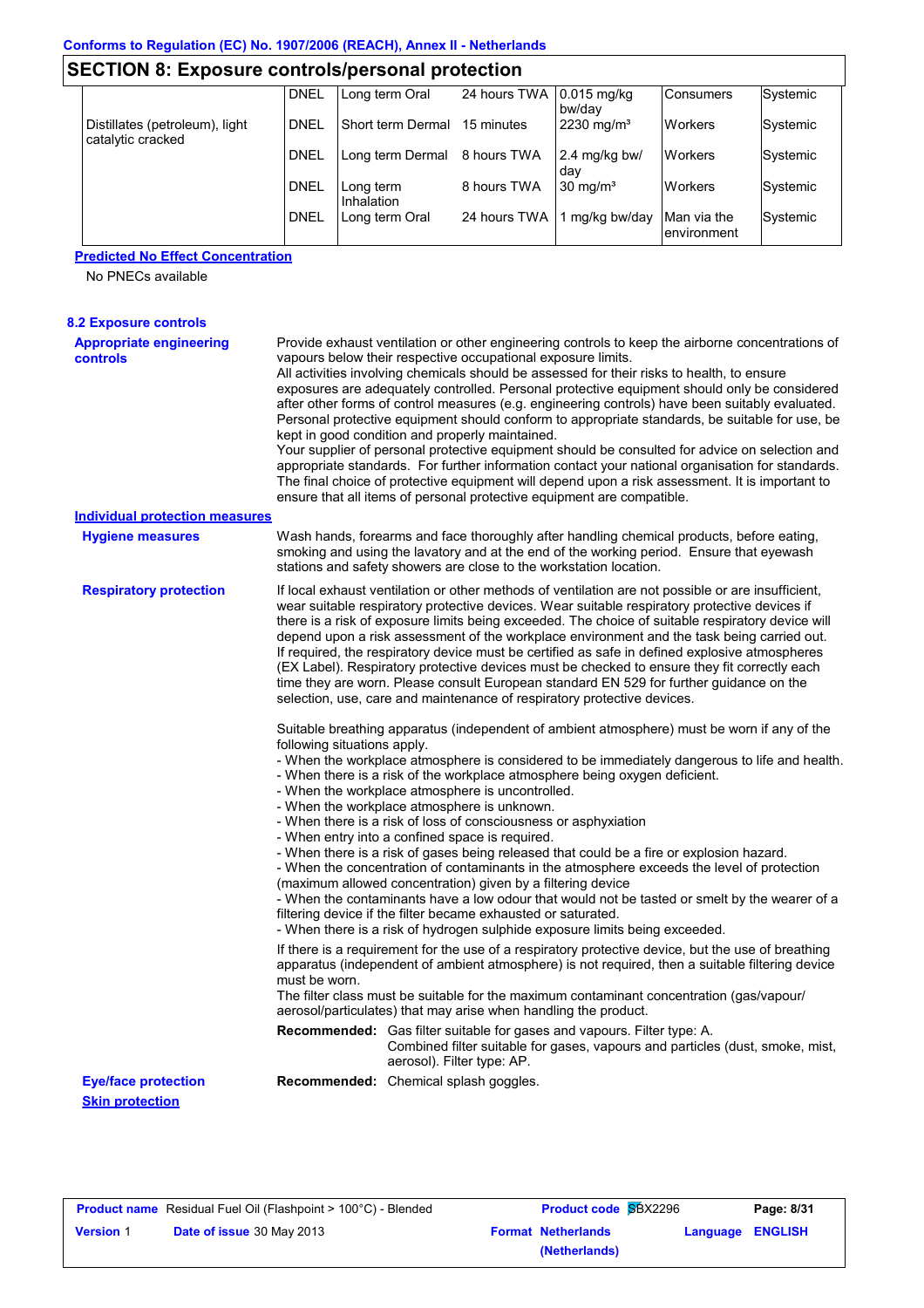### **SECTION 8: Exposure controls/personal protection**

# **Hand protection General Information:** Because specific work environments and material handling practices vary, safety procedures should be developed for each intended application. The correct choice of protective gloves depends upon the chemicals being handled, and the conditions of work and use. Most gloves provide protection for only a limited time before they must be discarded and replaced (even the best chemically resistant gloves will break down after repeated chemical exposures). Gloves should be chosen in consultation with the supplier / manufacturer and taking account of a full assessment of the working conditions. Recommended: Nitrile gloves. **Breakthrough time:** Breakthrough time data are generated by glove manufacturers under laboratory test conditions and represent how long a glove can be expected to provide effective permeation resistance. It is important when following breakthrough time recommendations that actual workplace conditions are taken into account. Always consult with your glove supplier for up-to-date technical information on breakthrough times for the recommended glove type. Our recommendations on the selection of gloves are as follows: Continuous contact: Gloves with a minimum breakthrough time of 240 minutes, or >480 minutes if suitable gloves can be obtained. If suitable gloves are not available to offer that level of protection, gloves with shorter breakthrough times may be acceptable as long as appropriate glove maintenance and replacement regimes are determined and adhered to. Short-term / splash protection: Recommended breakthrough times as above. It is recognised that for short-term, transient exposures, gloves with shorter breakthrough times may commonly be used. Therefore, appropriate maintenance and replacement regimes must be determined and rigorously followed. **Glove Thickness:** For general applications, we recommend gloves with a thickness typically greater than 0.35 mm. It should be emphasised that glove thickness is not necessarily a good predictor of glove resistance to a specific chemical, as the permeation efficiency of the glove will be dependent on the exact composition of the glove material. Therefore, glove selection should also be based on consideration of the task requirements and knowledge of breakthrough times. Glove thickness may also vary depending on the glove manufacturer, the glove type and the glove model. Therefore, the manufacturers' technical data should always be taken into account to ensure selection of the most appropriate glove for the task. Note: Depending on the activity being conducted, gloves of varying thickness may be required for specific tasks. For example: • Thinner gloves (down to 0.1 mm or less) may be required where a high degree of manual dexterity is needed. However, these gloves are only likely to give short duration protection and would normally be just for single use applications, then disposed of. • Thicker gloves (up to 3 mm or more) may be required where there is a mechanical (as well as a chemical) risk i.e. where there is abrasion or puncture potential. Cold material: Wear suitable protective clothing. Footwear highly resistant to chemicals. When there is a risk of ignition wear inherently fire resistant protective clothes and gloves. Refer to standard: ISO 11612 When there is a risk of ignition from static electricity, wear anti-static protective clothing. For greatest effectiveness against static electricity, overalls, boots and gloves should all be antistatic. Refer to standard: EN 1149 Cotton or polyester/cotton overalls will only provide protection against light superficial **Skin and body**

|                  | <b>Product name</b> Residual Fuel Oil (Flashpoint > 100°C) - Blended | <b>Product code SBX2296</b> | Page: 9/31                |                  |  |
|------------------|----------------------------------------------------------------------|-----------------------------|---------------------------|------------------|--|
| <b>Version 1</b> | <b>Date of issue</b> 30 May 2013                                     |                             | <b>Format Netherlands</b> | Language ENGLISH |  |
|                  |                                                                      |                             | (Netherlands)             |                  |  |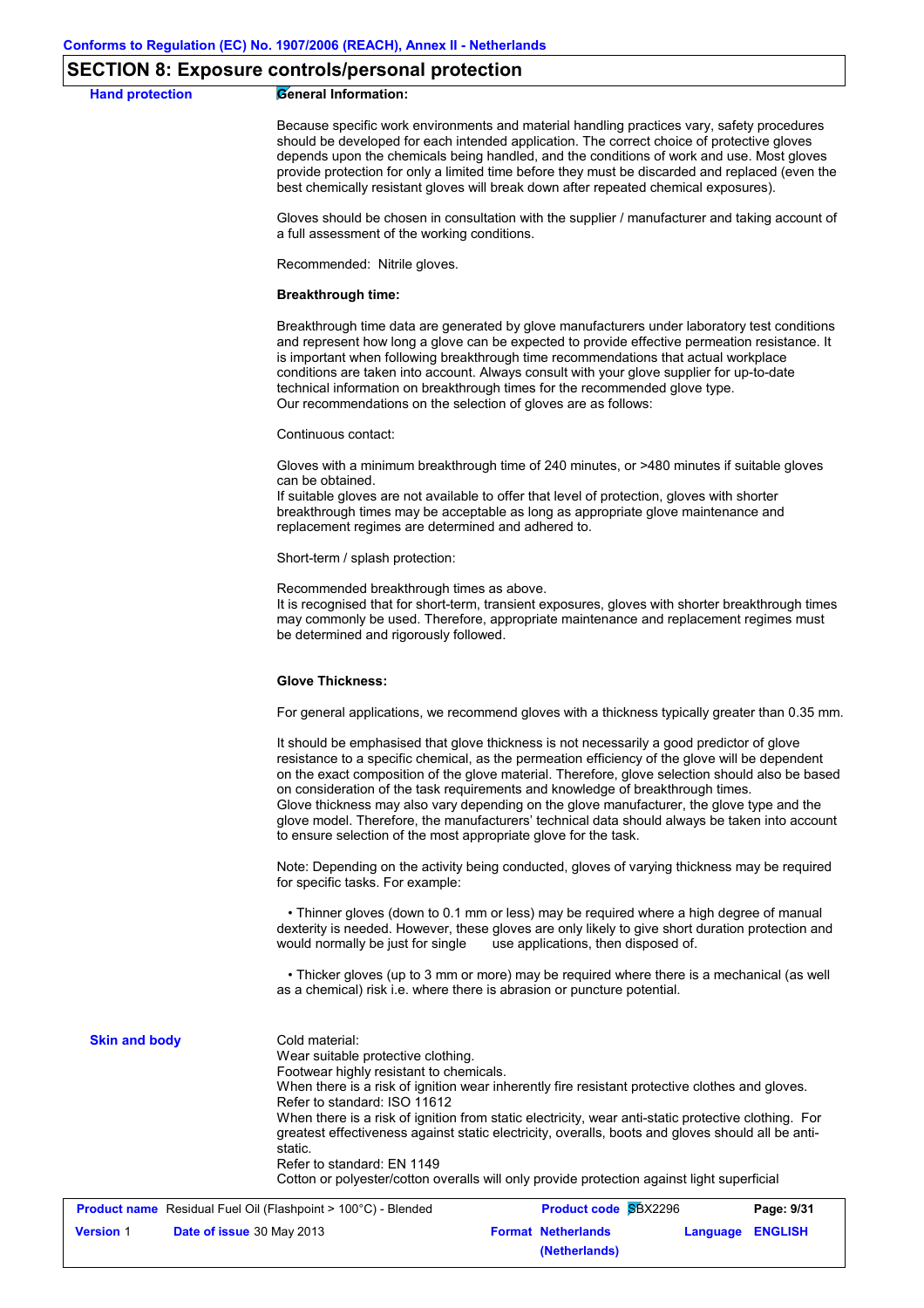# **SECTION 8: Exposure controls/personal protection**

|                                           | contamination.<br>Work clothing / overalls should be laundered on a regular basis. Laundering of contaminated<br>work clothing should only be done by professional cleaners who have been told about the<br>hazards of the contamination. Always keep contaminated work clothing away from<br>uncontaminated work clothing and uncontaminated personal clothes.<br>When the risk of skin exposure is high (from experience this could apply to the following tasks:<br>cleaning work, maintenance and service, filling and transfer, taking samples and cleaning up<br>spillages) then a chemical protective suit and boots will be required. |
|-------------------------------------------|-----------------------------------------------------------------------------------------------------------------------------------------------------------------------------------------------------------------------------------------------------------------------------------------------------------------------------------------------------------------------------------------------------------------------------------------------------------------------------------------------------------------------------------------------------------------------------------------------------------------------------------------------|
| <b>Thermal hazards</b>                    | Hot material: Protection should be provided for exposed areas of the neck and head. Wear<br>suitable protective clothing to protect against heat and brief contact with flame.                                                                                                                                                                                                                                                                                                                                                                                                                                                                |
| <b>Environmental exposure</b><br>controls | Emissions from ventilation or work process equipment should be checked to ensure they<br>comply with the requirements of environmental protection legislation. In some cases, fume<br>scrubbers, filters or engineering modifications to the process equipment will be necessary to<br>reduce emissions to acceptable levels.                                                                                                                                                                                                                                                                                                                 |

# **SECTION 9: Physical and chemical properties**

#### 150 to 750°C (302 to 1382°F) **Physical state Melting point/freezing point Initial boiling point and boiling range Vapour pressure Relative density Vapour density** Liquid. Not available. Not available. >0.9 [Air = 1] <0.133 kPa (<1 mm Hg) at 20°C **Odour** Oily. **pH Colour** Brown./ Black. [Dark] **Evaporation rate** Not available. **Auto-ignition temperature Flash point** Not available. Closed cup: >100°C (>212°F) [Pensky-Martens.] Lower: 0.5% Upper: 5% Not available. Not available. Not available. **Viscosity** Minematic: 180 to 1600 mm<sup>2</sup>/s (180 to 1600 cSt) at 40°C Kinematic: >10 mm<sup>2</sup>/s (>10 cSt) at 50°C **Odour threshold** Not available. **Partition coefficient: n-octanol/ water Upper/lower flammability or explosive limits Explosive properties Oxidising properties** Not available. **9.1 Information on basic physical and chemical properties Appearance Decomposition temperature** Not available. **Flammability (solid, gas)** Not available. **Pour point**  $-15$  to 36 °C **Density** 935 to 1020 kg/m<sup>3</sup> (0.935 to 1.02 g/cm<sup>3</sup>) at 15°C **Solubility(ies)** insoluble in water.

#### **9.2 Other information**

No additional information.

# **SECTION 10: Stability and reactivity**

| <b>10.1 Reactivity</b>                            | No specific test data available for this product. Refer to Conditions to avoid and Incompatible<br>materials for additional information.                                |
|---------------------------------------------------|-------------------------------------------------------------------------------------------------------------------------------------------------------------------------|
| <b>10.2 Chemical stability</b>                    | The product is stable.                                                                                                                                                  |
| <b>10.3 Possibility of</b><br>hazardous reactions | Under normal conditions of storage and use, hazardous polymerisation will not occur.<br>Under normal conditions of storage and use, hazardous reactions will not occur. |
| <b>10.4 Conditions to avoid</b>                   | Avoid all possible sources of ignition (spark or flame). Avoid excessive heat.                                                                                          |
|                                                   | <b>Product code SBX2296</b><br><b>Product name</b> Residual Fuel Oil (Flashpoint > 100°C) - Blended<br>Page: 10/31                                                      |
| <b>Version 1</b>                                  | <b>ENGLISH</b><br><b>Format Netherlands</b><br><b>Date of issue 30 May 2013</b><br>Language<br>(Netherlands)                                                            |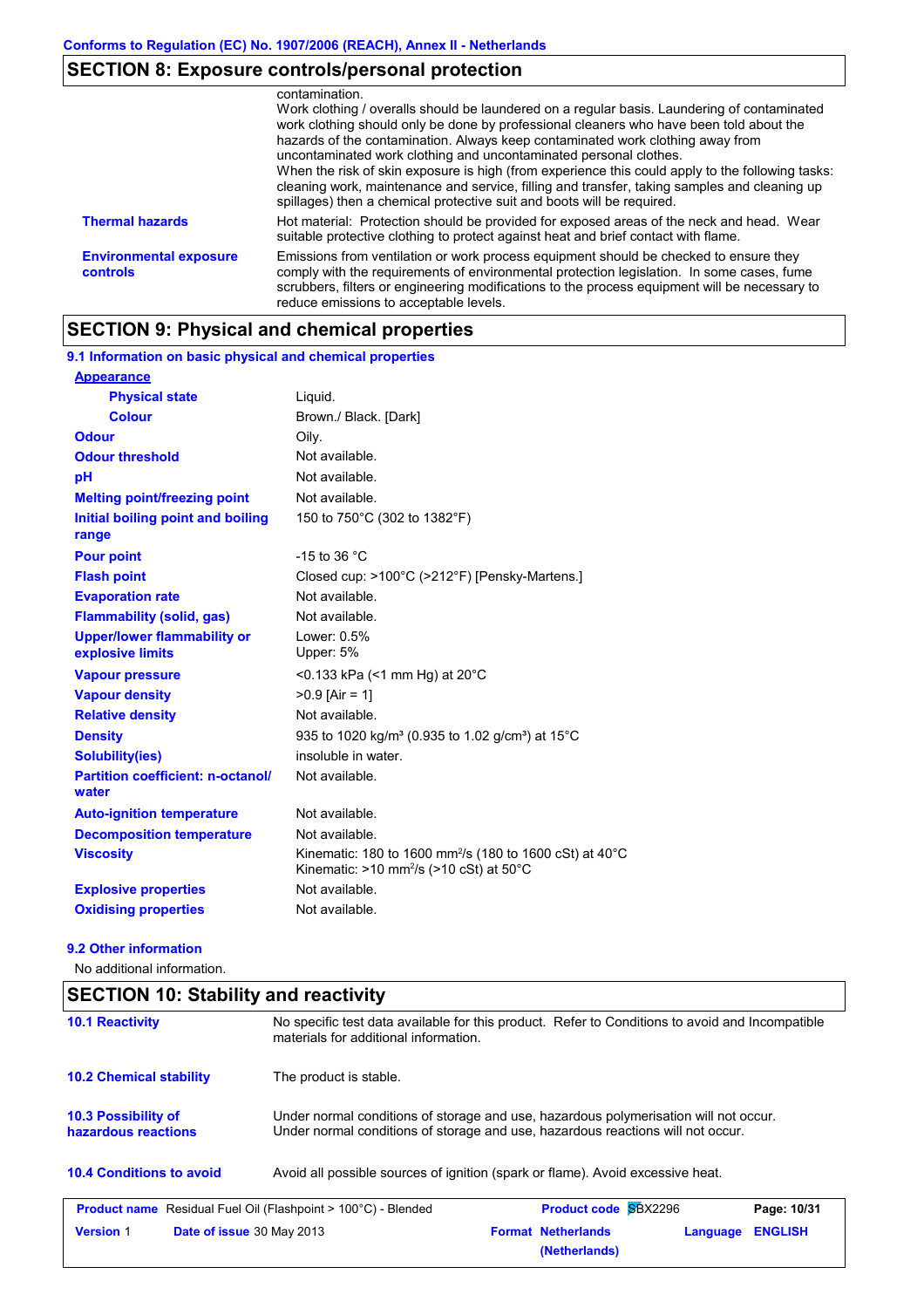# **SECTION 10: Stability and reactivity**

**10.5 Incompatible materials** Reactive or incompatible with the following materials: oxidising materials.

**10.6 Hazardous decomposition products** Under normal conditions of storage and use, hazardous decomposition products should not be produced.

# **SECTION 11: Toxicological information**

#### **11.1 Information on toxicological effects**

#### **Acute toxicity**

| <b>Product/ingredient</b><br>name                             | <b>Result / Route</b>                           |            | <b>Test authority /</b><br><b>Number</b> | <b>Species</b> | <b>Dose</b>                                | <b>Exposure</b> | <b>Remarks</b>                                                        |
|---------------------------------------------------------------|-------------------------------------------------|------------|------------------------------------------|----------------|--------------------------------------------|-----------------|-----------------------------------------------------------------------|
| <b>Fuel oil</b> , residual                                    | LC50<br>Inhalation<br>Dusts and<br>mists        | <b>EPA</b> | 798.<br>115                              | Rat            | 4500 mg/m <sup>3</sup>                     | 4 hours         | Based on<br>Carbon<br>black oil                                       |
|                                                               | <b>LC50</b><br>Inhalation<br>Dusts and<br>mists | <b>EPA</b> | 798.<br>115                              | Rat            | 4100 mg/m <sup>3</sup>                     | 4 hours         | Based on<br>Carbon<br>black oil                                       |
|                                                               | LD50 Dermal                                     | EU         | <b>B.3</b>                               | Rabbit         | >2000 mg/kg                                |                 | Based on<br>Catalytic<br>cracked<br>clarified oil<br>(CCCO)           |
|                                                               | LD50 Dermal                                     | OECD       | 434                                      | Rabbit         | >2000 mg/kg                                |                 | Based on<br>Heavy fuel<br>oil                                         |
|                                                               | LD50 Oral                                       | OECD       | 401                                      | Rat            | 5270 mg/kg                                 |                 | Based on<br>Catalytic<br>cracked<br>clarified oil                     |
|                                                               | LD50 Oral                                       | OECD       | 401                                      | Rat            | 4320 mg/kg                                 |                 | (CCCO)<br>Based on<br>Catalytic<br>cracked<br>clarified oil<br>(CCCO) |
| Residues (petroleum),<br>atmospheric                          | <b>LC50</b><br>Inhalation<br>Dusts and<br>mists | <b>EPA</b> | 798.<br>115                              | Rat            | 4500 mg/m <sup>3</sup>                     | 4 hours         | Based on<br>Carbon<br>black oil                                       |
|                                                               | <b>LC50</b><br>Inhalation<br>Dusts and<br>mists | <b>EPA</b> | 798.<br>115                              | Rat            | 4100 mg/m <sup>3</sup>                     | 4 hours         | Based on<br>Carbon<br>black oil                                       |
|                                                               | LD50 Dermal                                     | EU         | <b>B.3</b>                               | Rabbit         | >2000 mg/kg                                |                 | Based on<br>Catalytic<br>cracked<br>clarified oil<br>(CCCO)           |
|                                                               | LD50 Dermal                                     | OECD       | 434                                      | Rabbit         | >2000 mg/kg                                |                 | Based on<br>Heavy fuel<br>oil                                         |
|                                                               | LD50 Oral                                       | OECD       | 401                                      | Rat            | 5270 mg/kg                                 |                 | Based on<br>Catalytic<br>cracked<br>clarified oil<br>(CCCO)           |
|                                                               | LD50 Oral                                       | OECD       | 401                                      | Rat            | 4320 mg/kg                                 |                 | Based on<br>Catalytic<br>cracked<br>clarified oil<br>(CCCO)           |
| Residues (petroleum),<br>hydrocracked                         | <b>LC50</b><br>Inhalation<br>Dusts and<br>mists | EPA        | 798.<br>115                              | Rat            | 4500 mg/m <sup>3</sup>                     | 4 hours         | Based on<br>Carbon<br>black oil                                       |
|                                                               | LC50<br>Inhalation                              | EPA        | 798.<br>115                              | Rat            | 4100 mg/m <sup>3</sup>                     | 4 hours         | Based on<br>Carbon                                                    |
| Product name Residual Fuel Oil (Flashpoint > 100°C) - Blended |                                                 |            |                                          |                | <b>Product code SBX2296</b>                |                 | Page: 11/31                                                           |
| Version 1                                                     | Date of issue 30 May 2013                       |            |                                          |                | <b>Format Netherlands</b><br>(Netherlands) | <b>Language</b> | <b>ENGLISH</b>                                                        |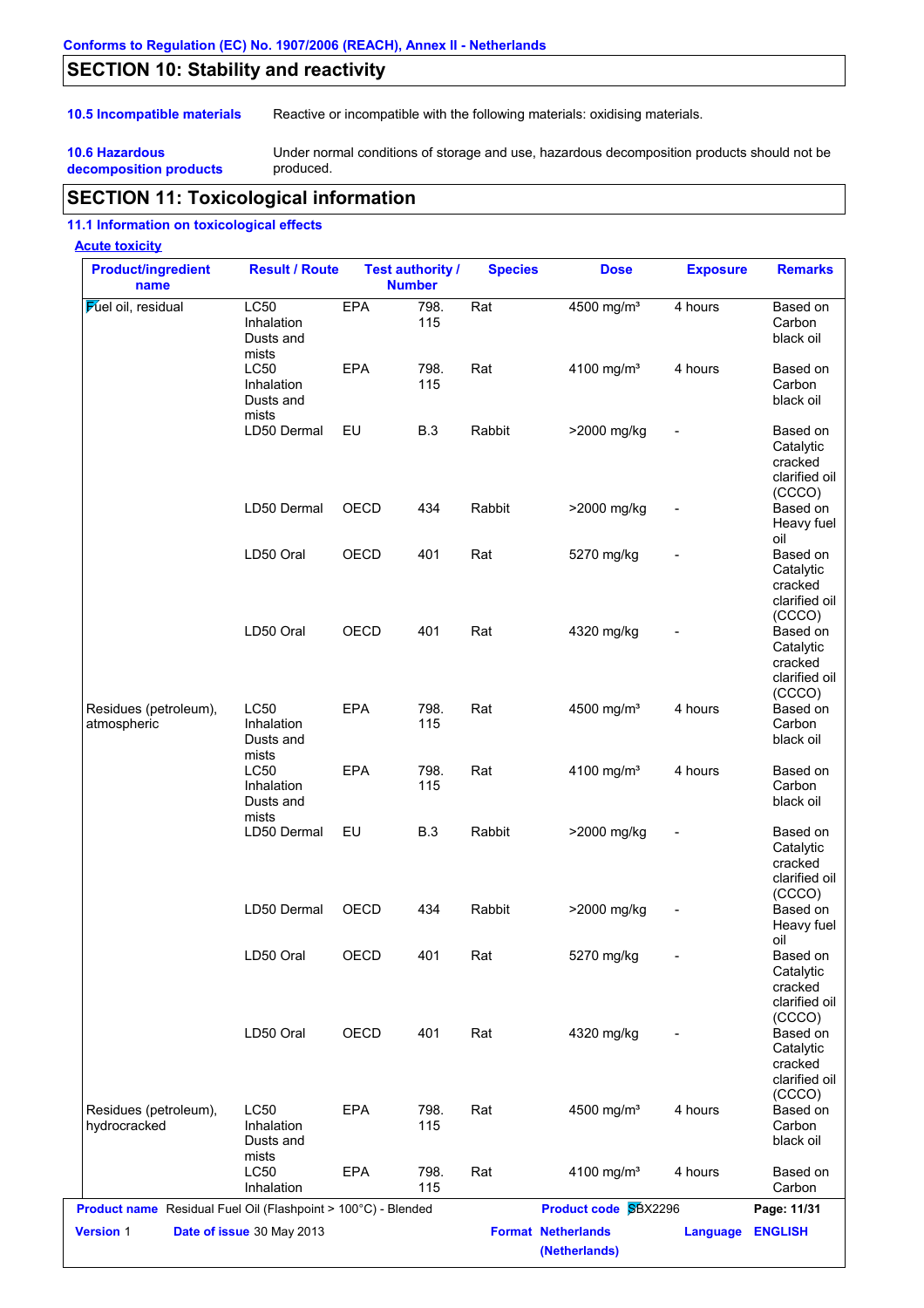# **Conforms to Regulation (EC) No. 1907/2006 (REACH), Annex II - Netherlands**

| <b>SECTION 11: Toxicological information</b>        |                                                 |             |                           |        |                                           |         |                                                                           |  |  |  |
|-----------------------------------------------------|-------------------------------------------------|-------------|---------------------------|--------|-------------------------------------------|---------|---------------------------------------------------------------------------|--|--|--|
|                                                     | Dusts and<br>mists                              |             |                           |        |                                           |         | black oil                                                                 |  |  |  |
|                                                     | LD50 Dermal                                     | EU          | <b>B.3</b>                | Rabbit | >2000 mg/kg                               |         | Based on<br>Catalytic<br>cracked<br>clarified oil                         |  |  |  |
|                                                     | LD50 Dermal                                     | OECD        | 434                       | Rabbit | >2000 mg/kg                               |         | (CCCO)<br>Based on<br>Heavy fuel<br>oil                                   |  |  |  |
|                                                     | LD50 Oral                                       | OECD        | 401                       | Rat    | 5270 mg/kg                                |         | Based on<br>Catalytic<br>cracked<br>clarified oil                         |  |  |  |
|                                                     | LD50 Oral                                       | OECD        | 401                       | Rat    | 4320 mg/kg                                |         | (CCCO)<br>Based on<br>Catalytic<br>cracked<br>clarified oil               |  |  |  |
| Gas oils (petroleum),<br>heavy vacuum               | <b>LC50</b><br>Inhalation<br>Dusts and<br>mists | <b>EPA</b>  | <b>OTS</b><br>798.<br>115 | Rat    | 4500 mg/m <sup>3</sup>                    | 4 hours | (CCCO)<br>Based on<br>Carbon<br>black oil                                 |  |  |  |
|                                                     | LC50<br>Inhalation<br>Dusts and<br>mists        | <b>EPA</b>  | <b>OTS</b><br>798.<br>115 | Rat    | 4100 mg/m <sup>3</sup>                    | 4 hours | Based on<br>Carbon<br>black oil                                           |  |  |  |
|                                                     | LD50 Dermal                                     | EU          | <b>B.3</b>                | Rabbit | >2000 mg/kg                               |         | Based on<br>Catalytic<br>cracked<br>clarified oil<br>(CCCO)               |  |  |  |
|                                                     | LD50 Dermal                                     | OECD        | 434                       | Rabbit | >2000 mg/kg                               |         | Based on<br>Heavy fuel<br>oil                                             |  |  |  |
|                                                     | LD50 Oral                                       | OECD        | 401                       | Rat    | 5270 mg/kg                                |         | Based on<br>Catalytic<br>cracked<br>clarified oil<br>(CCCO)               |  |  |  |
|                                                     | LD50 Oral                                       | <b>OECD</b> | 401                       | Rat    | 4320 mg/kg                                |         | Based on<br>Catalytic<br>cracked<br>clarified oil                         |  |  |  |
| Distillates (petroleum),<br>light catalytic cracked | <b>LC50</b><br>Inhalation<br>Dusts and<br>mists | OECD        | 403                       | Rat    | 4.65 to 5.55 mg/ 4 hours<br>I aerosol     |         | (CCCO)<br>Based on<br>light<br>catalytically<br>cracked<br>distillate     |  |  |  |
|                                                     | LD50 Dermal                                     | OECD        | 402                       | Rabbit | >2000 mg/kg<br>intact and<br>abraded skin |         | Based on<br>light<br>catalytically<br>cracked                             |  |  |  |
|                                                     | LD50 Oral                                       | OECD        | 401                       | Rat    | 3200 mg/kg                                |         | distillate<br>Based on<br>light<br>catalytically<br>cracked               |  |  |  |
|                                                     | LD50 Oral                                       | OECD        | 401                       | Rat    | 4660 mg/kg                                |         | distillate<br>Based on<br>light<br>catalytically<br>cracked<br>distillate |  |  |  |

**Irritation/Corrosion**

|                  | <b>Product name</b> Residual Fuel Oil (Flashpoint > 100°C) - Blended | <b>Product code SBX2296</b> | Page: 12/31               |                         |  |
|------------------|----------------------------------------------------------------------|-----------------------------|---------------------------|-------------------------|--|
| <b>Version 1</b> | <b>Date of issue 30 May 2013</b>                                     |                             | <b>Format Netherlands</b> | <b>Language ENGLISH</b> |  |
|                  |                                                                      |                             | (Netherlands)             |                         |  |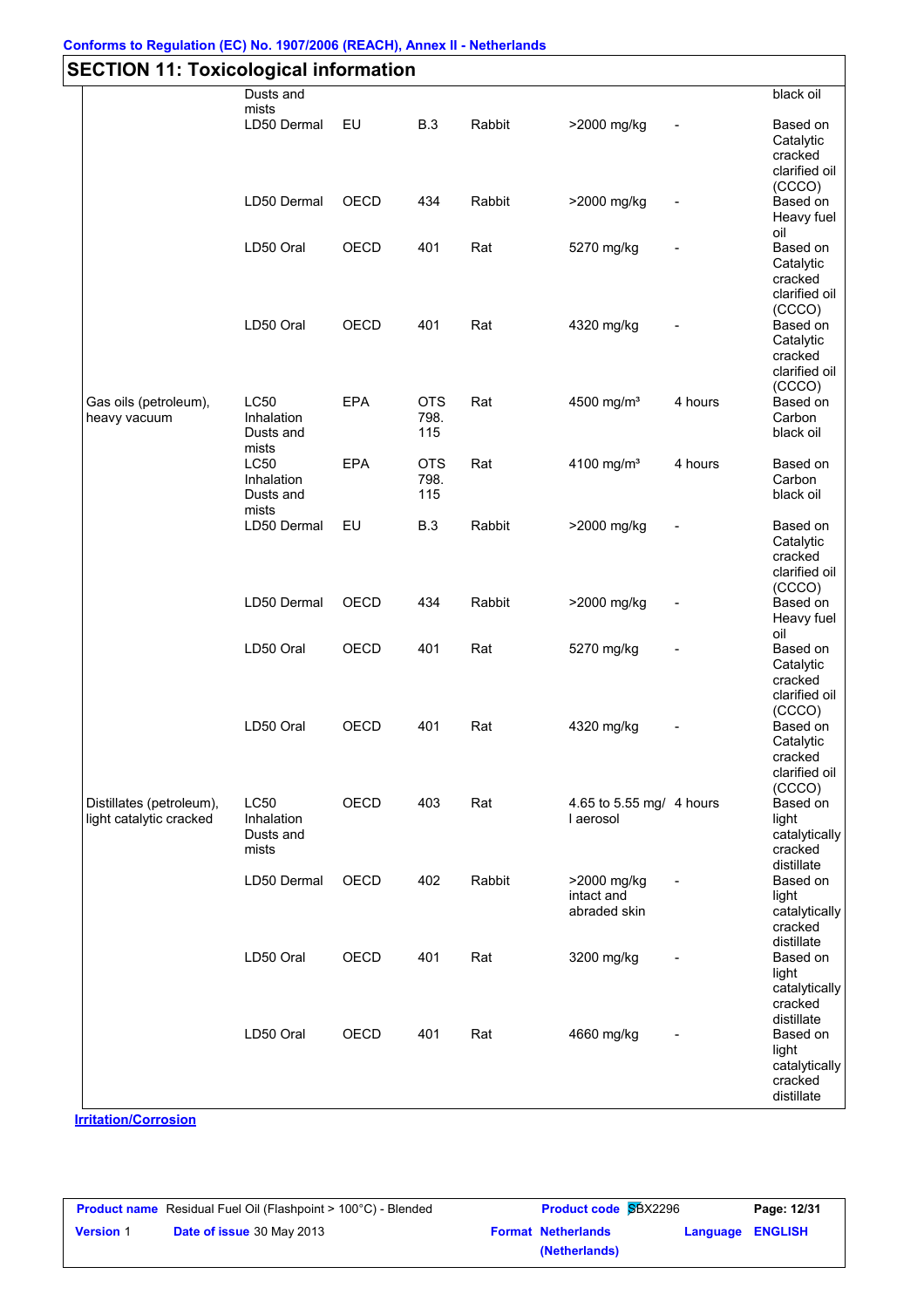# **SECTION 11: Toxicological information**

| <b>Product/ingredient</b><br>name                   |             | <b>Test authority / Test</b><br>number | <b>Species</b> | <b>Route / Result</b>                     | <b>Test</b><br>concentration | <b>Remarks</b>                                                              |
|-----------------------------------------------------|-------------|----------------------------------------|----------------|-------------------------------------------|------------------------------|-----------------------------------------------------------------------------|
| <b>Fuel oil</b> , residual                          | EU          | <b>B.4</b>                             | Rabbit         | Skin - Non-irritant<br>to skin.           | $\blacksquare$               | Based on Heavy<br>fuel oil                                                  |
|                                                     | EU          | B.5                                    | Rabbit         | Eyes - Non-<br>irritating to the<br>eyes. |                              | Based on Heavy<br>fuel oil                                                  |
| Residues (petroleum),<br>atmospheric                | EU          | B.4                                    | Rabbit         | Skin - Non-irritant<br>to skin.           |                              | Based on Heavy<br>fuel oil                                                  |
|                                                     | EU          | B.5                                    | Rabbit         | Eyes - Non-<br>irritating to the          |                              | Based on Heavy<br>fuel oil                                                  |
| Residues (petroleum),<br>hydrocracked               | EU          | <b>B.4</b>                             | Rabbit         | eyes.<br>Skin - Non-irritant<br>to skin.  |                              | Based on Heavy<br>fuel oil                                                  |
|                                                     | EU          | <b>B.5</b>                             | Rabbit         | Eyes - Non-<br>irritating to the          |                              | Based on Heavy<br>fuel oil                                                  |
| Gas oils (petroleum),<br>heavy vacuum               | EU          | B.4                                    | Rabbit         | eyes.<br>Skin - Non-irritant<br>to skin.  | $\overline{a}$               | Based on Heavy<br>fuel oil                                                  |
|                                                     | EU          | B.5                                    | Rabbit         | Eyes - Non-<br>irritating to the<br>eyes. |                              | Based on Heavy<br>fuel oil                                                  |
| Distillates (petroleum),<br>light catalytic cracked | <b>OECD</b> | 405                                    | Rabbit         | Eyes - Non-<br>irritating to the          |                              | Based on light<br>catalytically                                             |
|                                                     | <b>OECD</b> | 404                                    | Rabbit         | eyes.<br>Skin - Irritant                  |                              | cracked distillate<br>Based on light<br>catalytically<br>cracked distillate |

### **Sensitiser**

| <b>Product/ingredient</b><br>name                   | <b>Route</b> |      | <b>Test authority / Test</b><br>number | <b>Species</b> | <b>Result</b>   | <b>Remarks</b>                                        |
|-----------------------------------------------------|--------------|------|----------------------------------------|----------------|-----------------|-------------------------------------------------------|
| <b>Fuel oil</b> , residual                          | skin         | EU   | B.6                                    | Guinea pig     | Not sensitising | Based on Heavy<br>fuel oil                            |
| Residues (petroleum),<br>atmospheric                | skin         | EU   | B.6                                    | Guinea pig     | Not sensitising | Based on Heavy<br>fuel oil                            |
| Residues (petroleum),<br>hydrocracked               | skin         | EU   | B.6                                    | Guinea pig     | Not sensitising | Based on Heavy<br>fuel oil                            |
| Gas oils (petroleum),<br>heavy vacuum               | skin         | EU   | B.6                                    | Guinea pig     | Not sensitising | Based on Heavy<br>fuel oil                            |
| Distillates (petroleum),<br>light catalytic cracked | skin         | OECD | 406                                    | Guinea pig     | Not sensitising | Based on light<br>catalytically<br>cracked distillate |

# **GERM CELL MUTAGENICITY**

| <b>Product/ingredient</b><br>name                                    | Test authority /<br><b>Test number</b> | <b>Cell</b> |                         | <b>Type</b>                                    | <b>Result</b>        | <b>Remarks</b>                                               |
|----------------------------------------------------------------------|----------------------------------------|-------------|-------------------------|------------------------------------------------|----------------------|--------------------------------------------------------------|
| <b>Fuel oil</b> , residual                                           | Equivalent to<br>OECD 476              |             | Experiment:<br>In vitro | Subject:<br>Mammal -<br>species<br>unspecified | Positive             | Based on Catalytic<br>cracked clarified oil<br>(CCCO)        |
|                                                                      | Equivalent to<br><b>OECD 471</b>       |             | Experiment:<br>In vitro | Subject: Non-<br>mammalian<br>species          | Positive             | <b>Based on Catalytic</b><br>cracked clarified oil<br>(CCCO) |
|                                                                      | Equivalent to<br>OECD <sub>475</sub>   | Cell: Germ  | Experiment:<br>In vivo  | Subject:<br>Unspecified                        | Negative             | <b>Based on Catalytic</b><br>cracked clarified oil<br>(CCCO) |
|                                                                      | Equivalent to<br>OECD <sub>474</sub>   | Cell: Germ  | Experiment:<br>In vivo  | Subject:<br>Unspecified                        | Negative             | <b>Based on Catalytic</b><br>cracked clarified oil<br>(CCCO) |
| Residues (petroleum),<br>atmospheric                                 | Equivalent to<br>OECD 476              |             | Experiment:<br>In vitro | Subject:<br>Mammal -<br>species<br>unspecified | Positive             | Based on Catalytic<br>cracked clarified oil<br>(CCCO)        |
|                                                                      | Equivalent to<br>OECD <sub>471</sub>   |             | Experiment:<br>In vitro | Subject: Non-<br>mammalian<br>species          | Positive             | <b>Based on Catalytic</b><br>cracked clarified oil<br>(CCCO) |
|                                                                      | Equivalent to<br>OECD <sub>475</sub>   | Cell: Germ  | Experiment:<br>In vivo  | Subject:<br>Unspecified                        | Negative             | <b>Based on Catalytic</b><br>cracked clarified oil<br>(CCCO) |
| <b>Product name</b> Residual Fuel Oil (Flashpoint > 100°C) - Blended |                                        |             |                         |                                                | Product code SBX2296 | Page: 13/31                                                  |
| <b>Version 1</b>                                                     | Date of issue 30 May 2013              |             |                         | <b>Format Netherlands</b><br>(Netherlands)     |                      | <b>ENGLISH</b><br>Language                                   |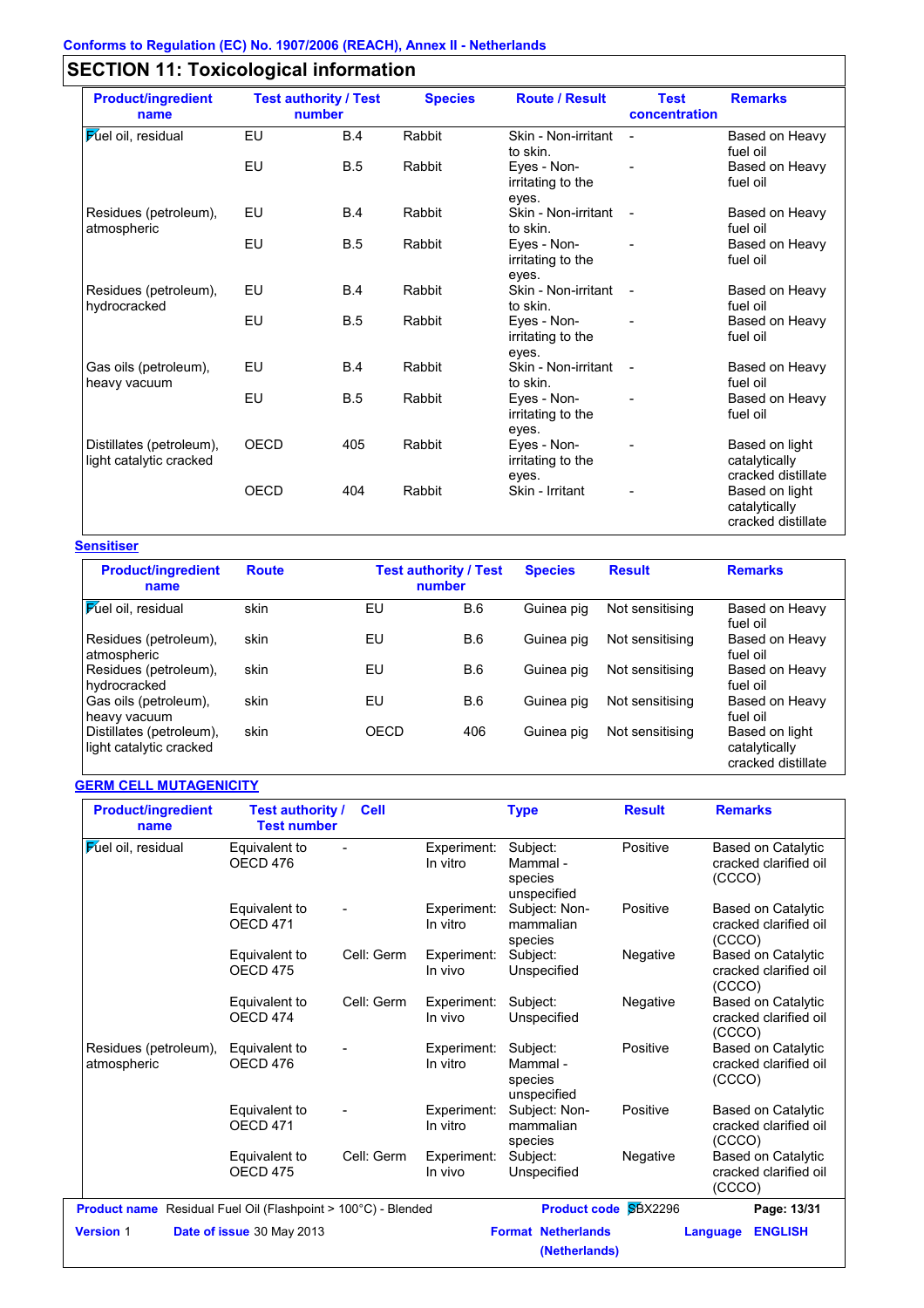# **Conforms to Regulation (EC) No. 1907/2006 (REACH), Annex II - Netherlands**

|                                                     | Equivalent to                        | Cell: Germ       | Experiment:             | Subject:                                       | Negative | <b>Based on Catalytic</b>                                    |
|-----------------------------------------------------|--------------------------------------|------------------|-------------------------|------------------------------------------------|----------|--------------------------------------------------------------|
|                                                     | OECD <sub>474</sub>                  |                  | In vivo                 | Unspecified                                    |          | cracked clarified oil<br>(CCCO)                              |
| Residues (petroleum),<br>hydrocracked               | Equivalent to<br>OECD <sub>476</sub> |                  | Experiment:<br>In vitro | Subject:<br>Mammal -<br>species<br>unspecified | Positive | <b>Based on Catalytic</b><br>cracked clarified oil<br>(CCCO) |
|                                                     | Equivalent to<br>OECD <sub>471</sub> |                  | Experiment:<br>In vitro | Subject: Non-<br>mammalian<br>species          | Positive | <b>Based on Catalytic</b><br>cracked clarified oil<br>(CCCO) |
|                                                     | Equivalent to<br>OECD <sub>475</sub> | Cell: Germ       | Experiment:<br>In vivo  | Subject:<br>Unspecified                        | Negative | <b>Based on Catalytic</b><br>cracked clarified oil<br>(CCCO) |
|                                                     | Equivalent to<br>OECD <sub>474</sub> | Cell: Germ       | Experiment:<br>In vivo  | Subject:<br>Unspecified                        | Negative | <b>Based on Catalytic</b><br>cracked clarified oil<br>(CCCO) |
| Gas oils (petroleum),<br>heavy vacuum               | Equivalent to<br>OECD <sub>476</sub> |                  | Experiment:<br>In vitro | Subject:<br>Mammal -<br>species<br>unspecified | Positive | <b>Based on Catalytic</b><br>cracked clarified oil<br>(CCCO) |
|                                                     | Equivalent to<br>OECD <sub>471</sub> |                  | Experiment:<br>In vitro | Subject: Non-<br>mammalian<br>species          | Positive | <b>Based on Catalytic</b><br>cracked clarified oil<br>(CCCO) |
|                                                     | Equivalent to<br>OECD <sub>475</sub> | Cell: Germ       | Experiment:<br>In vivo  | Subject:<br>Unspecified                        | Negative | <b>Based on Catalytic</b><br>cracked clarified oil<br>(CCCO) |
|                                                     | Equivalent to<br>OECD <sub>474</sub> | Cell: Germ       | Experiment:<br>In vivo  | Subject:<br>Unspecified                        | Negative | <b>Based on Catalytic</b><br>cracked clarified oil<br>(CCCO) |
| Distillates (petroleum),<br>light catalytic cracked | OECD 471                             | Cell:<br>Somatic | Experiment:<br>In vitro | Subject: Non-<br>mammalian<br>species          | Positive | Based on coker gas<br>oil                                    |
|                                                     | Equivalent to<br>OECD <sub>475</sub> | Cell: Germ       | Experiment:<br>In vivo  | Subject:<br>Unspecified                        | Negative | Based on straight<br>run middle distillate                   |

**Carcinogenicity**

| <b>Product/ingredient</b><br>name                   | <b>Test authority / Test</b><br>number |     | <b>Species</b> | <b>Route</b> | <b>Exposure</b> | <b>Result</b> | <b>Remarks</b>                                              |
|-----------------------------------------------------|----------------------------------------|-----|----------------|--------------|-----------------|---------------|-------------------------------------------------------------|
| <b>Fuel oil</b> , residual                          | Equivalent<br>to OECD                  | 451 | Mouse          | Dermal       | Lifetime        | Positive      | Based on<br>Catalytic<br>cracked<br>clarified oil<br>(CCCO) |
| Residues (petroleum),<br>atmospheric                | Equivalent<br>to OECD                  | 451 | Mouse          | Dermal       | Lifetime        | Positive      | Based on<br>Catalytic<br>cracked<br>clarified oil<br>(CCCO) |
| Residues (petroleum),<br>hydrocracked               | Equivalent<br>to OECD                  | 451 | Mouse          | Dermal       | Lifetime        | Positive      | Based on<br>Catalytic<br>cracked<br>clarified oil<br>(CCCO) |
| Gas oils (petroleum),<br>heavy vacuum               | Equivalent<br>to OECD                  | 451 | Mouse          | Dermal       | Lifetime        | Positive      | Based on<br>Catalytic<br>cracked<br>clarified oil<br>(CCCO) |
| Distillates (petroleum),<br>light catalytic cracked | Equivalent<br>to OECD                  | 451 | Mouse          | Dermal       | 2 years         | Positive      | Based on<br>catalytically<br>cracked light<br>cycle oil     |

**Reproductive toxicity**

|                  | <b>Product name</b> Residual Fuel Oil (Flashpoint > 100°C) - Blended | <b>Product code SBX2296</b> | Page: 14/31               |                  |  |
|------------------|----------------------------------------------------------------------|-----------------------------|---------------------------|------------------|--|
| <b>Version 1</b> | <b>Date of issue 30 May 2013</b>                                     |                             | <b>Format Netherlands</b> | Language ENGLISH |  |
|                  |                                                                      |                             | (Netherlands)             |                  |  |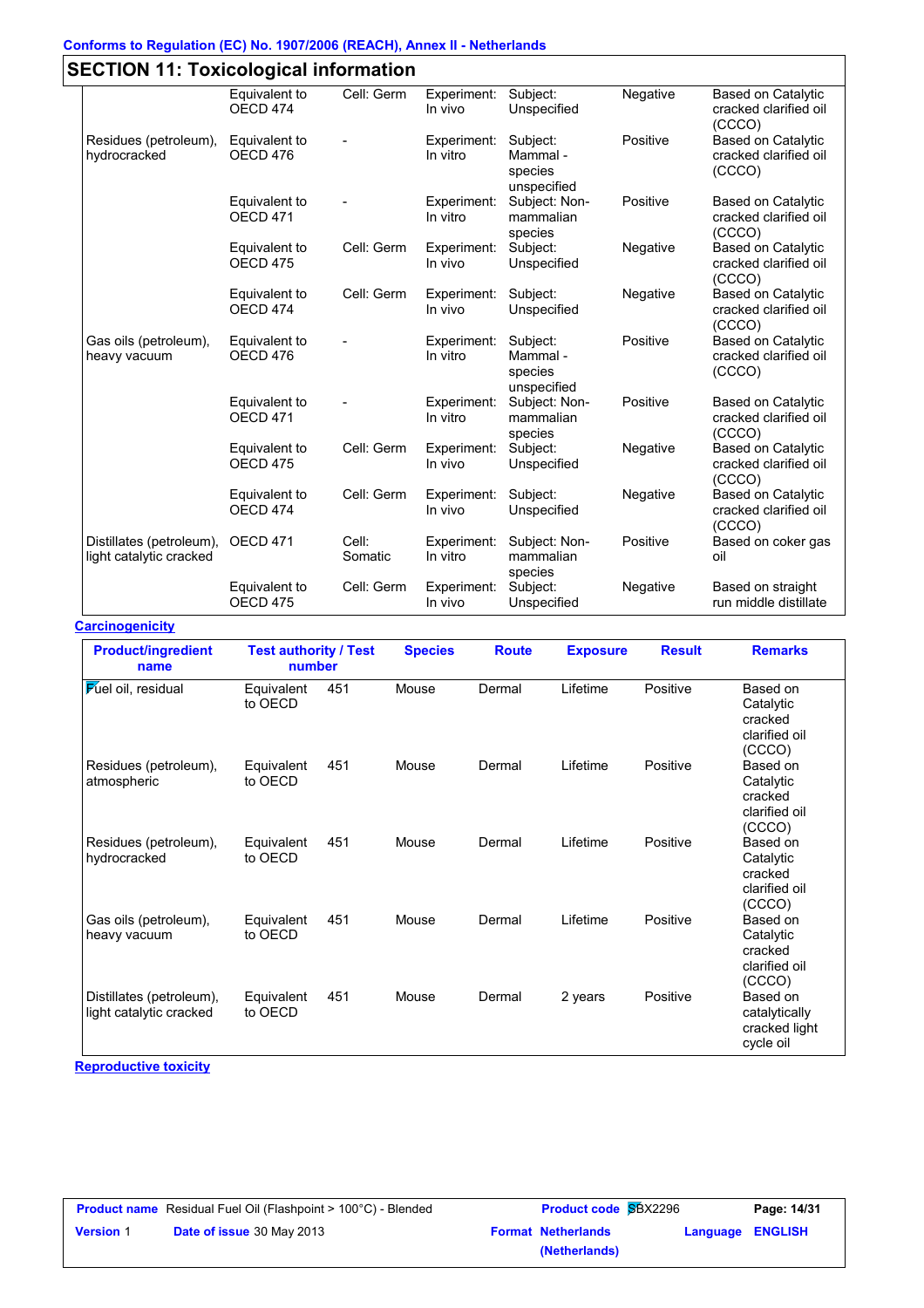| <b>Product/ingredient</b><br>name                             |                  | <b>Test number</b>         | <b>Test authority / Species</b> | <b>Route</b> |                                                                       | <b>Exposure Developmental Maternal</b> | toxicity       | <b>Fertility</b> | <b>Remarks</b>                                                                                  |
|---------------------------------------------------------------|------------------|----------------------------|---------------------------------|--------------|-----------------------------------------------------------------------|----------------------------------------|----------------|------------------|-------------------------------------------------------------------------------------------------|
| <b>Fuel oil</b> , residual                                    | <b>EPA</b>       | <b>OTS</b><br>798.<br>4700 | Rat                             | Dermal       | 70 days<br>no effects<br>observed                                     | $\overline{a}$                         | $\overline{a}$ |                  | Negative Based on<br>Catalytic<br>cracked<br>clarified oil<br>(CCCO)                            |
|                                                               | EPA              | <b>OTS</b><br>798.<br>4900 | Rat                             | Dermal       | 20 days<br><b>Effects</b><br>observed                                 | Positive                               |                |                  | Based on<br>atmospheric<br>residue                                                              |
| <b>Residues</b><br>(petroleum),<br>atmospheric                | EPA              | <b>OTS</b><br>798.<br>4700 | Rat                             | Dermal       | 70 days<br>no effects<br>observed                                     |                                        |                |                  | Negative Based on<br>Catalytic<br>cracked<br>clarified oil<br>(CCCO)                            |
|                                                               | <b>EPA</b>       | <b>OTS</b><br>798.<br>4900 | Rat                             | Dermal       | 20 days<br>Effects<br>observed                                        | Positive                               |                |                  | Based on<br>atmospheric<br>residue                                                              |
| Residues<br>(petroleum),<br>hydrocracked                      | <b>EPA</b>       | <b>OTS</b><br>798.<br>4700 | Rat                             | Dermal       | 70 days<br>no effects<br>observed                                     |                                        |                |                  | Negative Based on<br>Catalytic<br>cracked<br>clarified oil<br>(CCCO)                            |
|                                                               | EPA              | <b>OTS</b><br>798.<br>4900 | Rat                             | Dermal       | 20 days<br><b>Effects</b><br>observed                                 | Positive                               |                |                  | Based on<br>atmospheric<br>residue                                                              |
| Gas oils<br>(petroleum), heavy<br>vacuum                      | <b>EPA</b>       | <b>OTS</b><br>798.<br>4700 | Rat                             | Dermal       | 70 days                                                               | $\overline{a}$                         |                |                  | Negative no effects<br>observed<br>(Based on<br>Catalytic<br>cracked<br>clarified oil<br>(CCCO) |
|                                                               | EPA              | <b>OTS</b><br>798.<br>4900 | Rat                             | Dermal       | 20 days                                                               | Positive                               |                |                  | <b>Effects</b><br>observed<br>(Based on<br>atmospheric<br>residue)                              |
| <b>Distillates</b><br>(petroleum), light<br>catalytic cracked | not<br>guideline |                            | Rat                             | Dermal       | 31 days<br>Effects<br>observed<br>at<br>maternally<br>toxic<br>doses. |                                        |                |                  | Negative Based on<br>light coker<br>gas oil                                                     |
|                                                               | not<br>guideline |                            | Rat                             | Dermal       | 31 days                                                               | Negative                               |                |                  | Based on<br>light coker<br>gas oil                                                              |

### **Specific target organ toxicity**

| <b>Product /</b><br><b>Ingredient</b><br><b>Name</b> | <b>Hazard</b>                                                        | <b>Test authority /</b><br><b>Test number</b> |                              | <b>Species</b> | <b>Route</b>     | <b>Type</b>               | <b>Dose</b>                 | <b>Exposure</b> | <b>Target</b><br>organs | <b>Remarks</b>                                              |
|------------------------------------------------------|----------------------------------------------------------------------|-----------------------------------------------|------------------------------|----------------|------------------|---------------------------|-----------------------------|-----------------|-------------------------|-------------------------------------------------------------|
| Fuel oil,<br>residual                                | STOT - RE                                                            | Equivalent<br>to EPA                          | <b>OPPTS</b><br>870.<br>3250 | Rat            | Dermal           | LOAEL                     | 20 to 200<br>mg/kg          | 90 days         | liver<br>blood          | Based on<br>Catalytic<br>cracked<br>clarified oil<br>(CCCO) |
|                                                      | STOT - SE                                                            | Equivalent<br>to<br><b>OECD</b>               | 401                          | Rat            | Oral             | <b>LOAEL</b>              | >2000<br>mg/kg              |                 |                         | Based on<br>Catalytic<br>cracked<br>clarified oil<br>(CCCO) |
|                                                      | STOT-SE EPA                                                          |                                               | <b>OTS</b><br>798.<br>1150   | Rat            | Inhalation LOAEL |                           | 10 to 20<br>mg/l            | 4 hours         |                         | Based on<br>Catalytic<br>cracked<br>clarified oil<br>(CCCO) |
|                                                      | STOT-SE OECD                                                         |                                               | 434                          | Rabbit         | Dermal           | <b>LOAEL</b>              | >2000<br>mg/kg              |                 |                         | Based on<br>Catalytic                                       |
|                                                      | <b>Product name</b> Residual Fuel Oil (Flashpoint > 100°C) - Blended |                                               |                              |                |                  |                           | <b>Product code SBX2296</b> |                 |                         | Page: 15/31                                                 |
| <b>Version 1</b>                                     | Date of issue 30 May 2013                                            |                                               |                              |                |                  | <b>Format Netherlands</b> | (Netherlands)               |                 | Language                | <b>ENGLISH</b>                                              |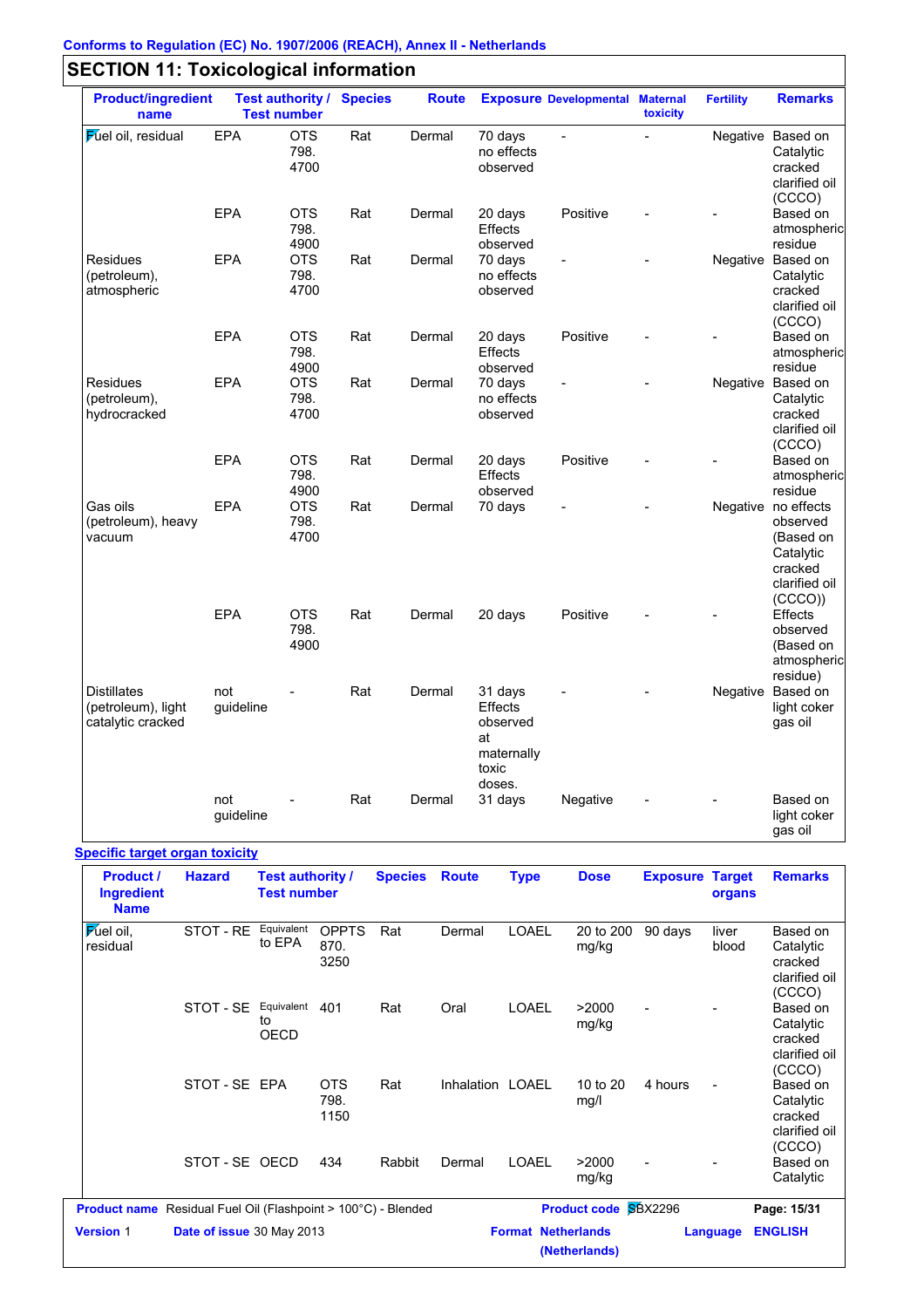|                                 |                          |             |                      |                                                                      |                  |              |                      |         |                | cracked               |
|---------------------------------|--------------------------|-------------|----------------------|----------------------------------------------------------------------|------------------|--------------|----------------------|---------|----------------|-----------------------|
|                                 |                          |             |                      |                                                                      |                  |              |                      |         |                | clarified oil         |
|                                 | STOT - RE Equivalent     |             | <b>OPPTS</b>         |                                                                      |                  |              |                      |         |                | (CCCO)                |
| <b>Residues</b><br>(petroleum), |                          | to EPA      | 870.                 | Rat                                                                  | Dermal           | LOAEL        | 20 to 200<br>mg/kg   | 90 days | liver<br>blood | Based on<br>Catalytic |
| atmospheric                     |                          |             | 3250                 |                                                                      |                  |              |                      |         |                | cracked               |
|                                 |                          |             |                      |                                                                      |                  |              |                      |         |                | clarified oil         |
|                                 |                          |             |                      |                                                                      |                  |              |                      |         |                | (CCCO)                |
|                                 | STOT - SE Equivalent 401 |             |                      | Rat                                                                  | Oral             | LOAEL        | >2000                |         |                | Based on              |
|                                 |                          | to          |                      |                                                                      |                  |              | mg/kg                |         |                | Catalytic             |
|                                 |                          | OECD        |                      |                                                                      |                  |              |                      |         |                | cracked               |
|                                 |                          |             |                      |                                                                      |                  |              |                      |         |                | clarified oil         |
|                                 |                          |             |                      |                                                                      |                  |              |                      |         |                |                       |
|                                 | STOT-SE EPA              |             | <b>OTS</b>           | Rat                                                                  | Inhalation LOAEL |              | 10 to 20             | 4 hours | $\blacksquare$ | (CCCO)<br>Based on    |
|                                 |                          |             | 798.                 |                                                                      |                  |              | mg/l                 |         |                | Catalytic             |
|                                 |                          |             | 1150                 |                                                                      |                  |              |                      |         |                | cracked               |
|                                 |                          |             |                      |                                                                      |                  |              |                      |         |                | clarified oil         |
|                                 |                          |             |                      |                                                                      |                  |              |                      |         |                | (CCCO)                |
|                                 | STOT-SE OECD             |             | 434                  | Rabbit                                                               | Dermal           | LOAEL        | >2000                |         |                | Based on              |
|                                 |                          |             |                      |                                                                      |                  |              | mg/kg                |         |                | Catalytic             |
|                                 |                          |             |                      |                                                                      |                  |              |                      |         |                | cracked               |
|                                 |                          |             |                      |                                                                      |                  |              |                      |         |                | clarified oil         |
|                                 |                          |             |                      |                                                                      |                  |              |                      |         |                |                       |
| Residues                        | STOT - RE Equivalent     |             | <b>OPPTS</b>         | Rat                                                                  | Dermal           | LOAEL        | 20 to 200            | 90 days | liver          | (CCCO)<br>Based on    |
| (petroleum),                    |                          | to EPA      | 870.                 |                                                                      |                  |              | mg/kg                |         | blood          | Catalytic             |
| hydrocracked                    |                          |             | 3250                 |                                                                      |                  |              |                      |         |                | cracked               |
|                                 |                          |             |                      |                                                                      |                  |              |                      |         |                | clarified oil         |
|                                 |                          |             |                      |                                                                      |                  |              |                      |         |                | (CCCO)                |
|                                 | STOT - SE Equivalent     |             | 401                  | Rat                                                                  | Oral             | LOAEL        | >2000                |         |                | Based on              |
|                                 |                          | to          |                      |                                                                      |                  |              | mg/kg                |         |                | Catalytic             |
|                                 |                          | OECD        |                      |                                                                      |                  |              |                      |         |                | cracked               |
|                                 |                          |             |                      |                                                                      |                  |              |                      |         |                | clarified oil         |
|                                 |                          |             |                      |                                                                      |                  |              |                      |         |                | (CCCO)                |
|                                 | STOT-SE EPA              |             | <b>OTS</b>           | Rat                                                                  | Inhalation LOAEL |              | 10 to 20             | 4 hours | $\blacksquare$ | Based on              |
|                                 |                          |             | 798.                 |                                                                      |                  |              |                      |         |                |                       |
|                                 |                          |             | 1150                 |                                                                      |                  |              | mg/l                 |         |                | Catalytic<br>cracked  |
|                                 |                          |             |                      |                                                                      |                  |              |                      |         |                | clarified oil         |
|                                 |                          |             |                      |                                                                      |                  |              |                      |         |                | (CCCO)                |
|                                 |                          |             |                      |                                                                      |                  |              |                      |         |                |                       |
|                                 | STOT-SE OECD             |             | 434                  | Rabbit                                                               | Dermal           | LOAEL        | >2000                |         |                | Based on              |
|                                 |                          |             |                      |                                                                      |                  |              | mg/kg                |         |                | Catalytic             |
|                                 |                          |             |                      |                                                                      |                  |              |                      |         |                | cracked               |
|                                 |                          |             |                      |                                                                      |                  |              |                      |         |                | clarified oil         |
|                                 |                          |             |                      |                                                                      |                  | LOAEL        |                      |         |                | (CCCO)                |
| Gas oils                        | STOT - RE Equivalent     | to EPA      | <b>OPPTS</b><br>870. | Rat                                                                  | Dermal           |              | 20 to 200 90 days    |         | liver          | Based on              |
| (petroleum),                    |                          |             |                      |                                                                      |                  |              | mg/kg                |         | blood          | Catalytic             |
| heavy vacuum                    |                          |             | 3250                 |                                                                      |                  |              |                      |         |                | cracked               |
|                                 |                          |             |                      |                                                                      |                  |              |                      |         |                | clarified oil         |
|                                 |                          |             |                      |                                                                      |                  |              |                      |         |                | (CCCO)                |
|                                 | STOT - SE Equivalent 401 | to          |                      | Rat                                                                  | Oral             | <b>LOAEL</b> | >2000                |         |                | Based on              |
|                                 |                          | <b>OECD</b> |                      |                                                                      |                  |              | mg/kg                |         |                | Catalytic             |
|                                 |                          |             |                      |                                                                      |                  |              |                      |         |                | cracked               |
|                                 |                          |             |                      |                                                                      |                  |              |                      |         |                | clarified oil         |
|                                 |                          |             |                      |                                                                      |                  |              |                      |         |                | (CCCO)                |
|                                 | STOT-SE EPA              |             | <b>OTS</b>           | Rat                                                                  | Inhalation LOAEL |              | 10 to 20             | 4 hours | $\blacksquare$ | Based on              |
|                                 |                          |             | 798.                 |                                                                      |                  |              | mg/l                 |         |                | Catalytic             |
|                                 |                          |             | 1150                 |                                                                      |                  |              |                      |         |                | cracked               |
|                                 |                          |             |                      |                                                                      |                  |              |                      |         |                | clarified oil         |
|                                 |                          |             |                      |                                                                      |                  |              |                      |         |                | (CCCO)                |
|                                 | STOT - SE Equivalent 434 | to          |                      | Rabbit                                                               | Dermal           | <b>LOAEL</b> | >2000                |         |                | Based on              |
|                                 |                          | OECD        |                      |                                                                      |                  |              | mg/kg                |         |                | Catalytic             |
|                                 |                          |             |                      |                                                                      |                  |              |                      |         |                | cracked               |
|                                 |                          |             |                      |                                                                      |                  |              |                      |         |                | clarified oil         |
|                                 |                          |             |                      |                                                                      |                  |              |                      |         |                | (CCCO)                |
| <b>Distillates</b>              | STOT - RE Equivalent 410 |             |                      | Rabbit                                                               | Dermal           | <b>NOAEL</b> | $>200$ mg/           | 28 days | blood          | Based on              |
| (petroleum),                    |                          | to          |                      |                                                                      |                  |              | kg bw/day            |         |                | light                 |
| light catalytic                 |                          | OECD        |                      |                                                                      |                  |              |                      |         |                | catalytically         |
| cracked                         |                          |             |                      |                                                                      |                  |              |                      |         |                | cracked               |
|                                 |                          |             |                      |                                                                      |                  |              |                      |         |                | distillate            |
|                                 | STOT - RE Equivalent 411 |             |                      | Rat                                                                  | Dermal           | <b>NOAEL</b> | 20 to 200            | 90 days | liver          | Based on              |
|                                 |                          | to          |                      |                                                                      |                  |              | mg/kg                |         | Thymus         | light                 |
|                                 |                          | <b>OECD</b> |                      |                                                                      |                  |              | bw/day               |         |                | catalytically         |
|                                 |                          |             |                      |                                                                      |                  |              |                      |         |                | cracked               |
|                                 |                          |             |                      | <b>Product name</b> Residual Fuel Oil (Flashpoint > 100°C) - Blended |                  |              | Product code SBX2296 |         |                | Page: 16/31           |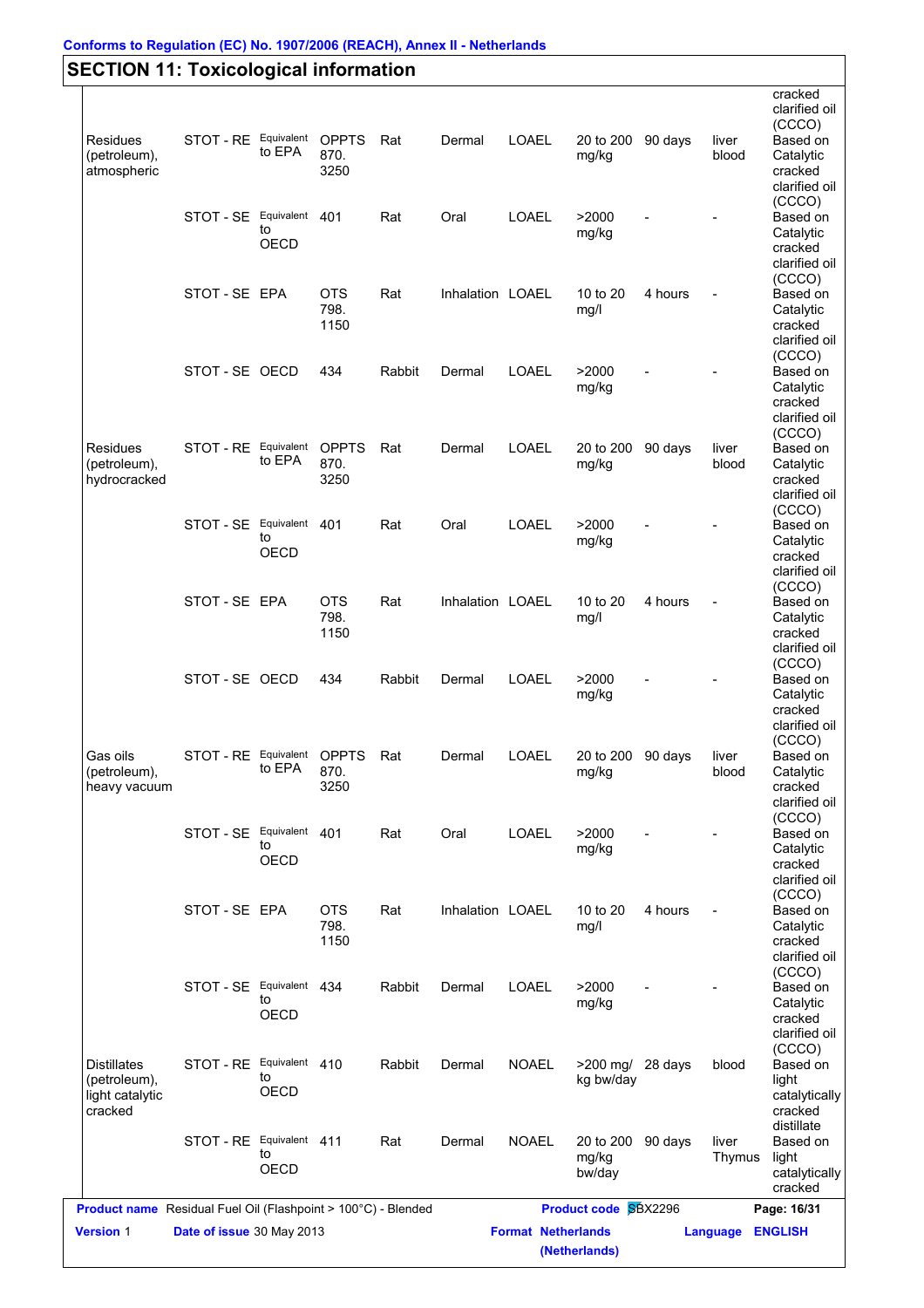#### **Conforms to Regulation (EC) No. 1907/2006 (REACH), Annex II - Netherlands**

# **SECTION 11: Toxicological information**

|                                                                                          | STOT - RE Equivalent 411  | to                        |                                                                                  | Rat                                | Dermal                                            | LOAEL        | 20 to 200<br>mg/kg                                                                                                                                                                                                                                                                       | 90 days                | blood<br>kidneys         | distillate<br>Based on<br>coker light                        |
|------------------------------------------------------------------------------------------|---------------------------|---------------------------|----------------------------------------------------------------------------------|------------------------------------|---------------------------------------------------|--------------|------------------------------------------------------------------------------------------------------------------------------------------------------------------------------------------------------------------------------------------------------------------------------------------|------------------------|--------------------------|--------------------------------------------------------------|
|                                                                                          | STOT - SE Equivalent 401  | OECD<br>to<br><b>OECD</b> |                                                                                  | Rat                                | Oral                                              | LOAEL        | bw/day<br>>2000<br>mg/kg<br>bw                                                                                                                                                                                                                                                           | 90 days                |                          | gas oil<br>Based on<br>Catalytic<br>cracked<br>clarified oil |
|                                                                                          | STOT - SE Equivalent 402  | to<br><b>OECD</b>         |                                                                                  | Rabbit                             | Dermal                                            | <b>LOAEL</b> | >2000<br>mg/kg<br>bw                                                                                                                                                                                                                                                                     | 90 days                |                          | (CCCO)<br>Based on<br>Catalytic<br>cracked<br>clarified oil  |
|                                                                                          | STOT - RE Equivalent 413  | to<br>OECD                |                                                                                  | Rat                                | Inhalation NOAEL                                  |              | 6 hours                                                                                                                                                                                                                                                                                  | $>0.2$ mg/l 13 weeks - |                          | (CCCO)<br>Based on<br>Diesel fuel                            |
|                                                                                          | STOT - RE Equivalent 403  | to<br>OECD                |                                                                                  | Rat                                | Inhalation LOAEL                                  |              | >5 mg/l 4<br>hours                                                                                                                                                                                                                                                                       | 4 hours                | $\overline{\phantom{a}}$ | Based on<br>Catalytic<br>cracked<br>clarified oil<br>(CCCO)  |
| <b>Information on the likely</b><br>routes of exposure                                   |                           |                           |                                                                                  |                                    | Routes of entry anticipated: Dermal, Inhalation.  |              |                                                                                                                                                                                                                                                                                          |                        |                          |                                                              |
| <b>Potential acute health effects</b>                                                    |                           |                           |                                                                                  |                                    |                                                   |              |                                                                                                                                                                                                                                                                                          |                        |                          |                                                              |
| <b>Inhalation</b>                                                                        |                           |                           | Harmful by inhalation.                                                           |                                    |                                                   |              |                                                                                                                                                                                                                                                                                          |                        |                          |                                                              |
| <b>Ingestion</b>                                                                         |                           |                           |                                                                                  |                                    | No known significant effects or critical hazards. |              |                                                                                                                                                                                                                                                                                          |                        |                          |                                                              |
| <b>Skin contact</b>                                                                      |                           |                           |                                                                                  |                                    |                                                   |              | Irritating to skin. Will cause burns if hot material contacts skin.                                                                                                                                                                                                                      |                        |                          |                                                              |
| <b>Eye contact</b>                                                                       |                           |                           |                                                                                  |                                    | Will cause burns if hot material contacts eyes.   |              |                                                                                                                                                                                                                                                                                          |                        |                          |                                                              |
| <b>Symptoms related to the physical, chemical and toxicological characteristics</b>      |                           |                           |                                                                                  |                                    |                                                   |              |                                                                                                                                                                                                                                                                                          |                        |                          |                                                              |
|                                                                                          |                           | headache                  | nausea or vomiting<br>drowsiness/fatigue<br>dizziness/vertigo<br>unconsciousness |                                    | Adverse symptoms may include the following:       |              |                                                                                                                                                                                                                                                                                          |                        |                          |                                                              |
| <b>Ingestion</b>                                                                         |                           |                           | reduced foetal weight<br>increase in foetal deaths<br>skeletal malformations     |                                    | Adverse symptoms may include the following:       |              |                                                                                                                                                                                                                                                                                          |                        |                          |                                                              |
| <b>Skin contact</b>                                                                      |                           | irritation<br>redness     |                                                                                  |                                    | Adverse symptoms may include the following:       |              |                                                                                                                                                                                                                                                                                          |                        |                          |                                                              |
| <b>Eye contact</b>                                                                       |                           |                           | No specific data.                                                                |                                    |                                                   |              |                                                                                                                                                                                                                                                                                          |                        |                          |                                                              |
| Delayed and immediate effects and also chronic effects from short and long term exposure |                           |                           |                                                                                  |                                    |                                                   |              |                                                                                                                                                                                                                                                                                          |                        |                          |                                                              |
| <b>Inhalation</b>                                                                        |                           |                           |                                                                                  | nose, mouth and respiratory tract. |                                                   |              | Vapour, mists or fumes may contain polycyclic aromatic hydrocarbons some of which are known<br>to produce skin cancer. May be harmful by inhalation if exposure to vapour, mists or fumes<br>resulting from thermal decomposition products occurs. Vapour, mist or fume may irritate the |                        |                          |                                                              |
| <b>Ingestion</b>                                                                         |                           |                           |                                                                                  |                                    |                                                   |              | If swallowed, may irritate the mouth, throat and digestive system. If swallowed, may cause<br>abdominal pain, stomach cramps, nausea, vomiting and diarrhoea.                                                                                                                            |                        |                          |                                                              |
| <b>Skin contact</b>                                                                      |                           |                           | including cancer.                                                                |                                    |                                                   |              | As with all such products containing potentially harmful levels of PCAs, prolonged or repeated<br>skin contact may eventually result in dermatitis or more serious irreversible skin disorders                                                                                           |                        |                          |                                                              |
| <b>Eye contact</b>                                                                       |                           |                           | and watering of the eyes.                                                        |                                    |                                                   |              | Potential risk of transient stinging or redness if accidental eye contact occurs. Vapour, mist or<br>fume may cause eye irritation. Exposure to vapour, mist or fume may cause stinging, redness                                                                                         |                        |                          |                                                              |
| <b>Potential chronic health effects</b>                                                  |                           |                           |                                                                                  |                                    |                                                   |              |                                                                                                                                                                                                                                                                                          |                        |                          |                                                              |
| <b>General</b>                                                                           |                           |                           | to produce skin cancer.                                                          |                                    |                                                   |              | Harmful: danger of serious damage to health by prolonged exposure in contact with skin.<br>Vapour, mists or fumes may contain polycyclic aromatic hydrocarbons some of which are known                                                                                                   |                        |                          |                                                              |
| <b>Carcinogenicity</b>                                                                   |                           |                           |                                                                                  |                                    |                                                   |              | May cause cancer. Risk of cancer depends on duration and level of exposure.                                                                                                                                                                                                              |                        |                          |                                                              |
| <b>Mutagenicity</b>                                                                      |                           |                           |                                                                                  |                                    | No known significant effects or critical hazards. |              |                                                                                                                                                                                                                                                                                          |                        |                          |                                                              |
| <b>Developmental effects</b>                                                             |                           |                           |                                                                                  |                                    | Possible risk of harm to the unborn child.        |              |                                                                                                                                                                                                                                                                                          |                        |                          |                                                              |
| <b>Fertility effects</b>                                                                 |                           |                           |                                                                                  |                                    | No known significant effects or critical hazards. |              |                                                                                                                                                                                                                                                                                          |                        |                          |                                                              |
| <b>Product name</b> Residual Fuel Oil (Flashpoint > 100°C) - Blended                     |                           |                           |                                                                                  |                                    |                                                   |              | <b>Product code SBX2296</b>                                                                                                                                                                                                                                                              |                        |                          | Page: 17/31                                                  |
| <b>Version 1</b>                                                                         | Date of issue 30 May 2013 |                           |                                                                                  |                                    |                                                   |              | <b>Format Netherlands</b>                                                                                                                                                                                                                                                                |                        | Language ENGLISH         |                                                              |

**(Netherlands)**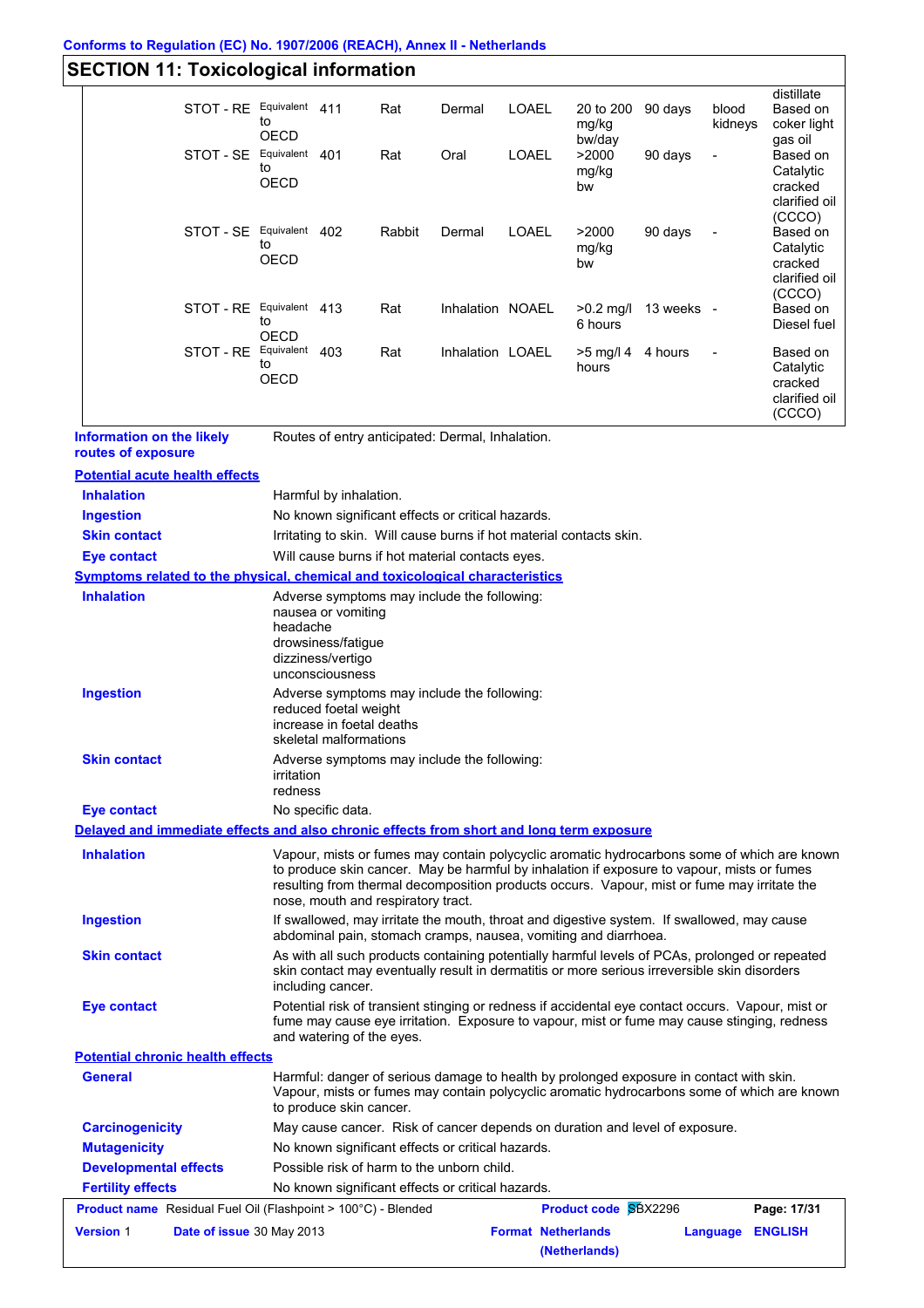# **SECTION 12: Ecological information**

| <b>12.1 Toxicity</b>                                |                                               |                          |                |                                                 |                 |                      |                                  |
|-----------------------------------------------------|-----------------------------------------------|--------------------------|----------------|-------------------------------------------------|-----------------|----------------------|----------------------------------|
| <b>Product/ingredient</b><br>name                   | <b>Test authority /</b><br><b>Test number</b> |                          | <b>Species</b> | <b>Type / Result</b>                            | <b>Exposure</b> | <b>Effects</b>       | <b>Remarks</b>                   |
| <b>Fuel oil</b> , residual                          | OECD                                          | 202                      | Daphnia        | Acute EL50 2 mg/l<br>Nominal Fresh water        | 48 hours        | Mobility             | Based on<br>Heavy fuel<br>oil    |
|                                                     | <b>OECD</b>                                   | 203                      | Fish           | Acute LL50 79 mg/l<br>Nominal Fresh water       | 96 hours        |                      | Based on<br>residual<br>fuel oil |
|                                                     | Modelled<br>data                              | $\sim$                   | Daphnia        | Chronic NOEL 0.27 mg/l<br>Nominal Fresh water   | 21 days         | Reproduction         | $\blacksquare$                   |
|                                                     | Modelled<br>data                              | $\overline{\phantom{a}}$ | Fish           | Chronic NOEL 0.1 mg/l<br>Nominal Fresh water    | 28 days         | Mortality            | -                                |
| Residues (petroleum),<br>atmospheric                | OECD                                          | 202                      | Daphnia        | Acute EL50 2 mg/l<br>Nominal Fresh water        | 48 hours        | Mobility             | Based on<br>Heavy fuel<br>oil    |
|                                                     | <b>OECD</b>                                   | 203                      | Fish           | Acute LL50 79 mg/l<br>Nominal Fresh water       | 96 hours        |                      | Based on<br>residual<br>fuel oil |
|                                                     | Modelled<br>data                              | $\sim$                   | Daphnia        | Chronic NOEL 0.27 mg/l<br>Nominal Fresh water   | 21 days         | Reproduction         | $\blacksquare$                   |
|                                                     | Modelled<br>data                              | $\blacksquare$           | Fish           | Chronic NOEL 0.1 mg/l<br>Nominal Fresh water    | 28 days         | Mortality            |                                  |
| Residues (petroleum),<br>hydrocracked               | <b>OECD</b>                                   | 202                      | Daphnia        | Acute EL50 2 mg/l<br>Nominal Fresh water        | 48 hours        | Mobility             | Based on<br>Heavy fuel<br>oil    |
|                                                     | OECD                                          | 203                      | Fish           | Acute LL50 79 mg/l<br>Nominal Fresh water       | 96 hours        |                      | Based on<br>residual<br>fuel oil |
|                                                     | Modelled<br>data                              | $\sim$                   | Daphnia        | Chronic NOEL 0.27 mg/l<br>Nominal Fresh water   | 21 days         | Reproduction         | $\blacksquare$                   |
|                                                     | Modelled<br>data                              | $\blacksquare$           | Fish           | Chronic NOEL 0.1 mg/l<br>Nominal Fresh water    | 28 days         | Mortality            |                                  |
| Gas oils (petroleum),<br>heavy vacuum               | <b>OECD</b>                                   | 202                      | Daphnia        | Acute EL50 2 mg/l<br>Nominal Fresh water        | 48 hours        | Mobility             | Based on<br>Heavy fuel<br>oil    |
|                                                     | <b>OECD</b>                                   | 203                      | Fish           | Acute LL50 79 mg/l<br>Nominal Fresh water       | 96 hours        |                      | Based on<br>residual<br>fuel oil |
|                                                     | Modelled<br>data                              | $\overline{\phantom{a}}$ | Daphnia        | Chronic NOEL 0.27 mg/l<br>Nominal Fresh water   | 21 days         | Reproduction         | $\blacksquare$                   |
|                                                     | Modelled<br>data                              | $\sim$                   | Fish           | Chronic NOEL 0.1 mg/l<br>Nominal Fresh water    | 28 days         | Mortality            |                                  |
| Distillates (petroleum),<br>light catalytic cracked | Modelled<br>data                              | $\overline{\phantom{a}}$ | Algae          | Acute EL50 0.202 mg/l<br>Nominal Fresh water    | 72 hours        | (growth rate)        |                                  |
|                                                     | Modelled<br>data                              | $\overline{\phantom{a}}$ | Daphnia        | Acute EL50 0.319 mg/l<br>Nominal Fresh water    | 48 hours        | Mobility             |                                  |
|                                                     | Modelled<br>data                              | $\sim$                   | Other          | Acute EL50 1.954 mg/l<br>Nominal Fresh water    | 40 hours        | growth<br>inhibition |                                  |
|                                                     | Modelled<br>data                              | $\sim$                   | Fish           | Acute LL50 0.156 mg/l<br>Nominal Fresh water    | 96 hours        |                      |                                  |
|                                                     | Modelled<br>data                              | $\sim$                   | Other          | Acute NOEL 0.241 mg/l<br>Nominal Fresh water    | 40 hours        | growth<br>inhibition |                                  |
|                                                     | not<br>quideline                              | $\blacksquare$           | Other          | Chronic NOAEL 5000<br>ppm Fresh water           | 18 weeks        | Growth               |                                  |
|                                                     | Modelled<br>data                              | $\sim$                   | Daphnia        | Chronic NOEL 0.053 mg/<br>I Nominal Fresh water | 21 days         | Immobilisation -     |                                  |
|                                                     | Modelled<br>data                              | $\sim$                   | Fish           | Chronic NOEL 0.029 mg/<br>I Nominal Fresh water | 14 days         | Mortality            |                                  |

**Environmental hazards** Very toxic to aquatic organisms, may cause long-term adverse effects in the aquatic environment.

### **12.2 Persistence and degradability**

Partially biodegradable.

#### **12.3 Bioaccumulative potential**

This product is not expected to bioaccumulate through food chains in the environment.

|                  | <b>Product name</b> Residual Fuel Oil (Flashpoint > 100°C) - Blended | <b>Product code SBX2296</b> | Page: 18/31               |                  |  |
|------------------|----------------------------------------------------------------------|-----------------------------|---------------------------|------------------|--|
| <b>Version 1</b> | <b>Date of issue 30 May 2013</b>                                     |                             | <b>Format Netherlands</b> | Language ENGLISH |  |
|                  |                                                                      |                             | (Netherlands)             |                  |  |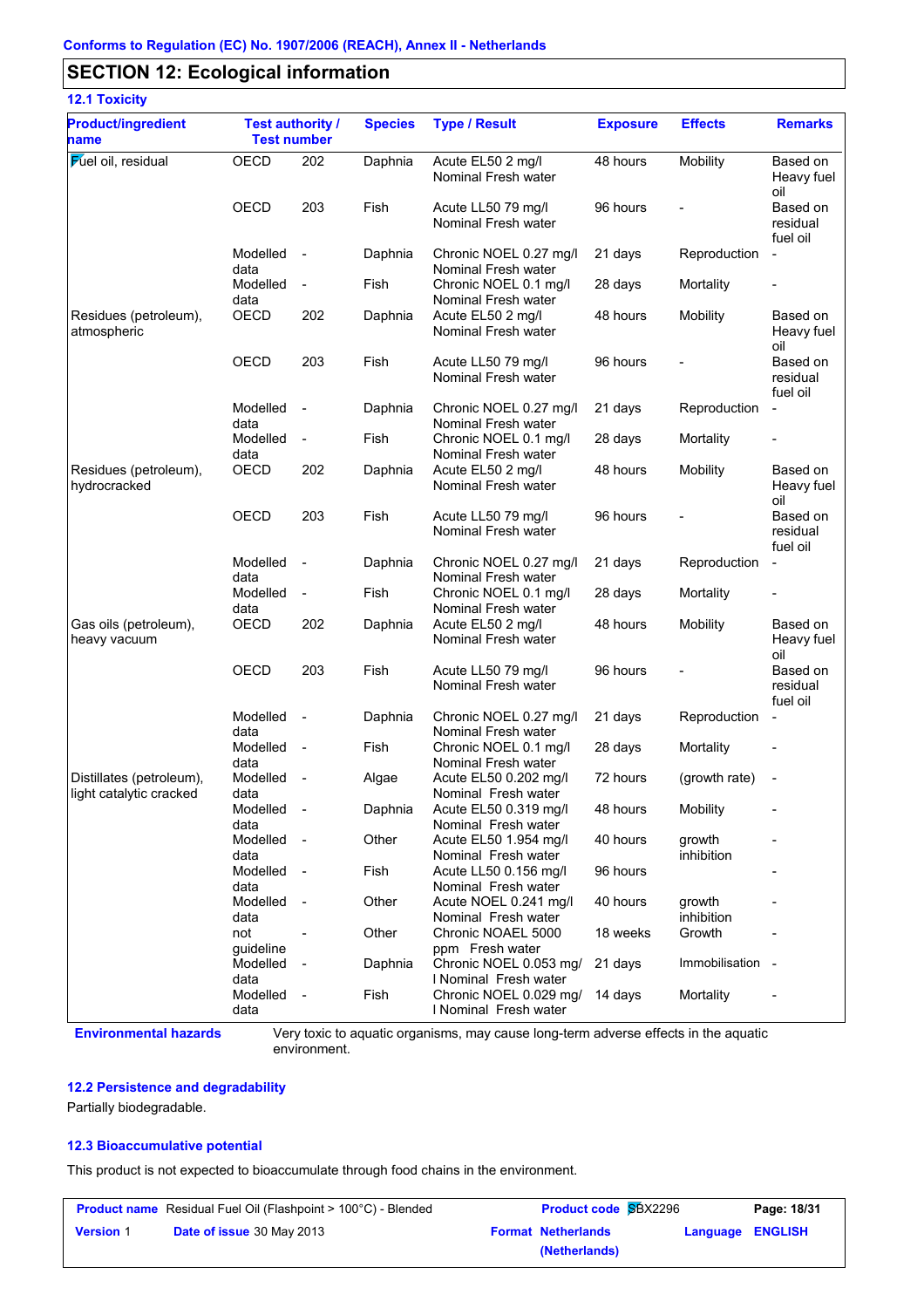# **SECTION 12: Ecological information**

| <b>Soil/water partition</b><br>Not available.<br><b>coefficient (Koc)</b><br><b>Mobility</b><br>Spillages may penetrate the soil causing ground water contamination. This material may |  |
|----------------------------------------------------------------------------------------------------------------------------------------------------------------------------------------|--|
|                                                                                                                                                                                        |  |
| accumulate in sediments.                                                                                                                                                               |  |
| 12.5 Results of PBT and vPvB assessment                                                                                                                                                |  |
| <b>PBT</b><br>Not applicable.                                                                                                                                                          |  |
| Not applicable.<br><b>vPvB</b>                                                                                                                                                         |  |

**12.6 Other adverse effects**

This product has a density close to that of water. If released to water the product may sink. Spills are unlikely to form a distinct film on the water surface, and may become dispersed as globules if mixed or agitated. **Other ecological information**

# **SECTION 13: Disposal considerations**

The information in this section contains generic advice and guidance. The list of Identified Uses in Section 1 should be consulted for any available use-specific information provided in the Exposure Scenario(s).

#### **13.1 Waste treatment methods**

#### **Product**

**Methods of disposal**

The generation of waste should be avoided or minimised wherever possible. Significant quantities of waste product residues should not be disposed of via the foul sewer but processed in a suitable effluent treatment plant. Dispose of surplus and non-recyclable products via a licensed waste disposal contractor. Disposal of this product, solutions and any by-products should at all times comply with the requirements of environmental protection and waste disposal legislation and any regional local authority requirements.

#### **Hazardous waste** Yes.

#### **European waste catalogue (EWC)**

| <b>Waste code</b> | <b>Waste designation</b> |
|-------------------|--------------------------|
| 13 07 01*         | Ifuel oil and diesel     |

However, deviation from the intended use and/or the presence of any potential contaminants may require an alternative waste disposal code to be assigned by the end user.

| Dispose of via an authorised person/licensed waste disposal contractor in accordance with<br>local regulations. Recycle, if possible.                                                                                                                                                                                                                                                                                                                                                                                                                                                                                                                   |
|---------------------------------------------------------------------------------------------------------------------------------------------------------------------------------------------------------------------------------------------------------------------------------------------------------------------------------------------------------------------------------------------------------------------------------------------------------------------------------------------------------------------------------------------------------------------------------------------------------------------------------------------------------|
| This material and its container must be disposed of in a safe way. Care should be taken when<br>handling emptied containers that have not been cleaned or rinsed out. Empty containers or<br>liners may retain some product residues. Empty containers represent a fire hazard as they may<br>contain flammable product residues and vapour. Never weld, solder or braze empty containers.<br>Avoid dispersal of spilt material and runoff and contact with soil, waterways, drains and sewers.                                                                                                                                                         |
| Empty packages may contain some remaining product. Hazard warning labels are a guide to the<br>safe handling of empty packaging and should not be removed.                                                                                                                                                                                                                                                                                                                                                                                                                                                                                              |
| Empty containers represent a fire hazard as they may contain flammable product residues and<br>vapour. Never weld, solder or braze containers unless they are cleaned and do not contain<br>flammable vapours and residues.                                                                                                                                                                                                                                                                                                                                                                                                                             |
| At sea, used or unwanted product should be stored for eventual discharge into port approved<br>waste oil disposal facilities.                                                                                                                                                                                                                                                                                                                                                                                                                                                                                                                           |
| Dusts generated during the removal of ash deposits from engine/boiler combustion surfaces or<br>exhaust spaces, will be harmful if inhaled and may cause nausea and eye, nose and throat<br>irritation. Repeated contact may result in serious irreversible disorders.<br>Before working in combustion/exhaust spaces or handling fuel oil ash/dust the area should be<br>thoroughly damped down with water. If this is not possible, wear full breathing apparatus or<br>positive pressure filter sets. Protective clothing must always be worn. When inspecting<br>combustion/exhaust spaces, wear full face dust respirator and protective clothing. |
|                                                                                                                                                                                                                                                                                                                                                                                                                                                                                                                                                                                                                                                         |

|                  | <b>Product name</b> Residual Fuel Oil (Flashpoint > 100°C) - Blended |
|------------------|----------------------------------------------------------------------|
| <b>Version 1</b> | <b>Date of issue 30 May 2013</b>                                     |

| Residual Fuel Oil (Flashpoint > 100°C) - Blended | <b>Product code SBX2296</b> | Page: 19/31             |
|--------------------------------------------------|-----------------------------|-------------------------|
| <b>Date of issue 30 May 2013</b>                 | <b>Format Netherlands</b>   | <b>Language ENGLISH</b> |
|                                                  | (Netherlands)               |                         |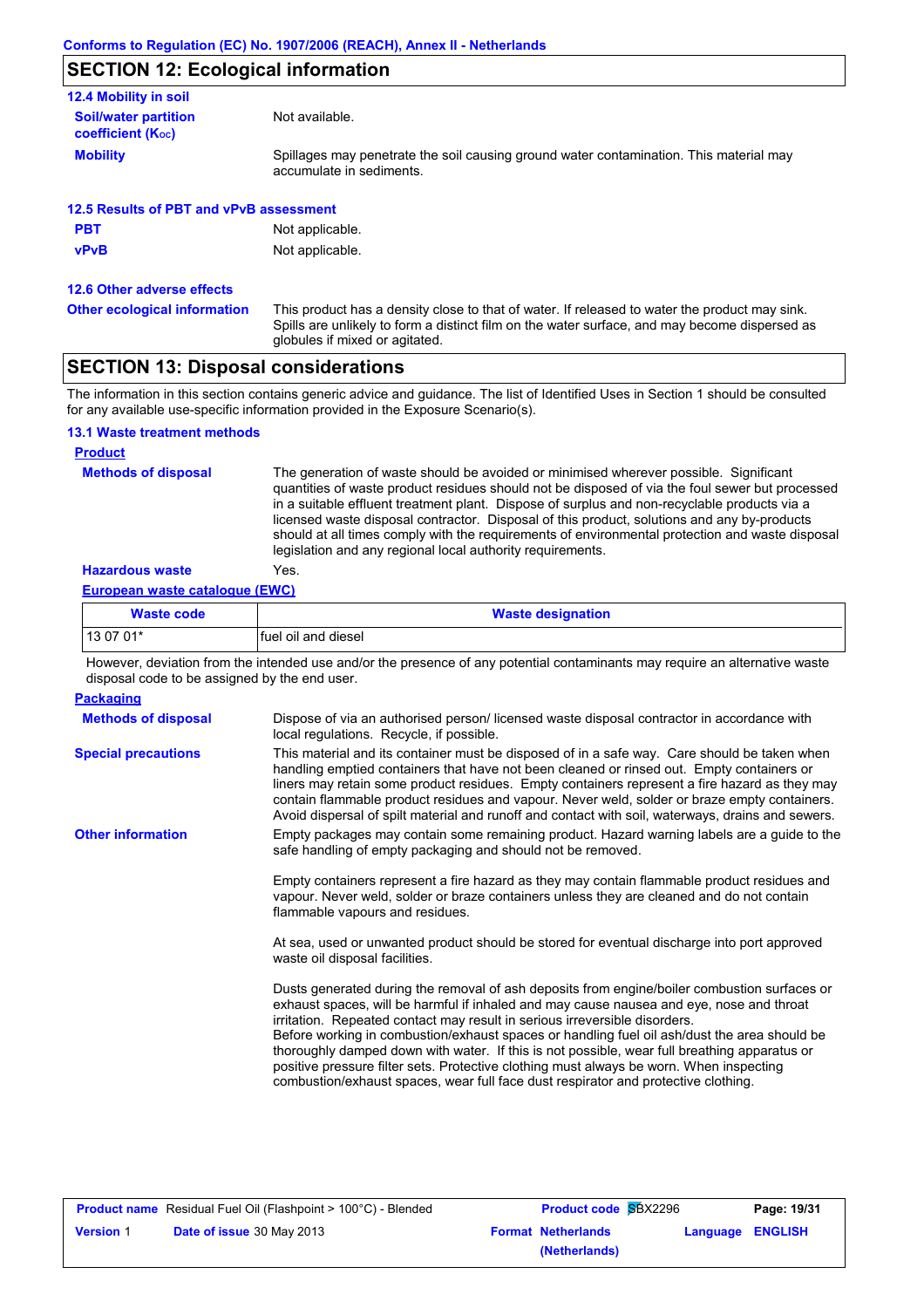# **SECTION 14: Transport information**

|                                           | <b>ADR/RID</b>                                                                                 | <b>ADN</b>                                                                              | <b>IMDG</b>                                                                                                       | <b>IATA</b>                                                                             |
|-------------------------------------------|------------------------------------------------------------------------------------------------|-----------------------------------------------------------------------------------------|-------------------------------------------------------------------------------------------------------------------|-----------------------------------------------------------------------------------------|
| 14.1 UN number                            | <b>UN 3082</b>                                                                                 | <b>UN 3082</b>                                                                          | <b>UN 3082</b>                                                                                                    | <b>UN 3082</b>                                                                          |
| 14.2 UN proper<br>shipping name           | <b>ENVIRONMENTALLY</b><br><b>HAZARDOUS</b><br>SUBSTANCE,<br>LIQUID, N.O.S.<br>(Heavy fuel oil) | ENVIRONMENTALLY<br><b>HAZARDOUS</b><br>SUBSTANCE,<br>LIQUID, N.O.S.<br>(Heavy fuel oil) | <b>ENVIRONMENTALLY</b><br><b>HAZARDOUS</b><br>SUBSTANCE,<br>LIQUID, N.O.S<br>Marine pollutant<br>(Heavy fuel oil) | ENVIRONMENTALLY<br><b>HAZARDOUS</b><br>SUBSTANCE,<br>LIQUID, N.O.S.<br>(Heavy fuel oil) |
| <b>14.3 Transport</b><br>hazard class(es) | $\overline{9}$<br>AHN,<br>$\frac{1}{2}$                                                        | 9<br>迄                                                                                  | 9<br>$\bigstar$                                                                                                   | 9                                                                                       |
| 14.4 Packing<br>group                     | IШ                                                                                             | $\mathbf{III}$                                                                          | $\mathbf{III}$                                                                                                    | Ш                                                                                       |
| $14.5$<br><b>Environmental</b><br>hazards | Yes.                                                                                           | Yes.                                                                                    | Yes.                                                                                                              | No.                                                                                     |
| <b>Additional</b><br>information          | <b>Hazard identification</b><br>number<br>90<br>Tunnel code                                    | <b>Remarks</b><br>Table: C. Danger: 9+<br>(N1, CMR, F or S).                            | <b>Emergency</b><br>schedules (EmS)<br>$F-A. S-F$                                                                 |                                                                                         |
|                                           | E                                                                                              |                                                                                         |                                                                                                                   |                                                                                         |

**14.6 Special precautions for user** Not available.

| <b>ADR/RID Classification</b><br>code:                                                               | M6                          |
|------------------------------------------------------------------------------------------------------|-----------------------------|
| <b>ADN Classification code:</b>                                                                      | M6                          |
| <b>14.7 Transport in bulk</b><br>according to Annex II of<br><b>MARPOL 73/78 and the IBC</b><br>Code | <b>Proper shipping name</b> |

**MARPOL Annex 1 rules apply for bulk shipments by sea.** 

# **SECTION 15: Regulatory information**

|                                                                                                                                                          | 15.1 Safety, health and environmental regulations/legislation specific for the substance or mixture                            |
|----------------------------------------------------------------------------------------------------------------------------------------------------------|--------------------------------------------------------------------------------------------------------------------------------|
| EU Regulation (EC) No. 1907/2006 (REACH)                                                                                                                 |                                                                                                                                |
| Annex XIV - List of substances subject to authorisation                                                                                                  |                                                                                                                                |
| <b>Substances of very high concern</b>                                                                                                                   |                                                                                                                                |
| None of the components are listed.                                                                                                                       |                                                                                                                                |
| <b>Annex XVII - Restrictions</b><br>on the manufacture,<br>placing on the market<br>and use of certain<br>dangerous substances,<br>mixtures and articles | Restricted to professional users.                                                                                              |
| <b>Other regulations</b>                                                                                                                                 |                                                                                                                                |
| <b>REACH Status</b>                                                                                                                                      | The company, as identified in Section 1, sells this product in the EU in compliance with the<br>current requirements of REACH. |
| <b>United States inventory</b><br>(TSCA 8b)                                                                                                              | Not determined.                                                                                                                |
| <b>Australia inventory (AICS)</b>                                                                                                                        | Not determined.                                                                                                                |
| <b>Canada inventory</b>                                                                                                                                  | Not determined.                                                                                                                |
| <b>China inventory (IECSC)</b>                                                                                                                           | Not determined.                                                                                                                |
| <b>Japan inventory (ENCS)</b>                                                                                                                            | Not determined.                                                                                                                |
| <b>Korea inventory (KECI)</b>                                                                                                                            | Not determined.                                                                                                                |
| <b>Product name</b> Residual Fuel Oil (Flashpoint > 100°C) - Blended                                                                                     | <b>Product code SBX2296</b><br>Page: 20/31                                                                                     |
| <b>Version 1</b><br>Date of issue 30 May 2013                                                                                                            | <b>Format Netherlands</b><br><b>ENGLISH</b><br>Language<br>(Netherlands)                                                       |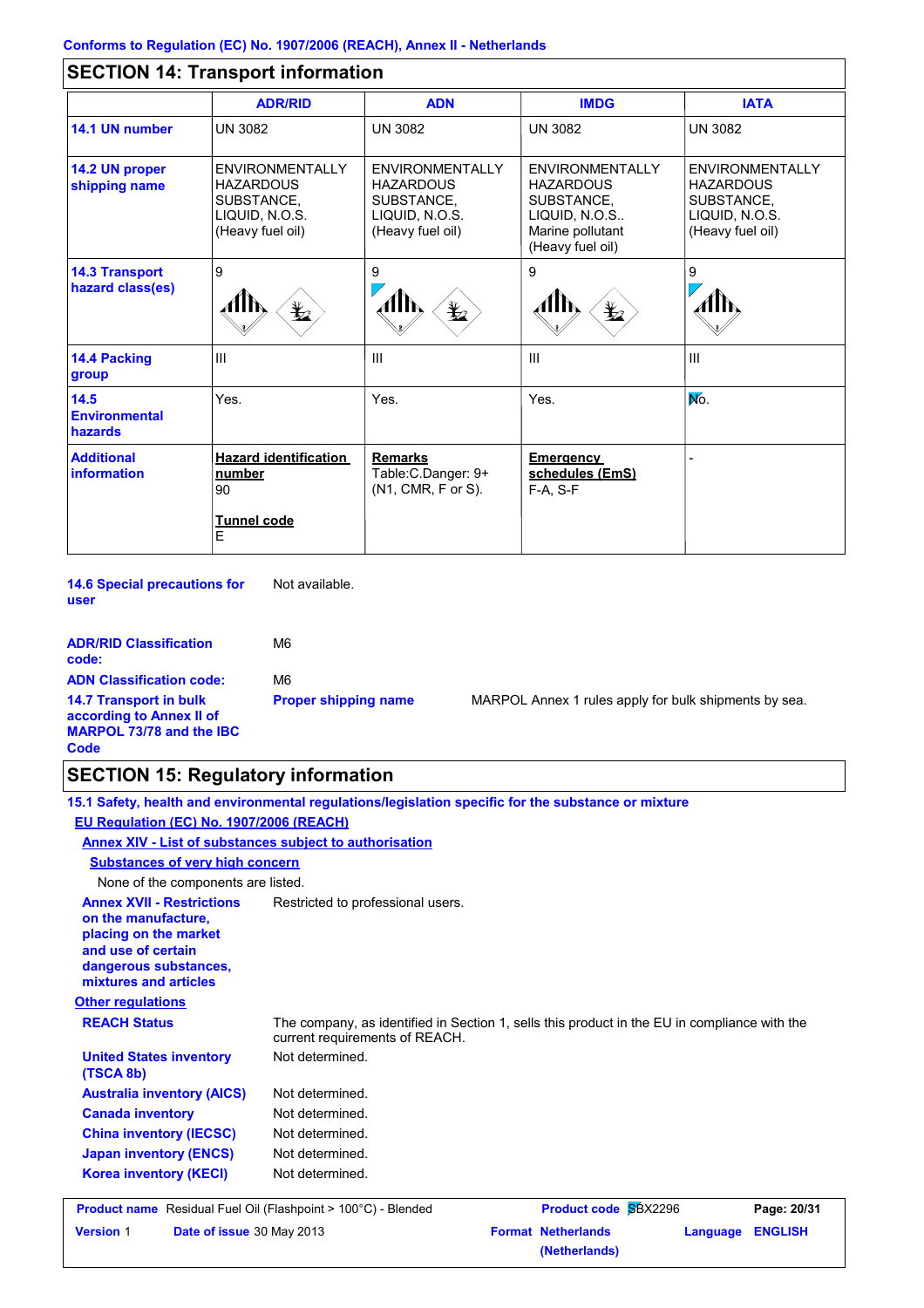# **SECTION 15: Regulatory information**

**National regulations Philippines inventory** Not determined. **(PICCS)**

**15.2 Chemical Safety Assessment**

Not applicable.

| <b>SECTION 16: Other information</b> |                                                                                                          |                                                                                          |  |  |  |
|--------------------------------------|----------------------------------------------------------------------------------------------------------|------------------------------------------------------------------------------------------|--|--|--|
| <b>Abbreviations and acronyms</b>    | ADN = European Provisions concerning the International Carriage of Dangerous Goods by<br>Inland Waterway |                                                                                          |  |  |  |
|                                      | Road                                                                                                     | ADR = The European Agreement concerning the International Carriage of Dangerous Goods by |  |  |  |
|                                      | ATE = Acute Toxicity Estimate                                                                            |                                                                                          |  |  |  |
|                                      | BCF = Bioconcentration Factor                                                                            |                                                                                          |  |  |  |
|                                      | CAS = Chemical Abstracts Service                                                                         |                                                                                          |  |  |  |
|                                      | CLP = Classification, Labelling and Packaging Regulation [Regulation (EC) No. 1272/2008]                 |                                                                                          |  |  |  |
|                                      | CSA = Chemical Safety Assessment                                                                         |                                                                                          |  |  |  |
|                                      | CSR = Chemical Safety Report                                                                             |                                                                                          |  |  |  |
|                                      | <b>DMEL = Derived Minimal Effect Level</b>                                                               |                                                                                          |  |  |  |
|                                      | DNEL = Derived No Effect Level                                                                           |                                                                                          |  |  |  |
|                                      | DPD = Dangerous Preparations Directive [1999/45/EC]                                                      |                                                                                          |  |  |  |
|                                      | DSD = Dangerous Substances Directive [67/548/EEC]                                                        |                                                                                          |  |  |  |
|                                      |                                                                                                          | EINECS = European Inventory of Existing Commercial chemical Substances                   |  |  |  |
|                                      | ES = Exposure Scenario                                                                                   |                                                                                          |  |  |  |
|                                      | EUH statement = CLP-specific Hazard statement                                                            |                                                                                          |  |  |  |
|                                      | EWC = European Waste Catalogue                                                                           |                                                                                          |  |  |  |
|                                      |                                                                                                          | GHS = Globally Harmonized System of Classification and Labelling of Chemicals            |  |  |  |
|                                      | IATA = International Air Transport Association                                                           |                                                                                          |  |  |  |
|                                      | IBC = Intermediate Bulk Container                                                                        |                                                                                          |  |  |  |
|                                      | IMDG = International Maritime Dangerous Goods                                                            |                                                                                          |  |  |  |
|                                      | LogPow = logarithm of the octanol/water partition coefficient                                            |                                                                                          |  |  |  |
|                                      | MARPOL 73/78 = International Convention for the Prevention of Pollution From Ships, 1973 as              |                                                                                          |  |  |  |
|                                      | modified by the Protocol of 1978. ("Marpol" = marine pollution)                                          |                                                                                          |  |  |  |
|                                      | OECD = Organisation for Economic Co-operation and Development                                            |                                                                                          |  |  |  |
|                                      | PBT = Persistent, Bioaccumulative and Toxic<br><b>PNEC = Predicted No Effect Concentration</b>           |                                                                                          |  |  |  |
|                                      | RID = The Regulations concerning the International Carriage of Dangerous Goods by Rail                   |                                                                                          |  |  |  |
|                                      | <b>RRN = REACH Registration Number</b>                                                                   |                                                                                          |  |  |  |
|                                      | SADT = Self-Accelerating Decomposition Temperature                                                       |                                                                                          |  |  |  |
|                                      | SVHC = Substances of Very High Concern                                                                   |                                                                                          |  |  |  |
|                                      | STOT-RE = Specific Target Organ Toxicity - Repeated Exposure                                             |                                                                                          |  |  |  |
|                                      | STOT-SE = Specific Target Organ Toxicity - Single Exposure                                               |                                                                                          |  |  |  |
|                                      | TWA = Time weighted average                                                                              |                                                                                          |  |  |  |
|                                      | $UN = United Nations$                                                                                    |                                                                                          |  |  |  |
|                                      | UVCB = Complex hydrocarbon substance                                                                     |                                                                                          |  |  |  |
|                                      | VOC = Volatile Organic Compound                                                                          |                                                                                          |  |  |  |
|                                      | vPvB = Very Persistent and Very Bioaccumulative                                                          |                                                                                          |  |  |  |
| <b>Full text of abbreviated H</b>    | H304                                                                                                     | May be fatal if swallowed and enters airways.                                            |  |  |  |
| <b>statements</b>                    | H315<br>Causes skin irritation.                                                                          |                                                                                          |  |  |  |
|                                      | H332<br>Harmful if inhaled.                                                                              |                                                                                          |  |  |  |
|                                      | H350<br>May cause cancer.                                                                                |                                                                                          |  |  |  |
|                                      | H361d                                                                                                    | Suspected of damaging the unborn child.                                                  |  |  |  |
|                                      | H373                                                                                                     | May cause damage to organs through prolonged or repeated exposure.                       |  |  |  |
|                                      | H410                                                                                                     | Very toxic to aquatic life with long lasting effects.                                    |  |  |  |
| <b>Full text of classifications</b>  | $\lambda$ Cute Tox. 4, H332                                                                              | <b>ACUTE TOXICITY: INHALATION - Category 4</b>                                           |  |  |  |
| [CLP/GHS]                            | Aquatic Chronic 1, H410                                                                                  | LONG-TERM AQUATIC HAZARD - Category 1                                                    |  |  |  |
|                                      | Asp. Tox. 1, H304                                                                                        | <b>ASPIRATION HAZARD - Category 1</b>                                                    |  |  |  |
|                                      | Carc. 1B, H350                                                                                           | CARCINOGENICITY - Category 1B                                                            |  |  |  |
|                                      | Repr. 2, H361d                                                                                           | TOXIC TO REPRODUCTION [Unborn child] - Category 2                                        |  |  |  |
|                                      | Skin Irrit. 2, H315                                                                                      | SKIN CORROSION/IRRITATION - Category 2                                                   |  |  |  |
|                                      | STOT RE 2, H373                                                                                          | SPECIFIC TARGET ORGAN TOXICITY (REPEATED                                                 |  |  |  |
|                                      |                                                                                                          | EXPOSURE) - Category 2                                                                   |  |  |  |
|                                      |                                                                                                          | SPECIFIC TARGET ORGAN TOXICITY (REPEATED                                                 |  |  |  |
|                                      |                                                                                                          | EXPOSURE) [blood system and liver] - Category 2                                          |  |  |  |

|                  | <b>Product name</b> Residual Fuel Oil (Flashpoint > 100°C) - Blended | <b>Product code SBX2296</b> |                  | Page: 21/31 |
|------------------|----------------------------------------------------------------------|-----------------------------|------------------|-------------|
| <b>Version 1</b> | <b>Date of issue</b> 30 May 2013                                     | <b>Format Netherlands</b>   | Language ENGLISH |             |
|                  |                                                                      | (Netherlands)               |                  |             |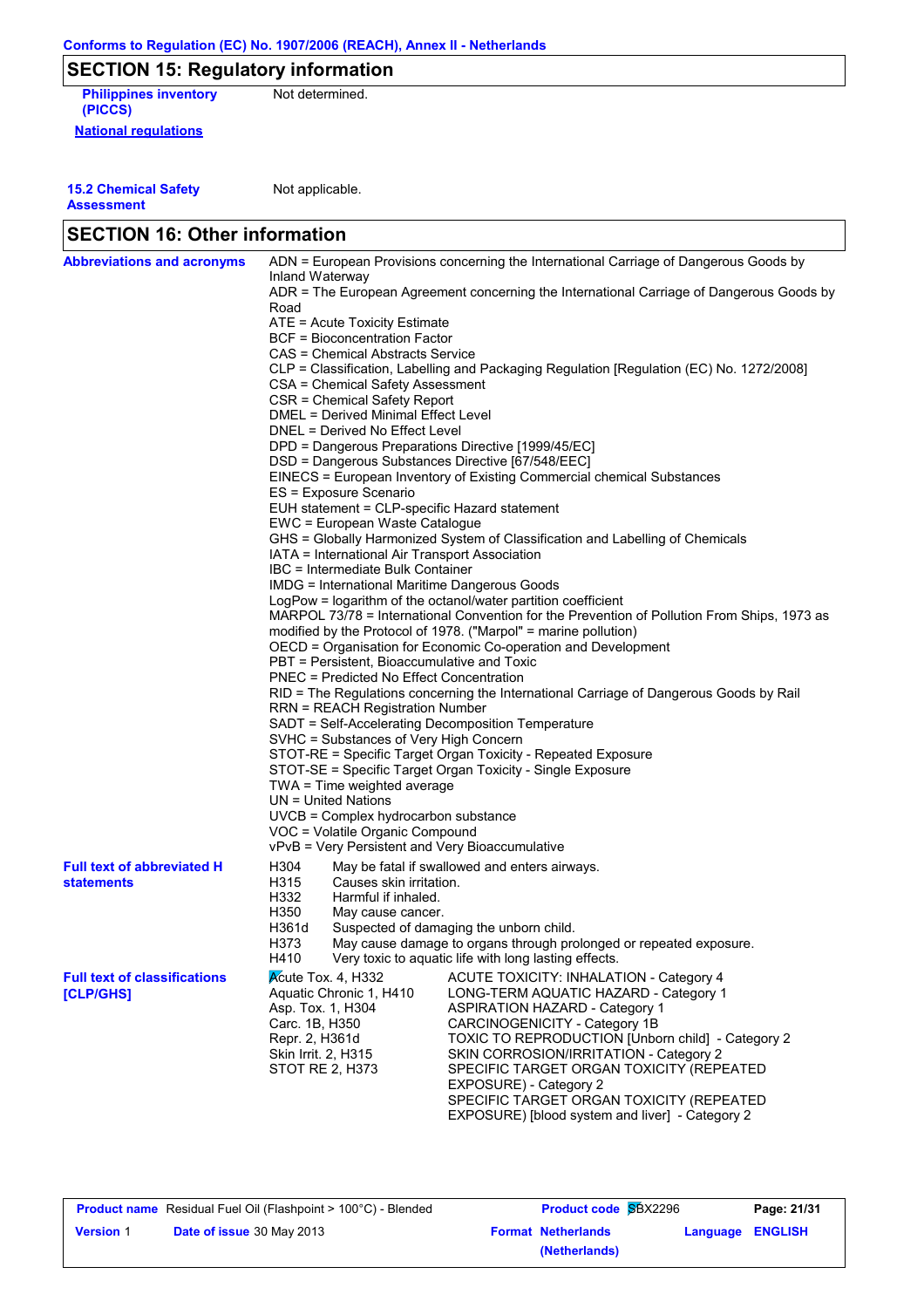### **SECTION 16: Other information**

| <b>Full text of abbreviated R</b>                | R45- May cause cancer.                                                                                                   |
|--------------------------------------------------|--------------------------------------------------------------------------------------------------------------------------|
| phrases                                          | R63- Possible risk of harm to the unborn child.                                                                          |
|                                                  | R20- Also harmful by inhalation.                                                                                         |
|                                                  | R48/21- Also harmful: danger of serious damage to health by prolonged exposure in contact with<br>skin.                  |
|                                                  | R65- Also harmful: may cause lung damage if swallowed.                                                                   |
|                                                  | R38- Irritating to skin.                                                                                                 |
|                                                  | R66- Repeated exposure may cause skin dryness or cracking.                                                               |
|                                                  | R50/53- Very toxic to aguatic organisms, may cause long-term adverse effects in the aguatic<br>environment.              |
| <b>Full text of classifications</b><br>[DSD/DPD] | Carc. Cat. 2 - Carcinogen category 2<br>Repr. Cat. 3 - Toxic to reproduction category 3<br>Xn - Harmful<br>Xi - Irritant |
|                                                  | N - Dangerous for the environment                                                                                        |
| <b>History</b>                                   |                                                                                                                          |
| Date of issue/ Date of<br>revision               | 30/05/2013.                                                                                                              |
| Date of previous issue                           | 15/07/2011.                                                                                                              |
| <b>Prepared by</b>                               | <b>Product Stewardship</b>                                                                                               |
|                                                  |                                                                                                                          |

# **Indicates information that has changed from previously issued version.**

#### **Notice to reader**

All reasonably practicable steps have been taken to ensure this data sheet and the health, safety and environmental information contained in it is accurate as of the date specified below. No warranty or representation, express or implied is made as to the accuracy or completeness of the data and information in this data sheet.

The data and advice given apply when the product is sold for the stated application or applications. You should not use the product other than for the stated application or applications without seeking advice from BP Group.

It is the user's obligation to evaluate and use this product safely and to comply with all applicable laws and regulations. The BP Group shall not be responsible for any damage or injury resulting from use, other than the stated product use of the material, from any failure to adhere to recommendations, or from any hazards inherent in the nature of the material. Purchasers of the product for supply to a third party for use at work, have a duty to take all necessary steps to ensure that any person handling or using the product is provided with the information in this sheet. Employers have a duty to tell employees and others who may be affected of any hazards described in this sheet and of any precautions that should be taken. You can contact the BP Group to ensure that this document is the most current available. Alteration of this document is strictly prohibited.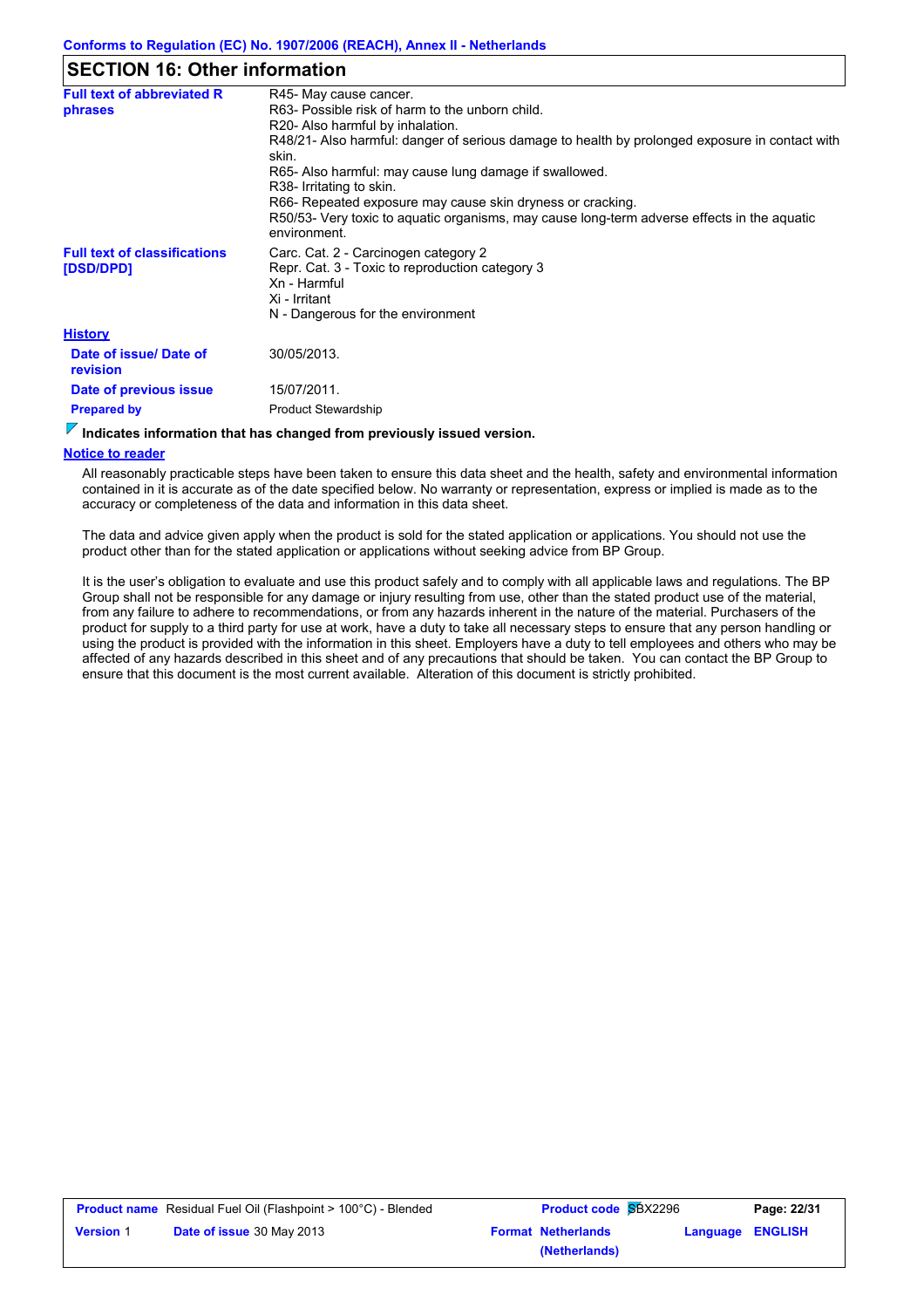

# **Annex to the extended Safety Data Sheet (eSDS)**

**Industrial**

| <b>Product definition</b>                                              | Mixture                                                                                                                                                                                                                                                                                                                               |
|------------------------------------------------------------------------|---------------------------------------------------------------------------------------------------------------------------------------------------------------------------------------------------------------------------------------------------------------------------------------------------------------------------------------|
| Code                                                                   | <b>SBX2296</b>                                                                                                                                                                                                                                                                                                                        |
| <b>Product name</b>                                                    | Residual Fuel Oil (Flashpoint > 100°C) - Blended                                                                                                                                                                                                                                                                                      |
| <b>Section 1:: Title</b>                                               |                                                                                                                                                                                                                                                                                                                                       |
| <b>Short title of the exposure</b><br>scenario                         | Heavy Fuel Oil Use of Substance as a Fuel - Industrial                                                                                                                                                                                                                                                                                |
| List of use descriptors                                                | <b>Identified use name:</b> Use as a fuel - Industrial<br>Process Category: PROC01, PROC02, PROC03, PROC08a, PROC08b, PROC16<br>Sector of end use: SU03<br><b>Subsequent service life relevant for that use: No.</b><br><b>Environmental Release Category: ERC07</b><br>Specific Environmental Release Category: ESVOC SpERC 7.12a.v1 |
| <b>Processes and activities</b><br>covered by the exposure<br>scenario | Covers the use as a fuel (or fuel additives and additive components) within closed or<br>contained systems, including incidental exposures during activities associated with<br>its transfer, use, equipment maintenance and handling of waste.                                                                                       |
| <b>Assessment Method</b>                                               | See Section 3                                                                                                                                                                                                                                                                                                                         |

#### **Identification of the substance or mixture**

### **Section 2: Operational conditions and risk management measures**

| Section 2.1: Control of worker exposure                                            |                                                                                                                                                                     |
|------------------------------------------------------------------------------------|---------------------------------------------------------------------------------------------------------------------------------------------------------------------|
| <b>Product characteristics:</b>                                                    |                                                                                                                                                                     |
| <b>Physical state:</b>                                                             | Liquid, vapour pressure < 0.5 kPa at STP.                                                                                                                           |
| Concentration of substance in product:                                             | Covers percentage substance in the product up to 100% (unless<br>stated differently).                                                                               |
| <b>Frequency and duration of use:</b>                                              | Covers daily exposures up to 8 hours (unless stated differently).                                                                                                   |
| <b>Other given operational conditions affecting</b><br><b>workers exposure:</b>    | Assumes use at not more than 20°C above ambient temperature,<br>unless stated differently. Assumes a good basic standard of<br>occupational hygiene is implemented. |
| <b>Contributing scenarios: Operational conditions and risk management measures</b> |                                                                                                                                                                     |

General measures (carcinogens): Consider technical advances and process upgrades (including automation) for the elimination of releases.

Minimise exposure using measures such as closed systems, dedicated facilities and suitable general/local exhaust ventilation.

Drain down systems and clear transfer lines prior to breaking containment.

Clean/flush equipment, where possible, prior to maintenance.

Where there is potential for exposure: restrict access to authorised persons; provide specific activity training to operators to minimise exposures; wear suitable gloves and coveralls to prevent skin contamination; wear respiratory protection when its use is identified for certain contributing scenarios; clear up spills immediately and dispose of wastes safely.

Ensure safe systems of work or equivalent arrangements are in place to manage risks.

Regularly inspect, test and maintain all control measures.

Consider the need for risk-based health surveillance.

General exposures (closed systems): Handle substance within a closed system. Sample via a closed loop or other system to avoid exposure. Avoid carrying out operation for more than 4 hours. Wear chemical-resistant gloves (tested to EN374) in combination with 'basic' employee training.

General exposures (closed systems) Product sampling: Handle substance within a closed system. Sample via a closed loop or other system to avoid exposure. Avoid carrying out activities involving exposure for more than 1 hour. Provide a good standard of controlled ventilation (10 to 15 air changes per hour). Wear chemical-resistant gloves (tested to EN374) in combination with 'basic' employee training.

bulk closed unloading Outdoor.: Transfer via enclosed lines. Avoid carrying out operation for more than 4 hours. Wear chemical-resistant gloves (tested to EN374) in combination with 'basic' employee training.

Drum/batch transfers: Ensure material transfers are under containment or extract ventilation. or Provide a good standard of general ventilation (not less than 3 to 5 air changes per hour). Avoid carrying out activities involving exposure for more than 1 hour. Wear chemical-resistant gloves (tested to EN374) in combination with 'basic'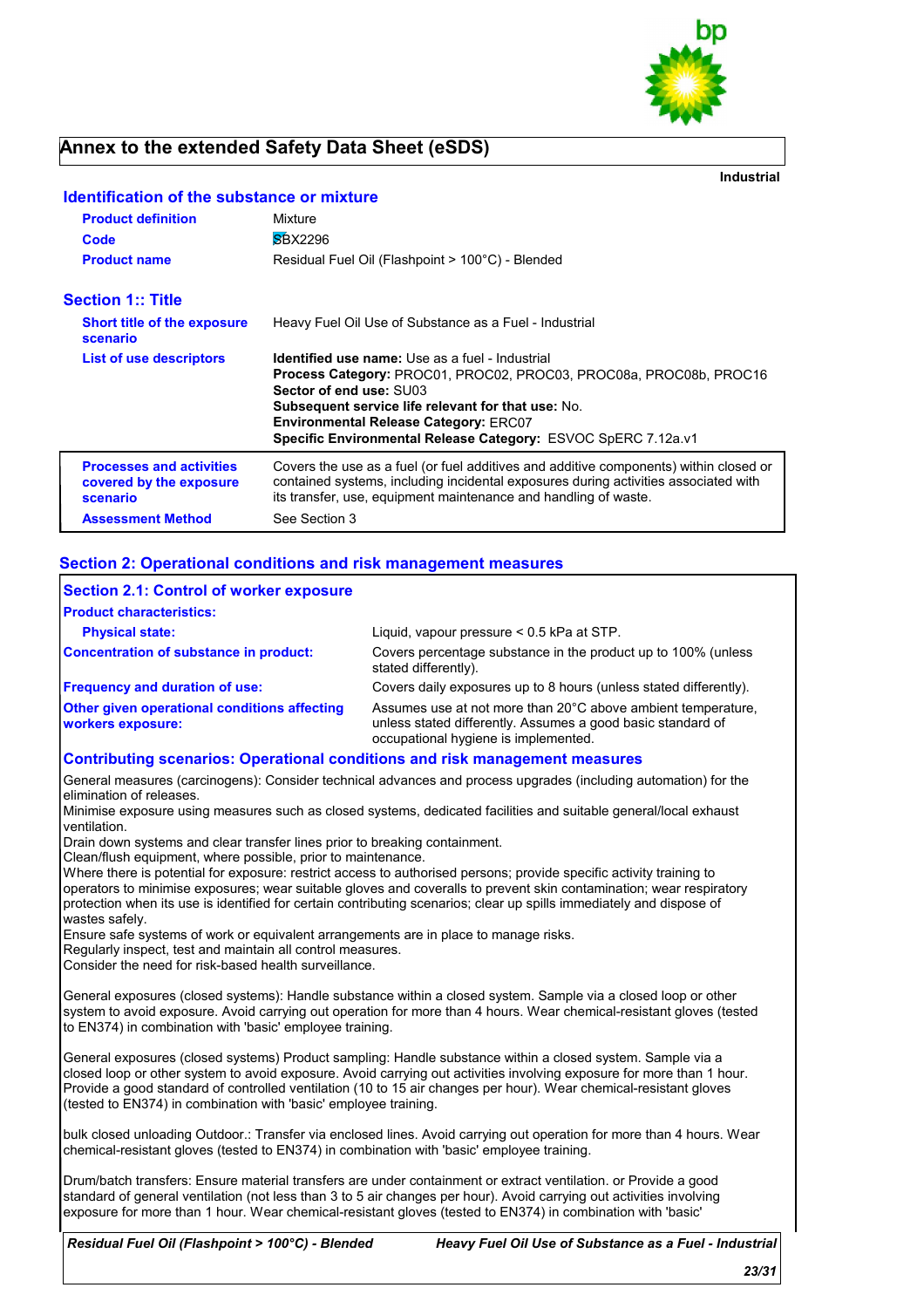employee training.

Operation of solids filtering equipment: Provide a good standard of general ventilation (not less than 3 to 5 air changes per hour). Avoid carrying out operation for more than 4 hours. Wear chemical-resistant gloves (tested to EN374) in combination with 'basic' employee training.

Bulk product storage: Store substance within a closed system. Provide a good standard of general ventilation (not less than 3 to 5 air changes per hour). Avoid carrying out operation for more than 4 hours. Wear chemical-resistant gloves (tested to EN374) in combination with 'basic' employee training.

Use as a fuel (closed systems): Wear chemical-resistant gloves (tested to EN374) in combination with 'basic' employee training.

Equipment cleaning and maintenance: Drain down system prior to equipment break-in or maintenance. Wear chemical-resistant gloves (tested to EN374) in combination with specific activity training. Retain drain-downs in sealed storage pending disposal or for subsequent recycle.

| <b>Section 2.2:: Control of environmental exposure</b>                                                                                    |                                                                                                                                                                                                  |
|-------------------------------------------------------------------------------------------------------------------------------------------|--------------------------------------------------------------------------------------------------------------------------------------------------------------------------------------------------|
| <b>Product characteristics:</b>                                                                                                           | Substance is complex UVCB Predominantly hydrophobic                                                                                                                                              |
| <b>Amounts used:</b>                                                                                                                      |                                                                                                                                                                                                  |
| Fraction of EU tonnage used in region:                                                                                                    | 0.1                                                                                                                                                                                              |
| Regional use tonnage (tonnes/year):                                                                                                       | 1.1e7                                                                                                                                                                                            |
| Fraction of Regional tonnage used locally:                                                                                                | $1.4e-1$                                                                                                                                                                                         |
| Annual site tonnage (tonnes/year):                                                                                                        | 1.5e6                                                                                                                                                                                            |
| Maximum daily site tonnage (kg/day):                                                                                                      | 5.0e6                                                                                                                                                                                            |
| <b>Frequency and duration of use:</b>                                                                                                     | Continuous release.                                                                                                                                                                              |
| <b>Emission Days (days/year):</b>                                                                                                         | 300                                                                                                                                                                                              |
| <b>Environment factors not influenced by risk</b>                                                                                         |                                                                                                                                                                                                  |
| management:                                                                                                                               |                                                                                                                                                                                                  |
| <b>Local freshwater dilution factor:</b>                                                                                                  | 10                                                                                                                                                                                               |
| <b>Local marine water dilution factor:</b>                                                                                                | 100                                                                                                                                                                                              |
| <b>Release fraction to air from process (initial</b><br>release prior to RMM):                                                            | $7.0e-4$                                                                                                                                                                                         |
| Release fraction to soil from process (initial 0<br>release prior to RMM):                                                                |                                                                                                                                                                                                  |
| Release fraction to wastewater from process 4.4e-7<br>(initial release prior to RMM):                                                     |                                                                                                                                                                                                  |
| <b>Technical conditions and measures at</b><br>process level (source) to prevent release:                                                 | Common practices vary across sites thus conservative process<br>release estimates used.                                                                                                          |
| <b>Technical on-site conditions and measures</b><br>to reduce or limit discharges, air emissions<br>and releases to soil:                 | Risk from environmental exposure is driven by freshwater sediment.<br>On-site wastewater treatment required. Prevent discharge of<br>undissolved substance to or recover from onsite wastewater. |
| Treat air emission to provide a typical<br>removal efficiency of (%):                                                                     | 95                                                                                                                                                                                               |
| Treat on-site wastewater (prior to receiving<br>water discharge) to provide the required<br>removal efficiency of <sup>3</sup> (%):       | 87.7                                                                                                                                                                                             |
| If discharging to domestic sewage treatment 0<br>plant, provide the required onsite<br>wastewater removal efficiency of <sup>3</sup> (%): |                                                                                                                                                                                                  |
| <b>Organisational measures to prevent/limit</b><br>release from site:                                                                     | Do not apply industrial sludge to natural soils. sludge should be<br>incinerated, contained or reclaimed.                                                                                        |
| <b>Conditions and measures related to</b><br>municipal sewage treatment plant:                                                            |                                                                                                                                                                                                  |
| <b>Estimated substance removal from</b><br>wastewater via on-site sewage treatment (%):                                                   | 88.8                                                                                                                                                                                             |
| Total efficiency of removal from wastewater 88.8<br>after on-site and off-site (domestic treatment<br>plant) RMMs (%):                    |                                                                                                                                                                                                  |
| Maximum allowable site tonnage (Msafe)<br>based on release following total wastewater<br>treatment removal (kg/d):                        | 5.2e6                                                                                                                                                                                            |
| Assumed on-site sewage treatment plant<br>flow $(m^3/d)$ :                                                                                | 2000                                                                                                                                                                                             |
| Residual Fuel Oil (Flashpoint > 100°C) - Blended                                                                                          | Heavy Fuel Oil Use of Substance as a Fuel - Industrial                                                                                                                                           |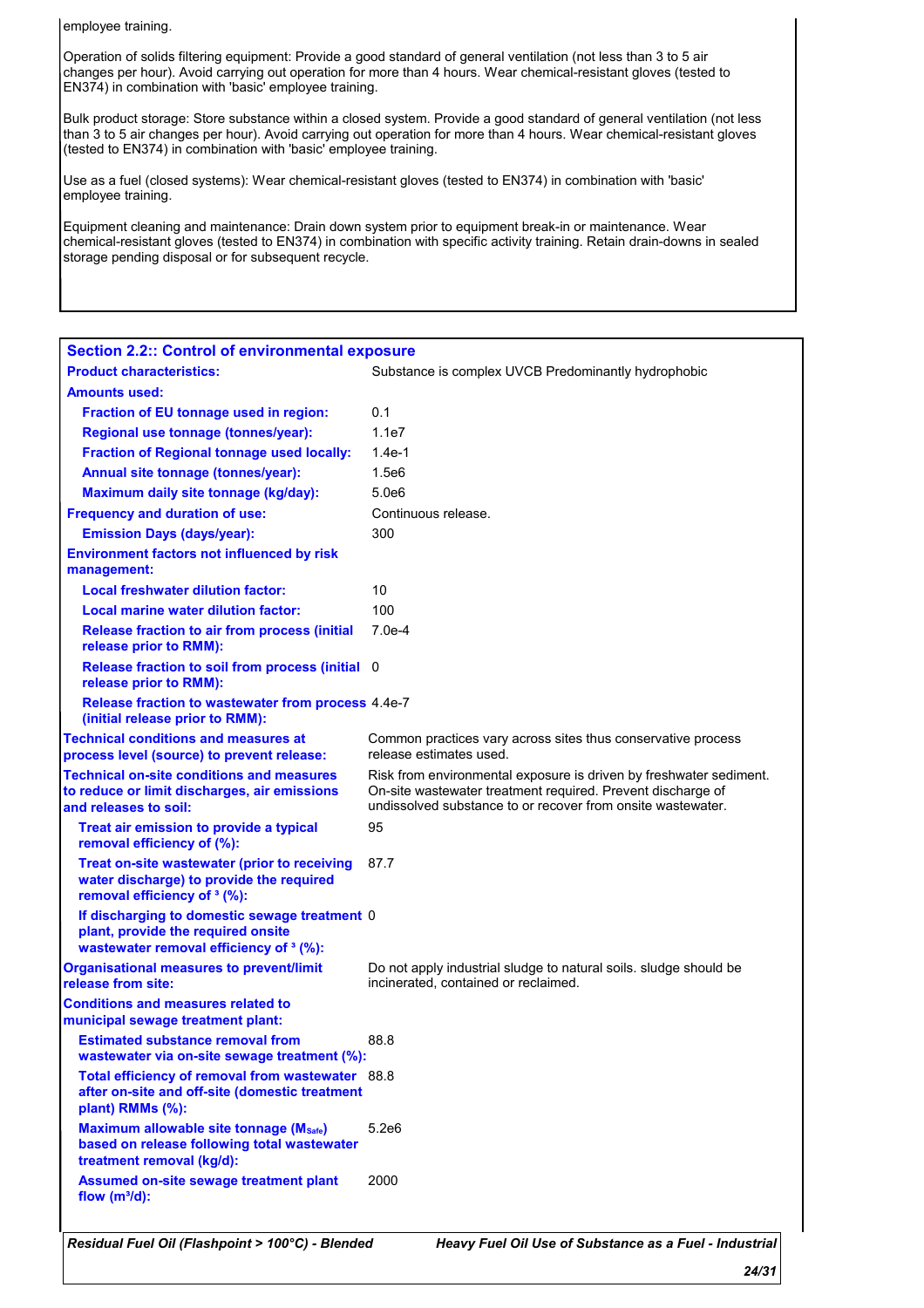| <b>Conditions and measures related to external</b><br>treatment of waste for disposal: | Combustion emissions limited by required exhaust emission controls.<br>Combustion emissions considered in regional exposure assessment. |
|----------------------------------------------------------------------------------------|-----------------------------------------------------------------------------------------------------------------------------------------|
| <b>Conditions and measures related to external</b><br>recovery of waste:               | This substance is consumed during use and no waste from the<br>substance is generated.                                                  |
| <b>RCR - Air Compartment Driven:</b>                                                   | 5.73E-01                                                                                                                                |
| <b>RCR - Water Compartment Driven:</b>                                                 | 9.09E-01                                                                                                                                |
|                                                                                        |                                                                                                                                         |
|                                                                                        |                                                                                                                                         |

# **Section 3:: Exposure estimation**

| <b>Exposure estimation and reference to its source - Environment</b> |                                                                                                             |
|----------------------------------------------------------------------|-------------------------------------------------------------------------------------------------------------|
| <b>Exposure assessment (environment):</b>                            | The Hydrocarbon Block Method has been used to calculate<br>environmental exposure with the Petrorisk model. |
| <b>Exposure estimation and reference to its source - Workers</b>     |                                                                                                             |
| <b>Exposure assessment (human):</b>                                  | Not available.                                                                                              |

# **Section 4:: Guidance to check compliance with the exposure scenario**

| <b>Environment</b> | Guidance is based on assumed operating conditions which may not<br>be applicable to all sites; thus, scaling may be necessary to define<br>appropriate site-specific risk management measures. Required<br>removal efficiency for wastewater can be achieved using onsite/<br>offsite technologies, either alone or in combination. Required removal<br>efficiency for air can be achieved using on-site technologies, either<br>alone or in combination. Further details on scaling and control<br>technologies are provided in SpERC factsheet. |
|--------------------|---------------------------------------------------------------------------------------------------------------------------------------------------------------------------------------------------------------------------------------------------------------------------------------------------------------------------------------------------------------------------------------------------------------------------------------------------------------------------------------------------------------------------------------------------|
| <b>Health</b>      | Predicted exposures are not expected to exceed the DN(M)EL when<br>the Risk Management Measures/Operational Conditions outlined in<br>Section 2 are implemented.                                                                                                                                                                                                                                                                                                                                                                                  |
|                    | Where other Risk Management Measures/Operational Conditions are<br>adopted, then users should ensure that risks are managed to at least<br>equivalent levels.                                                                                                                                                                                                                                                                                                                                                                                     |
|                    | Available hazard data do not enable the derivation of a DNEL for<br>carcinogenic effects. Available hazard data do not support the need<br>for a DNEL to be established for other health effects. Risk<br>Management Measures are based on qualitative risk characterisation.                                                                                                                                                                                                                                                                     |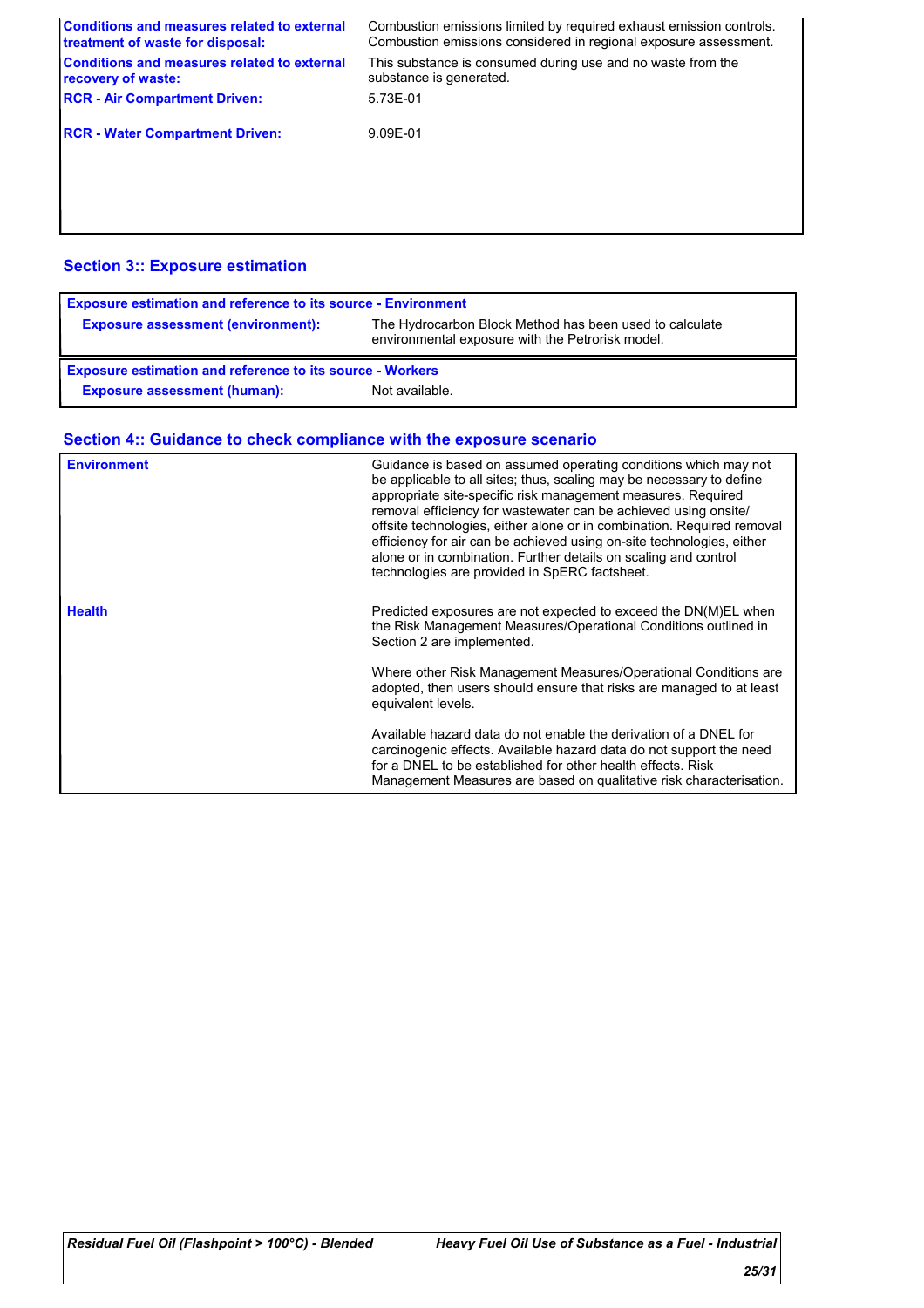

# **Annex to the extended Safety Data Sheet (eSDS)**

**Identification of the substance or mixture**

**Professional**

| <b>Product definition</b>                                              | Mixture<br><b>SBX2296</b>                                                                                                                                                                                                                                                                                                                 |
|------------------------------------------------------------------------|-------------------------------------------------------------------------------------------------------------------------------------------------------------------------------------------------------------------------------------------------------------------------------------------------------------------------------------------|
| Code<br><b>Product name</b>                                            | Residual Fuel Oil (Flashpoint > 100°C) - Blended                                                                                                                                                                                                                                                                                          |
| <b>Section 1:: Title</b>                                               |                                                                                                                                                                                                                                                                                                                                           |
| <b>Short title of the exposure</b><br>scenario                         | Heavy Fuel Oil Use of Substance as a Fuel - Professional                                                                                                                                                                                                                                                                                  |
| List of use descriptors                                                | <b>Identified use name:</b> Use as a fuel - Professional<br>Process Category: PROC01, PROC02, PROC03, PROC08a, PROC08b, PROC16<br>Sector of end use: SU22<br><b>Subsequent service life relevant for that use: No.</b><br>Environmental Release Category: ERC09a, ERC09b<br>Specific Environmental Release Category: ESVOC SpERC 9.12b.v1 |
| <b>Processes and activities</b><br>covered by the exposure<br>scenario | Covers the use as a fuel (or fuel additives and additive components) within closed or<br>contained systems, including incidental exposures during activities associated with<br>its transfer, use, equipment maintenance and handling of waste.                                                                                           |
| <b>Assessment Method</b>                                               | See Section 3                                                                                                                                                                                                                                                                                                                             |

### **Section 2: Operational conditions and risk management measures**

| Section 2.1: Control of worker exposure                                         |                                                                                                                                                                     |
|---------------------------------------------------------------------------------|---------------------------------------------------------------------------------------------------------------------------------------------------------------------|
| <b>Product characteristics:</b>                                                 |                                                                                                                                                                     |
| <b>Physical state:</b>                                                          | Liquid, vapour pressure $< 0.5$ kPa at STP.                                                                                                                         |
| Concentration of substance in product:                                          | Covers percentage substance in the product up to 100% (unless<br>stated differently).                                                                               |
| <b>Frequency and duration of use:</b>                                           | Covers daily exposures up to 8 hours (unless stated differently).                                                                                                   |
| <b>Other given operational conditions affecting</b><br><b>workers exposure:</b> | Assumes use at not more than 20°C above ambient temperature.<br>unless stated differently. Assumes a good basic standard of<br>occupational hygiene is implemented. |
| Contributing scenarios: Operational conditions and risk management measures     |                                                                                                                                                                     |

General measures (carcinogens): Consider technical advances and process upgrades (including automation) for the elimination of releases.

Minimise exposure using measures such as closed systems, dedicated facilities and suitable general/local exhaust ventilation.

Drain down systems and clear transfer lines prior to breaking containment.

Clean/flush equipment, where possible, prior to maintenance.

Where there is potential for exposure: restrict access to authorised persons; provide specific activity training to operators to minimise exposures; wear suitable gloves and coveralls to prevent skin contamination; wear respiratory protection when its use is identified for certain contributing scenarios; clear up spills immediately and dispose of wastes safely.

Ensure safe systems of work or equivalent arrangements are in place to manage risks.

Regularly inspect, test and maintain all control measures.

Consider the need for risk-based health surveillance.

General exposures (closed systems) Product sampling: Handle substance within a closed system. Sample via a closed loop or other system to avoid exposure. Avoid carrying out activities involving exposure for more than 1 hour. Provide a good standard of controlled ventilation (10 to 15 air changes per hour). Wear chemical-resistant gloves (tested to EN374) in combination with specific activity training.

General exposures (closed systems): Handle substance within a closed system. Sample via a closed loop or other system to avoid exposure. Avoid carrying out activities involving exposure for more than 1 hour. Provide a good standard of controlled ventilation (10 to 15 air changes per hour). Wear chemical-resistant gloves (tested to EN374) in combination with 'basic' employee training.

bulk closed unloading: Provide a good standard of controlled ventilation (10 to 15 air changes per hour). Wear chemical-resistant gloves (tested to EN374) in combination with 'basic' employee training. Avoid carrying out activities involving exposure for more than 1 hour. or Ensure material transfers are under containment or extract ventilation.

Drum/batch transfers: Provide a good standard of controlled ventilation (10 to 15 air changes per hour). Wear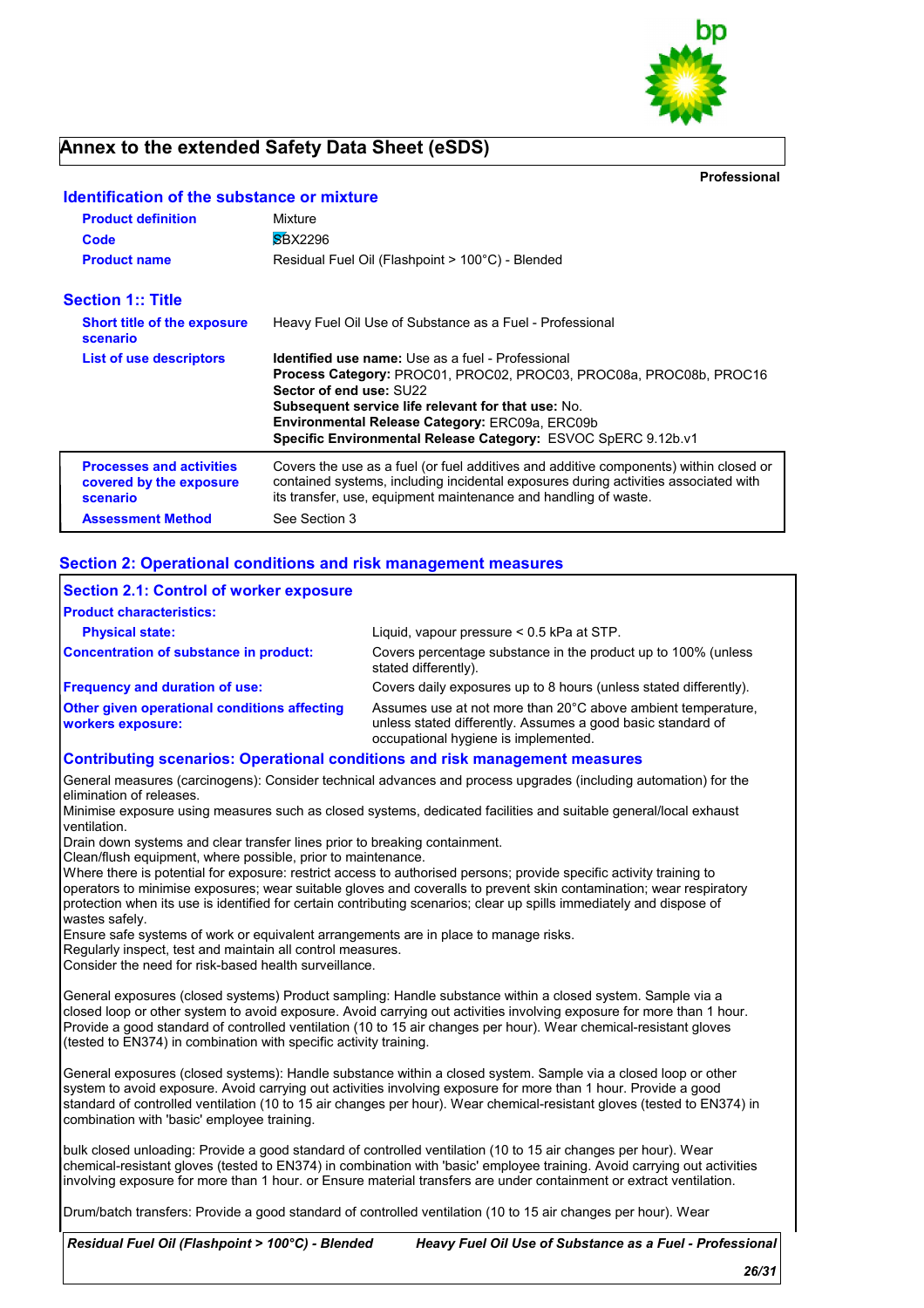chemical-resistant gloves (tested to EN374) in combination with 'basic' employee training. Avoid carrying out activities involving exposure for more than 1 hour. or Ensure material transfers are under containment or extract ventilation.

refuelling: Ensure material transfers are under containment or extract ventilation. Wear chemical-resistant gloves (tested to EN374) in combination with 'basic' employee training. Avoid carrying out activities involving exposure for more than 1 hour.

Use as a fuel (closed systems): Wear chemical-resistant gloves (tested to EN374) in combination with 'basic' employee training.

Equipment cleaning and maintenance: Provide a good standard of general ventilation (not less than 3 to 5 air changes per hour). Wear chemical-resistant gloves (tested to EN374) in combination with specific activity training. Drain down system prior to equipment break-in or maintenance. Retain drain-downs in sealed storage pending disposal or for subsequent recycle. Clear spills immediately.

| <b>Section 2.2:: Control of environmental exposure</b>                                                                                    |                                                                                                                                         |
|-------------------------------------------------------------------------------------------------------------------------------------------|-----------------------------------------------------------------------------------------------------------------------------------------|
| <b>Product characteristics:</b>                                                                                                           | Substance is complex UVCB Predominantly hydrophobic                                                                                     |
| <b>Amounts used:</b>                                                                                                                      |                                                                                                                                         |
| Fraction of EU tonnage used in region:                                                                                                    | 0.1                                                                                                                                     |
| Regional use tonnage (tonnes/year):                                                                                                       | 3.3e5                                                                                                                                   |
| <b>Fraction of Regional tonnage used locally:</b>                                                                                         | $5.0e-4$                                                                                                                                |
| Annual site tonnage (tonnes/year):                                                                                                        | 1.7e2                                                                                                                                   |
| Maximum daily site tonnage (kg/day):                                                                                                      | 4.6e2                                                                                                                                   |
| <b>Frequency and duration of use:</b>                                                                                                     | Continuous release.                                                                                                                     |
| <b>Emission Days (days/year):</b>                                                                                                         | 365                                                                                                                                     |
| <b>Environment factors not influenced by risk</b><br>management:                                                                          |                                                                                                                                         |
| <b>Local freshwater dilution factor:</b>                                                                                                  | 10                                                                                                                                      |
| Local marine water dilution factor:                                                                                                       | 100                                                                                                                                     |
| <b>Technical conditions and measures at</b><br>process level (source) to prevent release:                                                 | Common practices vary across sites thus conservative process<br>release estimates used.                                                 |
| <b>Technical on-site conditions and measures</b><br>to reduce or limit discharges, air emissions<br>and releases to soil:                 | Risk from environmental exposure is driven by humans via indirect<br>exposure (primarily ingestion). No wastewater treatment required.  |
| Treat air emission to provide a typical<br>removal efficiency of (%):                                                                     | Not applicable.                                                                                                                         |
| Treat on-site wastewater (prior to receiving<br>water discharge) to provide the required<br>removal efficiency of <sup>3</sup> (%):       | 0                                                                                                                                       |
| If discharging to domestic sewage treatment 0<br>plant, provide the required onsite<br>wastewater removal efficiency of <sup>3</sup> (%): |                                                                                                                                         |
| <b>Organisational measures to prevent/limit</b><br>release from site:                                                                     | Do not apply industrial sludge to natural soils. sludge should be<br>incinerated, contained or reclaimed.                               |
| <b>Conditions and measures related to</b><br>municipal sewage treatment plant:                                                            |                                                                                                                                         |
| <b>Estimated substance removal from</b><br>wastewater via on-site sewage treatment (%):                                                   | 88.8                                                                                                                                    |
| Total efficiency of removal from wastewater 88.8<br>after on-site and off-site (domestic treatment<br>plant) RMMs (%):                    |                                                                                                                                         |
| <b>Maximum allowable site tonnage (Msafe)</b><br>based on release following total wastewater<br>treatment removal (kg/d):                 | 2.3e3                                                                                                                                   |
| <b>Assumed on-site sewage treatment plant</b><br>flow $(m^3/d)$ :                                                                         | 2000                                                                                                                                    |
| <b>Conditions and measures related to external</b><br>treatment of waste for disposal:                                                    | Combustion emissions limited by required exhaust emission controls.<br>Combustion emissions considered in regional exposure assessment. |
| <b>Conditions and measures related to external</b><br>recovery of waste:                                                                  | This substance is consumed during use and no waste from the<br>substance is generated.                                                  |
| <b>RCR - Air Compartment Driven:</b>                                                                                                      | 2.67E-02                                                                                                                                |
| <b>RCR - Water Compartment Driven:</b>                                                                                                    | 1.71E-01                                                                                                                                |
| Residual Fuel Oil (Flashpoint > 100°C) - Blended                                                                                          | Heavy Fuel Oil Use of Substance as a Fuel - Professional                                                                                |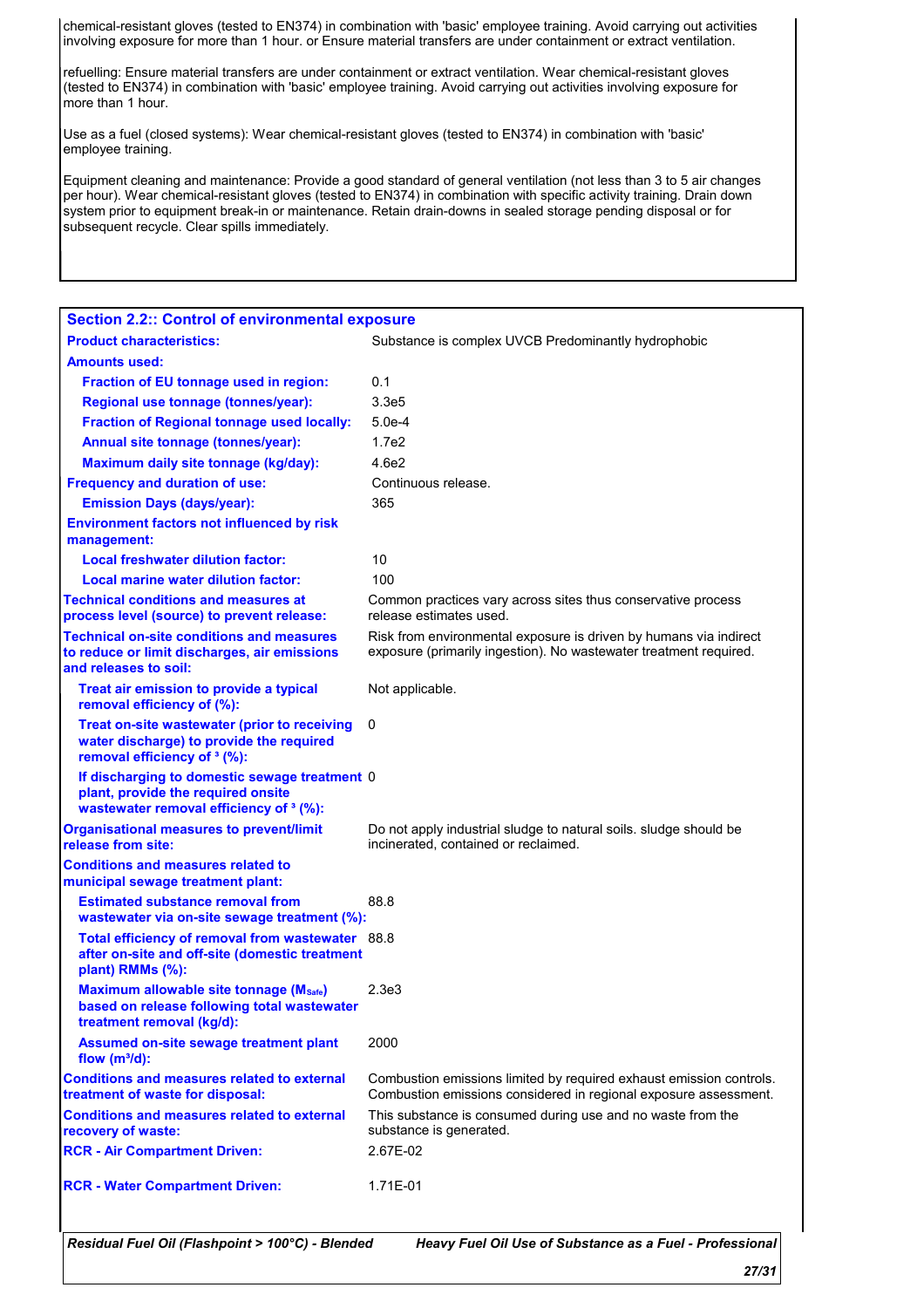# **Section 3:: Exposure estimation**

| <b>Exposure estimation and reference to its source - Environment</b>                                                                                     |  |  |
|----------------------------------------------------------------------------------------------------------------------------------------------------------|--|--|
| The Hydrocarbon Block Method has been used to calculate<br><b>Exposure assessment (environment):</b><br>environmental exposure with the Petrorisk model. |  |  |
|                                                                                                                                                          |  |  |
| <b>Exposure estimation and reference to its source - Workers</b>                                                                                         |  |  |

# **Section 4:: Guidance to check compliance with the exposure scenario**

| <b>Environment</b> | Guidance is based on assumed operating conditions which may not<br>be applicable to all sites; thus, scaling may be necessary to define<br>appropriate site-specific risk management measures. Required<br>removal efficiency for wastewater can be achieved using onsite/<br>offsite technologies, either alone or in combination. Required removal<br>efficiency for air can be achieved using on-site technologies, either<br>alone or in combination. Further details on scaling and control<br>technologies are provided in SpERC factsheet.                                                                  |
|--------------------|--------------------------------------------------------------------------------------------------------------------------------------------------------------------------------------------------------------------------------------------------------------------------------------------------------------------------------------------------------------------------------------------------------------------------------------------------------------------------------------------------------------------------------------------------------------------------------------------------------------------|
| <b>Health</b>      | Predicted exposures are not expected to exceed the DN(M)EL when<br>the Risk Management Measures/Operational Conditions outlined in<br>Section 2 are implemented.<br>Where other Risk Management Measures/Operational Conditions are<br>adopted, then users should ensure that risks are managed to at least<br>equivalent levels.<br>Available hazard data do not enable the derivation of a DNEL for<br>carcinogenic effects. Available hazard data do not support the need<br>for a DNEL to be established for other health effects. Risk<br>Management Measures are based on qualitative risk characterisation. |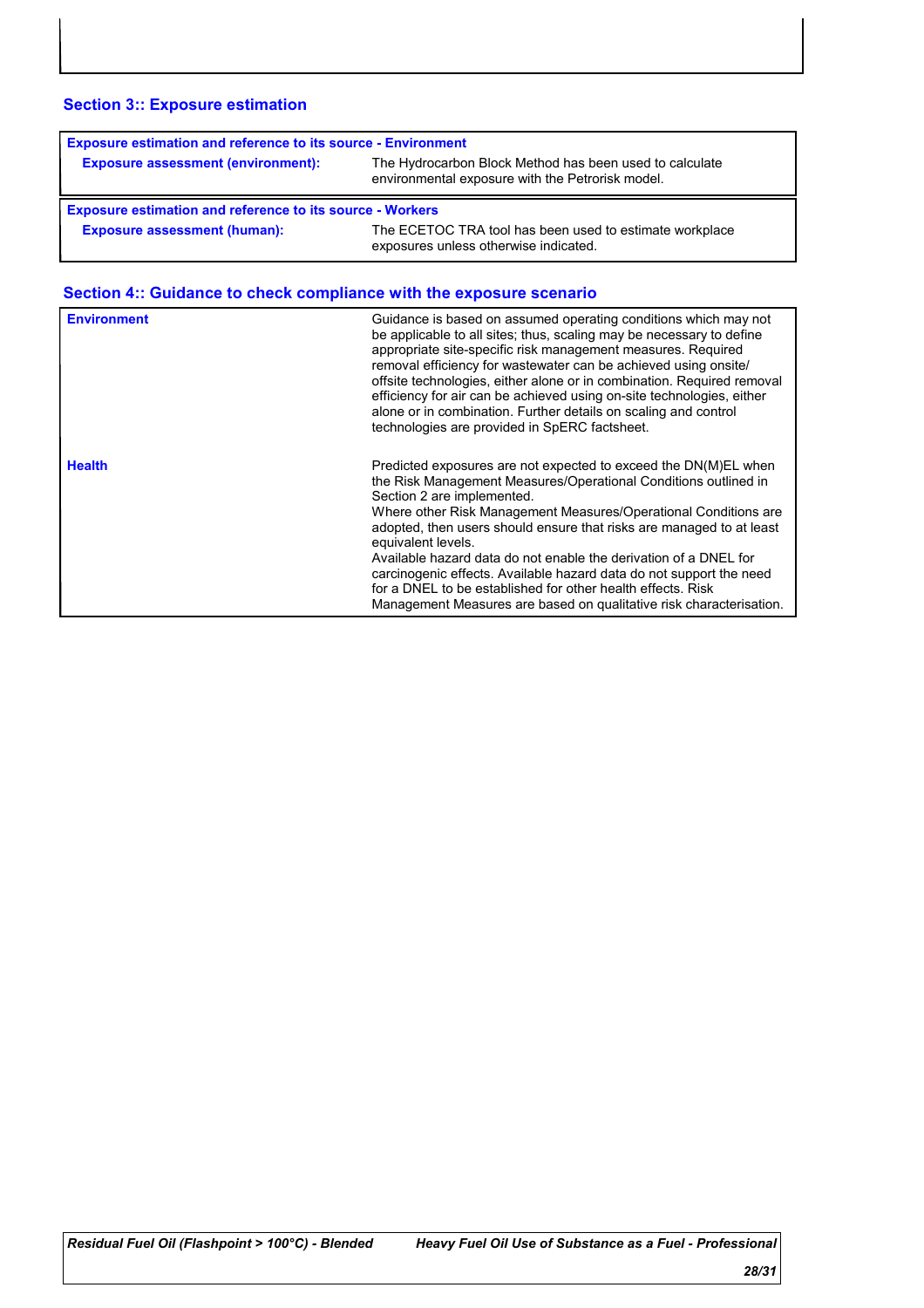

# **Annex to the extended Safety Data Sheet (eSDS)**

**Industrial**

| <u>Neuthlication of the substance of imagine</u>                       |                                                                                                                                                                                                                                                                                                                                                                       |
|------------------------------------------------------------------------|-----------------------------------------------------------------------------------------------------------------------------------------------------------------------------------------------------------------------------------------------------------------------------------------------------------------------------------------------------------------------|
| <b>Product definition</b>                                              | Mixture                                                                                                                                                                                                                                                                                                                                                               |
| Code                                                                   | <b>SBX2296</b>                                                                                                                                                                                                                                                                                                                                                        |
| <b>Product name</b>                                                    | Residual Fuel Oil (Flashpoint > 100°C) - Blended                                                                                                                                                                                                                                                                                                                      |
| <b>Section 1:: Title</b>                                               |                                                                                                                                                                                                                                                                                                                                                                       |
| <b>Short title of the exposure</b><br>scenario                         | Heavy Fuel Oil Formulation and (Re)packing of Substance - Industrial                                                                                                                                                                                                                                                                                                  |
| List of use descriptors                                                | <b>Identified use name:</b> Formulation and (re)packing of substances and mixtures<br>Process Category: PROC01, PROC02, PROC03, PROC08a, PROC08b, PROC15<br>Sector of end use: SU03, SU10<br><b>Subsequent service life relevant for that use: No.</b><br><b>Environmental Release Category: ERC02</b><br>Specific Environmental Release Category: ESVOC SpERC 2.2.v1 |
| <b>Processes and activities</b><br>covered by the exposure<br>scenario | Formulation of the substance and its mixtures in batch or continuous operations<br>within closed or contained systems, including incidental exposures during storage,<br>materials transfers, mixing, maintenance, sampling and associated laboratory<br>activities                                                                                                   |
| <b>Assessment Method</b>                                               | See Section 3                                                                                                                                                                                                                                                                                                                                                         |

# **Identification of the substance or mixture**

### **Section 2: Operational conditions and risk management measures**

| Section 2.1: Control of worker exposure<br><b>Product characteristics:</b>         |                                                                                                                                                                     |
|------------------------------------------------------------------------------------|---------------------------------------------------------------------------------------------------------------------------------------------------------------------|
| <b>Physical state:</b>                                                             | Liquid, vapour pressure $< 0.5$ kPa at STP.                                                                                                                         |
| Concentration of substance in product:                                             | Covers percentage substance in the product up to 100% (unless<br>stated differently).                                                                               |
| <b>Frequency and duration of use:</b>                                              | Covers daily exposures up to 8 hours (unless stated differently).                                                                                                   |
| <b>Other given operational conditions affecting</b><br><b>workers exposure:</b>    | Assumes use at not more than 20°C above ambient temperature,<br>unless stated differently. Assumes a good basic standard of<br>occupational hygiene is implemented. |
| <b>Contributing scenarios: Operational conditions and risk management measures</b> |                                                                                                                                                                     |

General measures (carcinogens): Consider technical advances and process upgrades (including automation) for the elimination of releases.

Minimise exposure using measures such as closed systems, dedicated facilities and suitable general/local exhaust ventilation.

Drain down systems and clear transfer lines prior to breaking containment.

Clean/flush equipment, where possible, prior to maintenance.

Where there is potential for exposure: restrict access to authorised persons; provide specific activity training to operators to minimise exposures; wear suitable gloves and coveralls to prevent skin contamination; wear respiratory protection when its use is identified for certain contributing scenarios; clear up spills immediately and dispose of wastes safely.

Ensure safe systems of work or equivalent arrangements are in place to manage risks.

Regularly inspect, test and maintain all control measures.

Consider the need for risk-based health surveillance.

General exposures (closed systems) Process sampling: Handle substance within a closed system. Sample via a closed loop or other system to avoid exposure. Avoid carrying out activities involving exposure for more than 15 minutes. Wear chemical-resistant gloves (tested to EN374) in combination with 'basic' employee training.

General exposures (closed systems): Handle substance within a closed system. Sample via a closed loop or other system to avoid exposure. Avoid carrying out operation for more than 4 hours. Wear chemical-resistant gloves (tested to EN374) in combination with 'basic' employee training.

Bulk product storage: Store substance within a closed system. Avoid carrying out operation for more than 4 hours. Wear chemical-resistant gloves (tested to EN374) in combination with 'basic' employee training.

Product sampling: Sample via a closed loop or other system to avoid exposure. Avoid carrying out activities involving exposure for more than 15 minutes. Wear chemical-resistant gloves (tested to EN374) in combination with 'basic'

*Residual Fuel Oil (Flashpoint > 100°C) - Blended*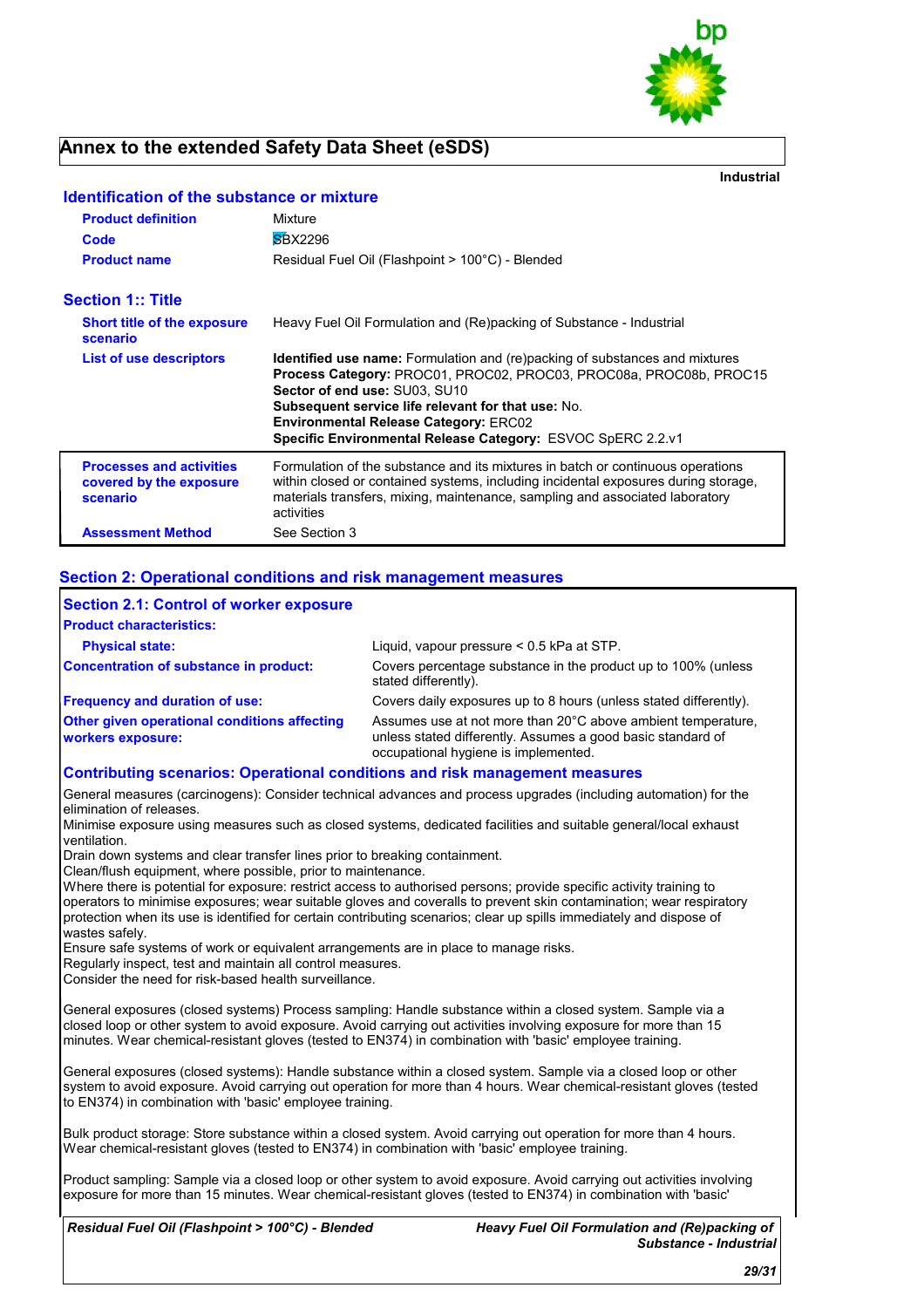employee training.

Laboratory activities: Handle within a fume cupboard or implement suitable equivalent methods to minimise exposure. Wear suitable gloves tested to EN374.

marine vessel/barge (un)loading: Transfer via enclosed lines. Avoid carrying out operation for more than 4 hours. Clear transfer lines prior to de-coupling. Retain drain-downs in sealed storage pending disposal or for subsequent recycle. Wear chemical-resistant gloves (tested to EN374) in combination with 'basic' employee training.

road tanker/rail car loading: Ensure material transfers are under containment or extract ventilation. Wear chemicalresistant gloves (tested to EN374) in combination with 'basic' employee training.

Drum/batch transfers: Ensure material transfers are under containment or extract ventilation. Provide a good standard of general ventilation (not less than 3 to 5 air changes per hour). or Ensure operation is undertaken outdoors. Avoid carrying out activities involving exposure for more than 1 hour. Wear chemical-resistant gloves (tested to EN374) in combination with 'basic' employee training.

Equipment cleaning and maintenance: Drain down and flush system prior to equipment break-in or maintenance. Wear chemical-resistant gloves (tested to EN374) in combination with specific activity training. Retain drain-downs in sealed storage pending disposal or for subsequent recycle.

| <b>Section 2.2:: Control of environmental exposure</b>                                                                                     |                                                                                                                                                                                                                                                                                            |
|--------------------------------------------------------------------------------------------------------------------------------------------|--------------------------------------------------------------------------------------------------------------------------------------------------------------------------------------------------------------------------------------------------------------------------------------------|
| <b>Product characteristics:</b>                                                                                                            | Substance is complex UVCB Predominantly hydrophobic                                                                                                                                                                                                                                        |
| <b>Amounts used:</b>                                                                                                                       |                                                                                                                                                                                                                                                                                            |
| Fraction of EU tonnage used in region:                                                                                                     | 0.1                                                                                                                                                                                                                                                                                        |
| Regional use tonnage (tonnes/year):                                                                                                        | 1.1e7                                                                                                                                                                                                                                                                                      |
| <b>Fraction of Regional tonnage used locally:</b>                                                                                          | $2.6e-3$                                                                                                                                                                                                                                                                                   |
| Annual site tonnage (tonnes/year):                                                                                                         | 3.0e4                                                                                                                                                                                                                                                                                      |
| Maximum daily site tonnage (kg/day):                                                                                                       | 1.0e5                                                                                                                                                                                                                                                                                      |
| <b>Frequency and duration of use:</b>                                                                                                      | Continuous release.                                                                                                                                                                                                                                                                        |
| <b>Emission Days (days/year):</b>                                                                                                          | 300                                                                                                                                                                                                                                                                                        |
| <b>Environment factors not influenced by risk</b><br>management:                                                                           |                                                                                                                                                                                                                                                                                            |
| <b>Local freshwater dilution factor:</b>                                                                                                   | 10                                                                                                                                                                                                                                                                                         |
| Local marine water dilution factor:                                                                                                        | 100                                                                                                                                                                                                                                                                                        |
| <b>Release fraction to air from process (initial</b><br>release prior to RMM):                                                             | $2.2e-3$                                                                                                                                                                                                                                                                                   |
| Release fraction to soil from process (initial 0.0001<br>release prior to RMM):                                                            |                                                                                                                                                                                                                                                                                            |
| Release fraction to wastewater from process 5.0e-6<br>(initial release prior to RMM):                                                      |                                                                                                                                                                                                                                                                                            |
| <b>Technical conditions and measures at</b><br>process level (source) to prevent release:                                                  | Common practices vary across sites thus conservative process<br>release estimates used.                                                                                                                                                                                                    |
| <b>Technical on-site conditions and measures</b><br>to reduce or limit discharges, air emissions<br>and releases to soil:                  | Risk from environmental exposure is driven by humans via indirect<br>exposure (primarily ingestion). If discharging to domestic sewage<br>treatment plant, no onsite wastewater treatment required. Prevent<br>discharge of undissolved substance to or recover from onsite<br>wastewater. |
| Treat air emission to provide a typical<br>removal efficiency of (%):                                                                      | 0                                                                                                                                                                                                                                                                                          |
| <b>Treat on-site wastewater (prior to receiving</b><br>water discharge) to provide the required<br>removal efficiency of <sup>3</sup> (%): | 54.0                                                                                                                                                                                                                                                                                       |
| If discharging to domestic sewage treatment 0<br>plant, provide the required onsite<br>wastewater removal efficiency of 3 (%):             |                                                                                                                                                                                                                                                                                            |
| <b>Organisational measures to prevent/limit</b><br>release from site:                                                                      | Do not apply industrial sludge to natural soils. Sludge should be<br>incinerated, contained or reclaimed.                                                                                                                                                                                  |
| <b>Conditions and measures related to</b><br>municipal sewage treatment plant:                                                             |                                                                                                                                                                                                                                                                                            |
| <b>Estimated substance removal from</b><br>wastewater via on-site sewage treatment (%):                                                    | 88.8                                                                                                                                                                                                                                                                                       |
| Total efficiency of removal from wastewater 88.8<br>after on-site and off-site (domestic treatment<br>plant) RMMs (%):                     |                                                                                                                                                                                                                                                                                            |
| Residual Fuel Oil (Flashpoint > 100°C) - Blended                                                                                           | Heavy Fuel Oil Formulation and (Re)packing of<br><b>Substance - Industrial</b>                                                                                                                                                                                                             |